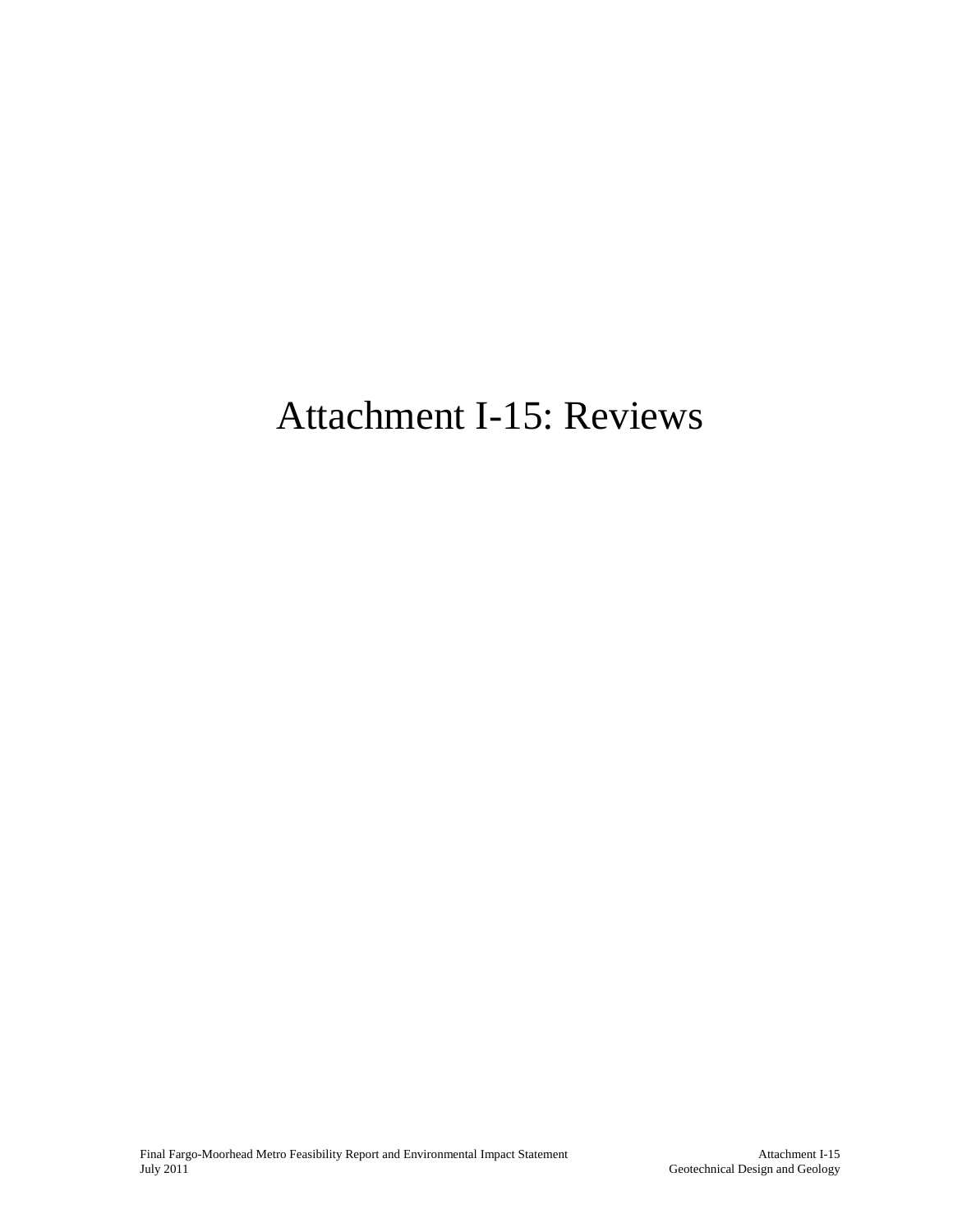# Agency Technical Review of Phase 2 and Phase 3 Documents

January 2010 & August 2010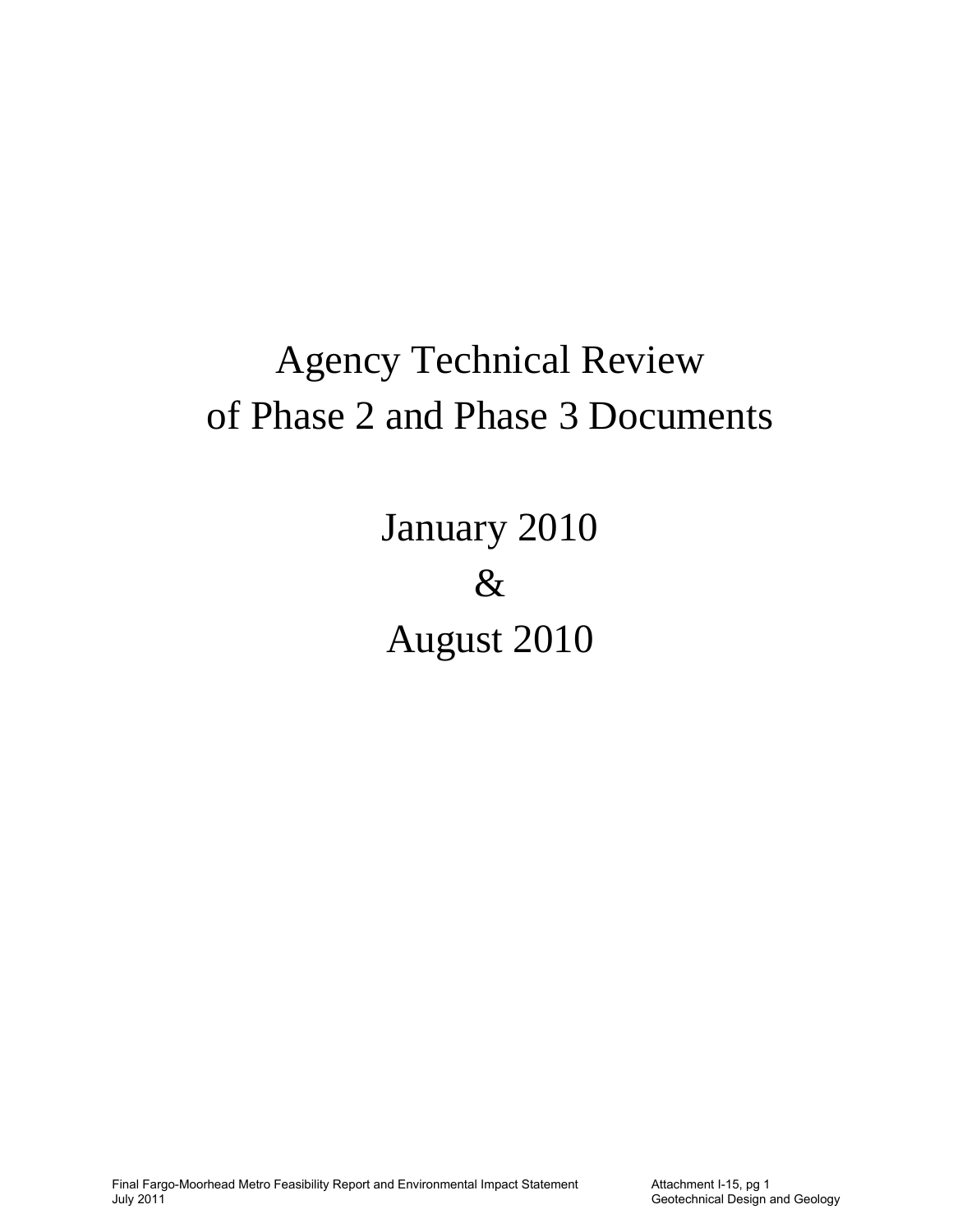### Comment Report: Discipline Specific Comments Project: **Fargo-Moorhead Metro Feasibility** Review:**For the ATR - AFB Document**

(sorted by Discipline , ID )

Displaying 29 comments for the criteria specified in this report.

| Id                                                                                                                                                                                                                                                                                                                                                                                                                                             | <b>Discipline</b>                                                     | <b>Section/Figure</b>                                                        | <b>Page Number</b> | <b>Line Number</b> |
|------------------------------------------------------------------------------------------------------------------------------------------------------------------------------------------------------------------------------------------------------------------------------------------------------------------------------------------------------------------------------------------------------------------------------------------------|-----------------------------------------------------------------------|------------------------------------------------------------------------------|--------------------|--------------------|
| 3094401                                                                                                                                                                                                                                                                                                                                                                                                                                        | Geotechnical                                                          | n/a'                                                                         | $-2$               | n/a                |
|                                                                                                                                                                                                                                                                                                                                                                                                                                                | (Document Reference: Appendix I; Topography)                          |                                                                              |                    |                    |
| "The Proposed Project" referred to in paragraph 7 and subsequent discussions in paragraphs 7, 8, and 9 only discuss<br>the in-town levee alternative. Recommend similar overview of topography be included for the diversion alternatives.                                                                                                                                                                                                     |                                                                       |                                                                              |                    |                    |
|                                                                                                                                                                                                                                                                                                                                                                                                                                                |                                                                       | Submitted By: <b>David Sobczyk</b> ((402) 995-2249). Submitted On: 26-Feb-10 |                    |                    |
|                                                                                                                                                                                                                                                                                                                                                                                                                                                |                                                                       |                                                                              |                    |                    |
| 1-OllEvaluation Concurred<br>The topography discussion (page I-2) was revised to indicate the topography for the In-town<br>levee alignments. Paragraphs were added to discus the topography along the ND and MN<br>diversion channel alternatives (page I-3). As additional borings are obtained, the geology<br>discussion will be revised as needed during Phase 3.<br>Submitted By: Kurt Heckendorf (651-290-5411) Submitted On: 16-Mar-10 |                                                                       |                                                                              |                    |                    |
|                                                                                                                                                                                                                                                                                                                                                                                                                                                |                                                                       |                                                                              |                    |                    |
|                                                                                                                                                                                                                                                                                                                                                                                                                                                | 1-1 Backcheck Recommendation Close Comment<br>Closed without comment. |                                                                              |                    |                    |
|                                                                                                                                                                                                                                                                                                                                                                                                                                                |                                                                       | Submitted By: <i>David Sobczyk</i> ((402) 995-2249) Submitted On: 17-Mar-10  |                    |                    |
|                                                                                                                                                                                                                                                                                                                                                                                                                                                | Current Comment Status: Comment Closed                                |                                                                              |                    |                    |

| ld                                                                                                                                                                                                                                                                                                                                                       | <b>Discipline</b>                                                                                                                                   | <b>Section/Figure</b> | <b>Page Number</b> | <b>Line Number</b> |
|----------------------------------------------------------------------------------------------------------------------------------------------------------------------------------------------------------------------------------------------------------------------------------------------------------------------------------------------------------|-----------------------------------------------------------------------------------------------------------------------------------------------------|-----------------------|--------------------|--------------------|
| 3094405                                                                                                                                                                                                                                                                                                                                                  | Geotechnical                                                                                                                                        | n/a'                  | $1 - 7/8$          | n/a                |
| (Document Reference: Appendix I; Seismic Risk and Earthquake History)                                                                                                                                                                                                                                                                                    |                                                                                                                                                     |                       |                    |                    |
| Seismic Risk and Earthquake History - the relevance of low risk for seismic activity should be expanded to demonstrate<br>weather or not seismic loads will control any design. ER 1110-2-1806 and ER 1110-2-1150 require that preliminary<br>design seismic motions and a preliminary evaluation of key features be addressed at the feasibility stage. |                                                                                                                                                     |                       |                    |                    |
|                                                                                                                                                                                                                                                                                                                                                          | Submitted By: <i>David Sobczyk</i> ((402) 995-2249). Submitted On: 26-Feb-10                                                                        |                       |                    |                    |
|                                                                                                                                                                                                                                                                                                                                                          |                                                                                                                                                     |                       |                    |                    |
|                                                                                                                                                                                                                                                                                                                                                          | 1-OllEvaluation Concurred<br>A seismic evaluation to determine expected ground motions will be completed and added to the<br>report during Phase 3. |                       |                    |                    |
| Submitted By: Kurt Heckendorf (651-290-5411) Submitted On: 16-Mar-10                                                                                                                                                                                                                                                                                     |                                                                                                                                                     |                       |                    |                    |
|                                                                                                                                                                                                                                                                                                                                                          |                                                                                                                                                     |                       |                    |                    |
|                                                                                                                                                                                                                                                                                                                                                          | 1-1 Backcheck Recommendation Close Comment<br>IClosed without comment.                                                                              |                       |                    |                    |
|                                                                                                                                                                                                                                                                                                                                                          | Submitted By: <i>David Sobczyk</i> ((402) 995-2249) Submitted On: 17-Mar-10                                                                         |                       |                    |                    |
|                                                                                                                                                                                                                                                                                                                                                          | Current Comment Status: Comment Closed                                                                                                              |                       |                    |                    |
|                                                                                                                                                                                                                                                                                                                                                          |                                                                                                                                                     |                       |                    |                    |
|                                                                                                                                                                                                                                                                                                                                                          |                                                                                                                                                     |                       |                    |                    |

Final Fargo-Moorhead Metro Feasibility Report and Environmental Impact Statement July 2011

Attachment I-15, pg 2 Geotechnical Design and Geology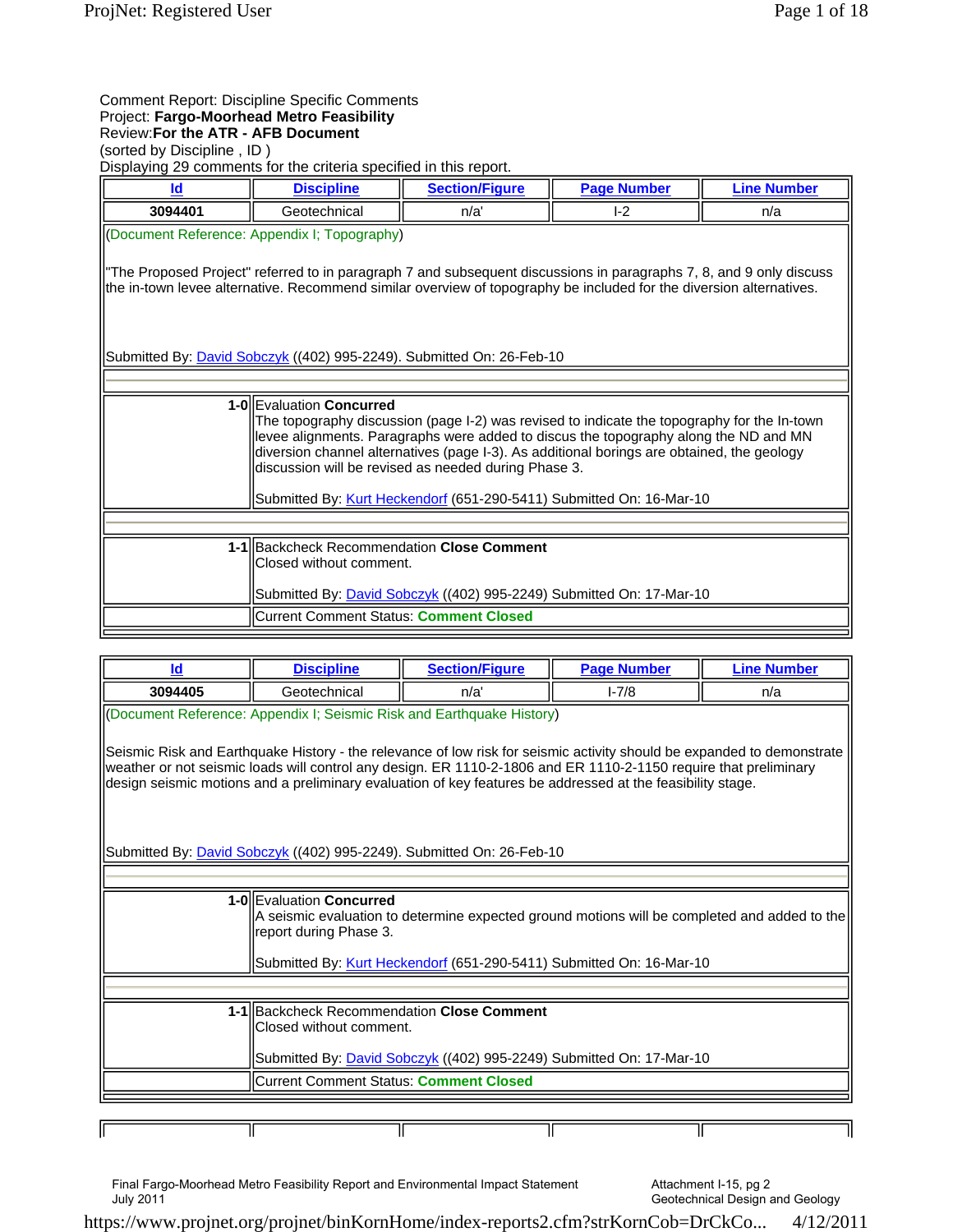| Id                                                                                                                                                                                                                                                                                                                                                                                                                                                                                                               | <b>Discipline</b>                                                                                                                                                                                                                                                                                                                                           | <b>Section/Figure</b> | <b>Page Number</b> | <b>Line Number</b> |  |
|------------------------------------------------------------------------------------------------------------------------------------------------------------------------------------------------------------------------------------------------------------------------------------------------------------------------------------------------------------------------------------------------------------------------------------------------------------------------------------------------------------------|-------------------------------------------------------------------------------------------------------------------------------------------------------------------------------------------------------------------------------------------------------------------------------------------------------------------------------------------------------------|-----------------------|--------------------|--------------------|--|
| 3094408                                                                                                                                                                                                                                                                                                                                                                                                                                                                                                          | Geotechnical                                                                                                                                                                                                                                                                                                                                                | n/a'                  | $I-9$              | n/a                |  |
|                                                                                                                                                                                                                                                                                                                                                                                                                                                                                                                  | (Document Reference: Appendix I; Borings)                                                                                                                                                                                                                                                                                                                   |                       |                    |                    |  |
| Clarify the sampling technique and document relevant factors for interpreting field test results – verify that the blows<br>recorded on the logs are only those produced with the standard split spoon and not the modified spoon used for<br>continuous sampling. Also, include information regarding the type of hammer used and its efficiency so adjustments<br>may be made to the field blow counts if needed for future analyses.<br>Submitted By: David Sobczyk ((402) 995-2249). Submitted On: 26-Feb-10 |                                                                                                                                                                                                                                                                                                                                                             |                       |                    |                    |  |
|                                                                                                                                                                                                                                                                                                                                                                                                                                                                                                                  |                                                                                                                                                                                                                                                                                                                                                             |                       |                    |                    |  |
|                                                                                                                                                                                                                                                                                                                                                                                                                                                                                                                  | 1-OllEvaluation Concurred<br>Clarifications have been added to indicate how the sampling was completed using the modified<br>and standard spilt spoons. The blow counts on the drafted logs are from the standard SPT.<br>Autohammers were used during sampling. (pages I-9 & I-10)<br>Submitted By: Kurt Heckendorf (651-290-5411) Submitted On: 16-Mar-10 |                       |                    |                    |  |
|                                                                                                                                                                                                                                                                                                                                                                                                                                                                                                                  |                                                                                                                                                                                                                                                                                                                                                             |                       |                    |                    |  |
|                                                                                                                                                                                                                                                                                                                                                                                                                                                                                                                  | 1-1 Backcheck Recommendation Close Comment<br>Closed without comment.                                                                                                                                                                                                                                                                                       |                       |                    |                    |  |
|                                                                                                                                                                                                                                                                                                                                                                                                                                                                                                                  | Submitted By: <i>David Sobczyk</i> ((402) 995-2249) Submitted On: 17-Mar-10                                                                                                                                                                                                                                                                                 |                       |                    |                    |  |
|                                                                                                                                                                                                                                                                                                                                                                                                                                                                                                                  | Current Comment Status: Comment Closed                                                                                                                                                                                                                                                                                                                      |                       |                    |                    |  |

|         | ciplineء کا ا | <b>VFigure</b><br>$S$ octing $T$<br>ы | $P$ ane<br>-- - - -<br>'mpe. | umber |
|---------|---------------|---------------------------------------|------------------------------|-------|
| 3094412 | Geotechnical  | n/a                                   | $I-10$                       | n/a   |

(Document Reference: Appendix I; Selection of Design Parameters)

The validity of using the ultimate strength failure criteria as an indication of a materials "post-creep" strength is not understood since changes in the insitu stress state due to creep effects would occur prior to shear. Reduced strengths due to creep effects would best be determined by back-evaluating full scale slope failures known to have been preceeded by soil creep. However, the rationale for using ultimate strength parameters as a conservative shear strength estimate can be justified on the prudent assumption that significant portions of the critical failure surfaces will be indicative of progressive failure through the Brenna soils and it is therefore unlikely that its peak-strength will be mobilized simultaneously along all points throughout the potential failure surface. Recommend that statement be clarified.

Submitted By: *David Sobczyk* ((402) 995-2249). Submitted On: 26-Feb-10

|       | 1-0 Evaluation Concurred<br>The first sentence states that the Lake Agassiz soils tend to creep over time when loaded.<br>"Creep" in this context was in reference to the progressive failure of a slope overtime, in which<br>$\parallel$ a small amount of movement occurs suddenly and then the slope continues to move at a<br>slower rate over time. The selection of post-peak strength was based on a number of reasons:<br>$\vert$ 1) previous Corps projects which used the same criteria, 2) Experience in the Red River Valley<br>with expected progressive failure, 3) test data indicating a brittle stress-strain response. The<br>paragraph has been revised to more clearly identify the reasons for selecting drained ultimate<br>strength parameters. The word "creep" has also been removed. |
|-------|-----------------------------------------------------------------------------------------------------------------------------------------------------------------------------------------------------------------------------------------------------------------------------------------------------------------------------------------------------------------------------------------------------------------------------------------------------------------------------------------------------------------------------------------------------------------------------------------------------------------------------------------------------------------------------------------------------------------------------------------------------------------------------------------------------------------|
|       | Submitted By: Kurt Heckendorf (651-290-5411) Submitted On: 16-Mar-10                                                                                                                                                                                                                                                                                                                                                                                                                                                                                                                                                                                                                                                                                                                                            |
|       |                                                                                                                                                                                                                                                                                                                                                                                                                                                                                                                                                                                                                                                                                                                                                                                                                 |
| 1-1II | <b>IBackcheck Recommendation Close Comment</b>                                                                                                                                                                                                                                                                                                                                                                                                                                                                                                                                                                                                                                                                                                                                                                  |

Backcheck Recommendation **Close Comment** 

Final Fargo-Moorhead Metro Feasibility Report and Environmental Impact Statement July 2011

Attachment I-15, pg 3 Geotechnical Design and Geology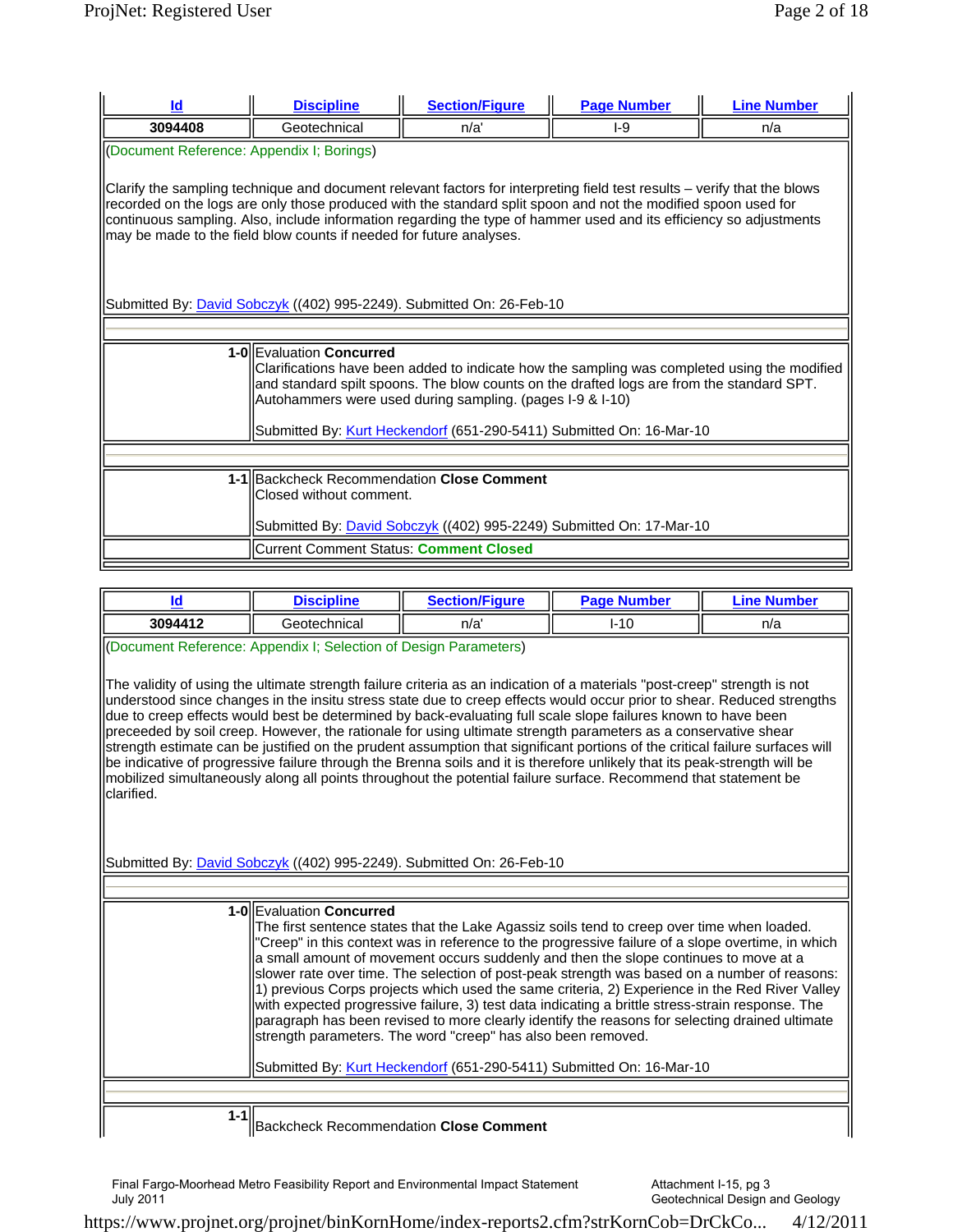| <b>IIClosed without comment.</b>                                     |
|----------------------------------------------------------------------|
| Submitted By: David Sobczyk ((402) 995-2249) Submitted On: 17-Mar-10 |
| <b>ICurrent Comment Status: Comment Closed</b>                       |

| Id                                                                                                                                                                                                                                                                                                                                                                                                                                                                                                                                                                             | <b>Discipline</b>                                                                                                                                                                                                                                                                    | <b>Section/Figure</b>                                                       | <b>Page Number</b> | <b>Line Number</b> |
|--------------------------------------------------------------------------------------------------------------------------------------------------------------------------------------------------------------------------------------------------------------------------------------------------------------------------------------------------------------------------------------------------------------------------------------------------------------------------------------------------------------------------------------------------------------------------------|--------------------------------------------------------------------------------------------------------------------------------------------------------------------------------------------------------------------------------------------------------------------------------------|-----------------------------------------------------------------------------|--------------------|--------------------|
| 3094421                                                                                                                                                                                                                                                                                                                                                                                                                                                                                                                                                                        | Geotechnical                                                                                                                                                                                                                                                                         | n/a'                                                                        | $1 - 12$           | n/a                |
| (Document Reference: Appendix I; In-Town Levee Alternative, Features)<br>A short descriptive of the conceptual levee being analyzed (materials cross section, side slopes, crest width, range of<br>heights, etc) and some discussion identifying areas along the alignments where suspected ground modifications (cut or<br>fills) could require extensive evaluations should be included in the final Phase 3 report. Phase 3 refinements should<br>also include short descriptions and relevant information pertaining to conceptual loading and elevations (sizes) for any |                                                                                                                                                                                                                                                                                      |                                                                             |                    |                    |
| proposed floodwalls, pump stations, closure structures, or major drainage structures.<br>Submitted By: David Sobczyk ((402) 995-2249). Submitted On: 26-Feb-10                                                                                                                                                                                                                                                                                                                                                                                                                 |                                                                                                                                                                                                                                                                                      |                                                                             |                    |                    |
|                                                                                                                                                                                                                                                                                                                                                                                                                                                                                                                                                                                |                                                                                                                                                                                                                                                                                      |                                                                             |                    |                    |
|                                                                                                                                                                                                                                                                                                                                                                                                                                                                                                                                                                                | 1-0 Evaluation Concurred<br>A short description of a typical levee will be included (10' top width, 1V on 3H side slopes, 6'<br>deep inspection trench). Discussion on other features will also be included.<br>Submitted By: Kurt Heckendorf (651-290-5411) Submitted On: 16-Mar-10 |                                                                             |                    |                    |
|                                                                                                                                                                                                                                                                                                                                                                                                                                                                                                                                                                                |                                                                                                                                                                                                                                                                                      |                                                                             |                    |                    |
|                                                                                                                                                                                                                                                                                                                                                                                                                                                                                                                                                                                | 1-1 Backcheck Recommendation Close Comment                                                                                                                                                                                                                                           |                                                                             |                    |                    |
|                                                                                                                                                                                                                                                                                                                                                                                                                                                                                                                                                                                |                                                                                                                                                                                                                                                                                      | Submitted By: <i>David Sobczyk</i> ((402) 995-2249) Submitted On: 17-Mar-10 |                    |                    |
|                                                                                                                                                                                                                                                                                                                                                                                                                                                                                                                                                                                | 1-2 Backcheck Recommendation Close Comment                                                                                                                                                                                                                                           |                                                                             |                    |                    |
|                                                                                                                                                                                                                                                                                                                                                                                                                                                                                                                                                                                |                                                                                                                                                                                                                                                                                      | Submitted By: <i>David Sobczyk</i> ((402) 995-2249) Submitted On: 17-Mar-10 |                    |                    |
|                                                                                                                                                                                                                                                                                                                                                                                                                                                                                                                                                                                | Current Comment Status: Comment Closed                                                                                                                                                                                                                                               |                                                                             |                    |                    |

|                                                                                                              | <b>Discipline</b> | <b>Section/Figure</b> | <b>Page Number</b> | <b>Line Number</b> |
|--------------------------------------------------------------------------------------------------------------|-------------------|-----------------------|--------------------|--------------------|
| 3094425                                                                                                      | Geotechnical      | n/a'                  | $I - 12/17$        | n/a                |
| (Oocument Reference: Appendix I; Geotechnical Design of Feasibility Alternatives; In-Town Levee Alternative) |                   |                       |                    |                    |

A brief discussion should be included in Phase 3 to addresses the long-term steady-state seepage and rapid drawdown stability requirements, the necessity (or lack thereof) for seepage cutoff or seepage control, adequacy of proposed embankment materials and their source, settlement considerations, and any assumed constructability issues in order to identify potential unconventional cost issues and demonstrate that these issues have been considered in the study and will not govern levee design.

Submitted By: *David Sobczyk* ((402) 995-2249). Submitted On: 26-Feb-10

## **1-0** Evaluation **Concurred**

These issues would not likely be a concern in the consideration of a levee alternative but a brief discussion can be included to address the long-term steady-state seepage & rapid drawdown requirements, seepage control measures, embankment fill, consolidation, and constructability. Verbiage along these lines will be added: Due to the relatively low permeability of the soils in the Red River Valley and duration of the flood events, long-term steady-state seepage is not

Final Fargo-Moorhead Metro Feasibility Report and Environmental Impact Statement July 2011

Attachment I-15, pg 4 Geotechnical Design and Geology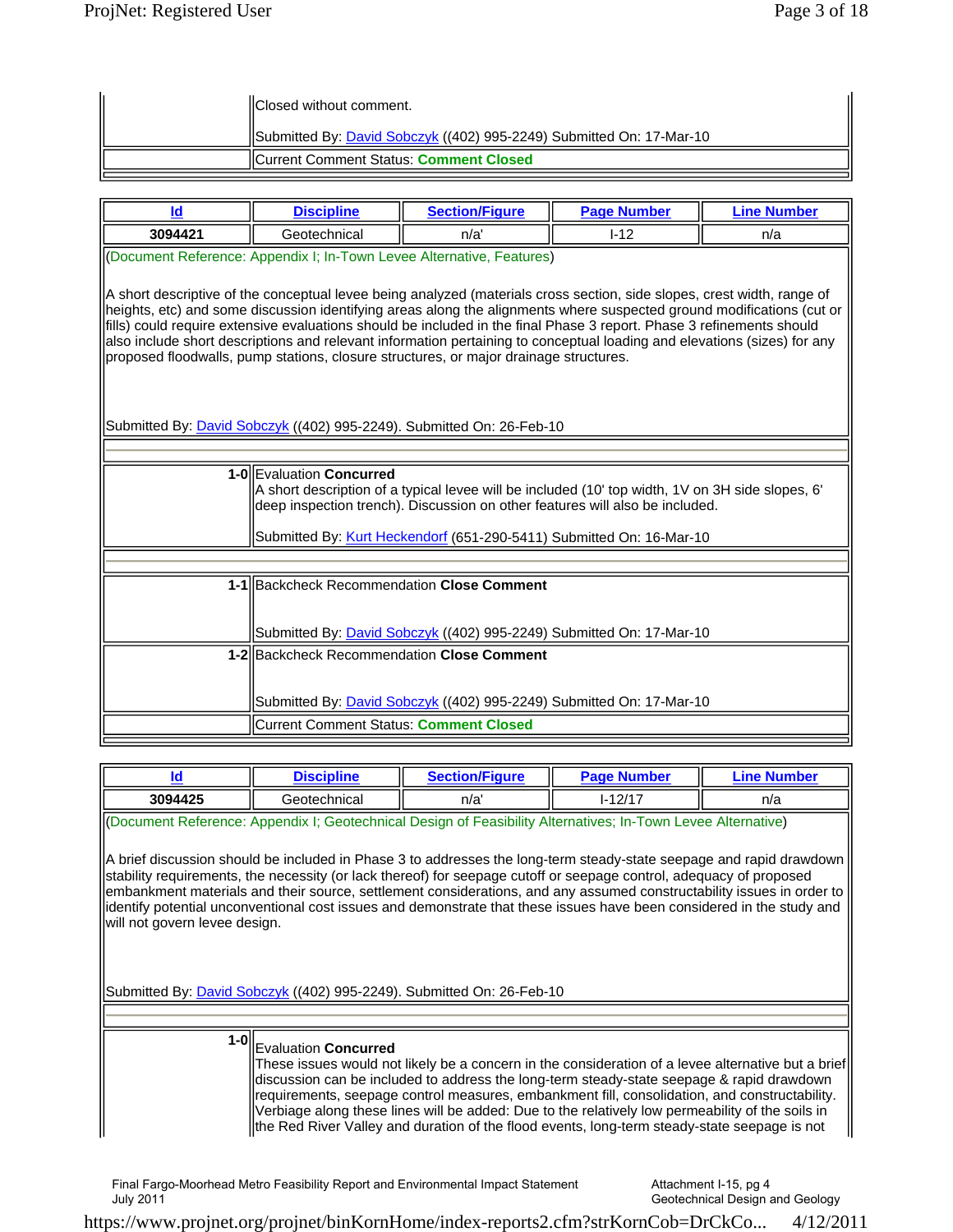| expected to develop. In the same token, stability of levees due to rapid drawdown has not been<br>Seen as an issue in the Red Rive after flooding. Based on this, these conditions do not control<br>the levee design. In addition, seepage control/cutoffs are not generally required unless there is<br>Some pervious material near the ground surface. The exploration program did not reveal any<br>llpervious materials.<br>Submitted By: Kurt Heckendorf (651-290-5411) Submitted On: 16-Mar-10 |
|-------------------------------------------------------------------------------------------------------------------------------------------------------------------------------------------------------------------------------------------------------------------------------------------------------------------------------------------------------------------------------------------------------------------------------------------------------------------------------------------------------|
|                                                                                                                                                                                                                                                                                                                                                                                                                                                                                                       |
| 1-1 Backcheck Recommendation Close Comment<br>llClosed without comment.<br>Submitted By: <i>David Sobczyk</i> ((402) 995-2249) Submitted On: 17-Mar-10                                                                                                                                                                                                                                                                                                                                                |
| Current Comment Status: <b>Comment Closed</b>                                                                                                                                                                                                                                                                                                                                                                                                                                                         |

| Id                                                                                                                                                                                                                                                                                                                                                                                                         | <b>Discipline</b>                                                                                            | <b>Section/Figure</b>                                                       | <b>Page Number</b> | <b>Line Number</b> |  |
|------------------------------------------------------------------------------------------------------------------------------------------------------------------------------------------------------------------------------------------------------------------------------------------------------------------------------------------------------------------------------------------------------------|--------------------------------------------------------------------------------------------------------------|-----------------------------------------------------------------------------|--------------------|--------------------|--|
| 3094427                                                                                                                                                                                                                                                                                                                                                                                                    | Geotechnical                                                                                                 | n/a'                                                                        | $I - 12/17$        | n/a                |  |
|                                                                                                                                                                                                                                                                                                                                                                                                            | (Document Reference: Appendix I; Geotechnical Design of Feasibility Alternatives; In-Town Levee Alternative) |                                                                             |                    |                    |  |
| Commentary should be included to discuss the relevant geotechnical considerations for potential seepage issues<br>around, and the foundations supporting floodwalls, closure structures, pumping plants and major drainage structures. A<br>preliminary structure foundation type and potential need for foundation treatment should be discussed to support the<br>rough cost basis for these structures. |                                                                                                              |                                                                             |                    |                    |  |
|                                                                                                                                                                                                                                                                                                                                                                                                            | Submitted By: <b>David Sobczyk</b> ((402) 995-2249). Submitted On: 26-Feb-10                                 |                                                                             |                    |                    |  |
|                                                                                                                                                                                                                                                                                                                                                                                                            |                                                                                                              |                                                                             |                    |                    |  |
| 1-OllEvaluation Concurred<br>The discussion concerning seepage issues and foundation treatments will be included and<br>discussed in the paragraphs describing these structures. Due to the relative impermeable<br>nature of the materials generally encountered in the Red River Valley, seepage is not a major<br>lconcern.<br>Submitted By: Kurt Heckendorf (651-290-5411) Submitted On: 16-Mar-10     |                                                                                                              |                                                                             |                    |                    |  |
|                                                                                                                                                                                                                                                                                                                                                                                                            |                                                                                                              |                                                                             |                    |                    |  |
|                                                                                                                                                                                                                                                                                                                                                                                                            | 1-1 Backcheck Recommendation Close Comment<br>lClosed without comment.                                       |                                                                             |                    |                    |  |
|                                                                                                                                                                                                                                                                                                                                                                                                            |                                                                                                              | Submitted By: <b>David Sobczyk</b> ((402) 995-2249) Submitted On: 17-Mar-10 |                    |                    |  |
|                                                                                                                                                                                                                                                                                                                                                                                                            | <b>ICurrent Comment Status: Comment Closed</b>                                                               |                                                                             |                    |                    |  |

| ld                                                                                                                                              | <b>Discipline</b>    | <b>Section/Figure</b>                                                                                                 | <b>Page Number</b> | <b>Line Number</b> |
|-------------------------------------------------------------------------------------------------------------------------------------------------|----------------------|-----------------------------------------------------------------------------------------------------------------------|--------------------|--------------------|
| 3094428                                                                                                                                         | Geotechnical         | n/a'                                                                                                                  | $I-18$             | n/a                |
| (Document Reference: Appendix I; Geotechnical Design of Feasibility Alternatives; Minnesota Diversion Channel<br>Alternatives; Design Sections) |                      |                                                                                                                       |                    |                    |
|                                                                                                                                                 |                      | Figures detailing the assumed strata thicknesses and excavation depths at each of the four sections would be helpful. |                    |                    |
|                                                                                                                                                 |                      | Submitted By: <i>David Sobczyk</i> ((402) 995-2249). Submitted On: 26-Feb-10                                          |                    |                    |
|                                                                                                                                                 |                      |                                                                                                                       |                    |                    |
| 1-0ll                                                                                                                                           | Evaluation Concurred | $\parallel$ A generalized stratigraphy of the four MN Diversion Channel sections will be included in                  |                    |                    |

Attachment I-15, pg 5 Geotechnical Design and Geology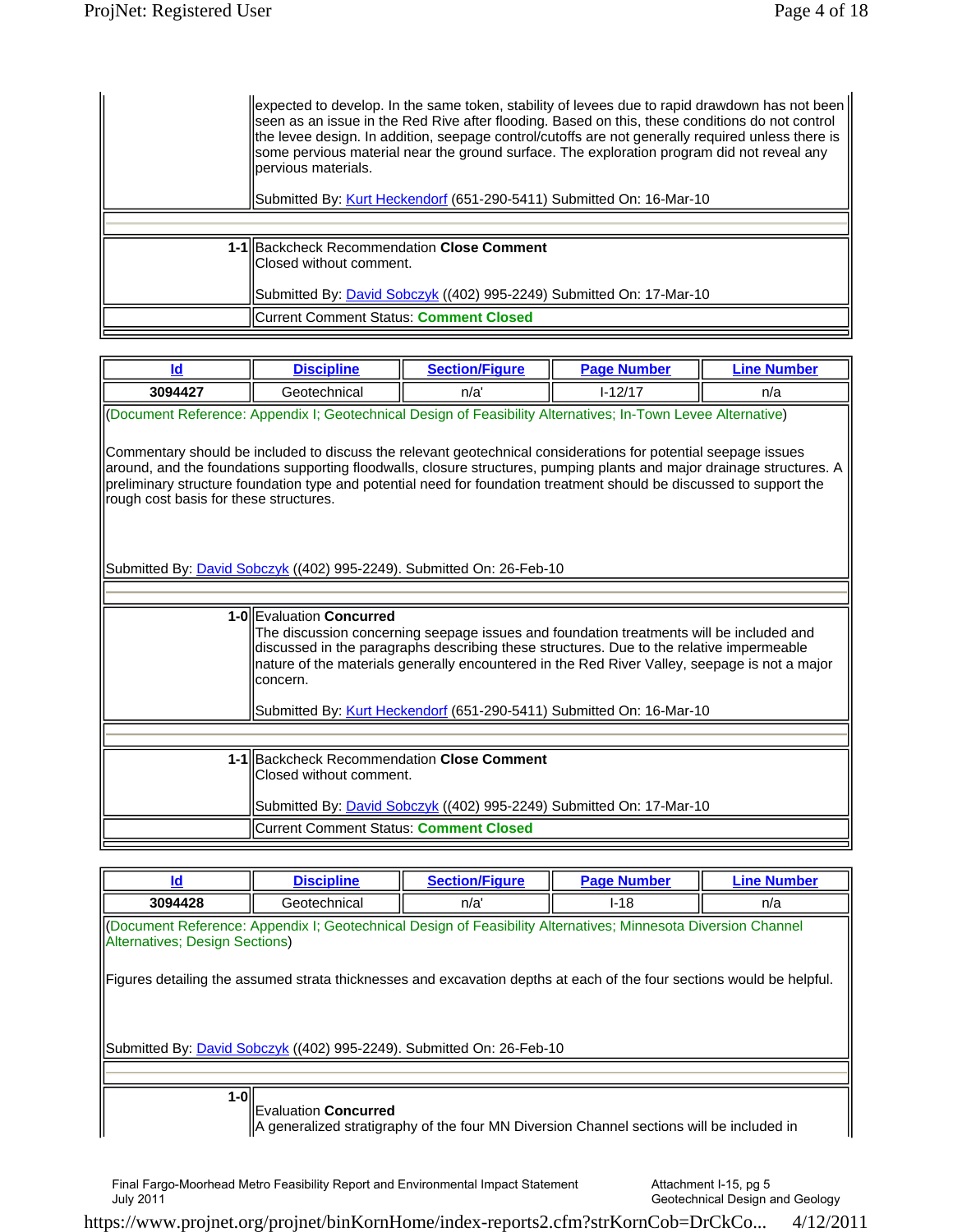| Attachment I-8. It will be similar to the assumed stratigraphy for the preliminary geotech<br>lanalysis that was shown in the report, Figure I-1.<br>Submitted By: Kurt Heckendorf (651-290-5411) Submitted On: 16-Mar-10 |
|---------------------------------------------------------------------------------------------------------------------------------------------------------------------------------------------------------------------------|
|                                                                                                                                                                                                                           |
| 1-1 Backcheck Recommendation Close Comment<br>Submitted By: <i>David Sobczyk</i> ((402) 995-2249) Submitted On: 17-Mar-10                                                                                                 |
| Current Comment Status: <b>Comment Closed</b>                                                                                                                                                                             |

| Id                                                                                                                                                                                                                                                                                                                                                                                                                                                                                                                                                                                                                                                                                                                              | <b>Discipline</b>                                                                                                                           | <b>Section/Figure</b>                                                       | <b>Page Number</b> | <b>Line Number</b> |
|---------------------------------------------------------------------------------------------------------------------------------------------------------------------------------------------------------------------------------------------------------------------------------------------------------------------------------------------------------------------------------------------------------------------------------------------------------------------------------------------------------------------------------------------------------------------------------------------------------------------------------------------------------------------------------------------------------------------------------|---------------------------------------------------------------------------------------------------------------------------------------------|-----------------------------------------------------------------------------|--------------------|--------------------|
| 3094431                                                                                                                                                                                                                                                                                                                                                                                                                                                                                                                                                                                                                                                                                                                         | Geotechnical                                                                                                                                | n/a'                                                                        | $I-18$             | n/a                |
| (Document Reference: Appendix I; Geotechnical Design of Feasibility Alternatives; Minnesota Diversion Channel<br>Alternatives; Design Sections) [This item is flagged as a critical issue.]<br>The discussion on the initial side slope selection should be expanded. What is the depth of the West Fargo Diversion<br>Channel and how long has it been in service? What specific performance observations lead to this conclusion (i.e. was<br>it dictated by performance during construction or long term maintenance needs, etc.). Also, what is the justification for<br>going to steeper slopes at bridge locations.                                                                                                       |                                                                                                                                             |                                                                             |                    |                    |
|                                                                                                                                                                                                                                                                                                                                                                                                                                                                                                                                                                                                                                                                                                                                 | Submitted By: <b>David Sobczyk</b> ((402) 995-2249). Submitted On: 26-Feb-10                                                                |                                                                             |                    |                    |
|                                                                                                                                                                                                                                                                                                                                                                                                                                                                                                                                                                                                                                                                                                                                 |                                                                                                                                             |                                                                             |                    |                    |
| 1-0 Evaluation Concurred<br>More details will be included on selection of side slopes: The depth of the WFDC is on the<br>order of 10 feet, placing the bottom of the excavation in the Sherack formation or just into the<br>Brenna formation. Stability analyses for the WFDC indicated that steeper slopes 1V on 5H<br>would be acceptable. 1V on 7H slopes were selected to allow the side slopes to be mowed with<br>standard farm equipment. Erosion of the WFDC at the toe of the slopes have lead to slope<br>instability that had to be fixed. The steepness of the slopes at the bridge locations will be<br>further evaluate during Phase 3.<br>Submitted By: Kurt Heckendorf (651-290-5411) Submitted On: 16-Mar-10 |                                                                                                                                             |                                                                             |                    |                    |
|                                                                                                                                                                                                                                                                                                                                                                                                                                                                                                                                                                                                                                                                                                                                 |                                                                                                                                             |                                                                             |                    |                    |
|                                                                                                                                                                                                                                                                                                                                                                                                                                                                                                                                                                                                                                                                                                                                 | 1-1 Backcheck Recommendation Close Comment<br>Potential impacts cannot be identified until further evaluation is done as a part of phase 3. | Submitted By: <b>David Sobczyk</b> ((402) 995-2249) Submitted On: 17-Mar-10 |                    |                    |
|                                                                                                                                                                                                                                                                                                                                                                                                                                                                                                                                                                                                                                                                                                                                 | Current Comment Status: Comment Closed                                                                                                      |                                                                             |                    |                    |

| ld.                                                                                                                                                                                                                                                                                                                                                                                                                                                                                                                       | <b>Discipline</b> | <b>Section/Figure</b> | <b>Page Number</b> | <b>Line Number</b> |  |
|---------------------------------------------------------------------------------------------------------------------------------------------------------------------------------------------------------------------------------------------------------------------------------------------------------------------------------------------------------------------------------------------------------------------------------------------------------------------------------------------------------------------------|-------------------|-----------------------|--------------------|--------------------|--|
| 3094435                                                                                                                                                                                                                                                                                                                                                                                                                                                                                                                   | Geotechnical      | n/a'                  | $I-18$             | n/a                |  |
| Cocument Reference: Appendix I; Geotechnical Design of Feasibility Alternatives; Minnesota Diversion Channel<br>Alternatives: Design Sections)<br>Clarification is needed on the second sentence: "Moore's analyses indicated that the quantity of excavated material<br>decreased with increasing depth, meaning that the deeper excavated channels would likely be more cost effective<br>because there was less materials to excavate"<br>Submitted By: <i>David Sobczyk</i> ((402) 995-2249). Submitted On: 26-Feb-10 |                   |                       |                    |                    |  |
|                                                                                                                                                                                                                                                                                                                                                                                                                                                                                                                           |                   |                       |                    |                    |  |

Attachment I-15, pg 6 Geotechnical Design and Geology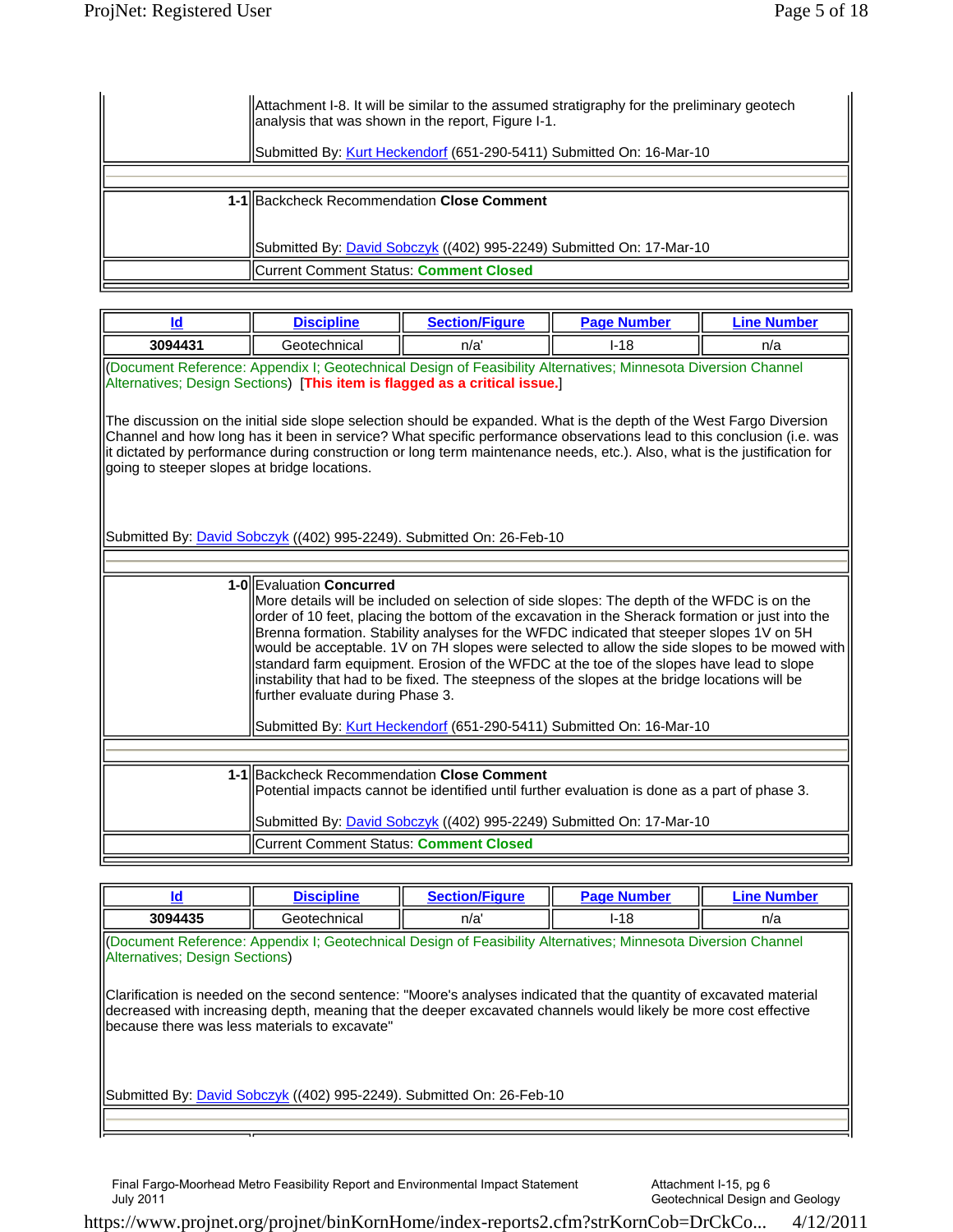| 1-0 Evaluation Concurred<br>The sentence has been clarified to indicate that for a given hydraulic capacity, the amount of<br>excavation required decreases with increasing depth. It reads: "Moore's analyses indicated that<br>for a given channel capacity, the quantity of excavated material decreased with increasing<br>depth. This means that for a given channel capacity, the deeper the excavated channel, the<br>llmore cost effective it is."<br>Submitted By: Kurt Heckendorf (651-290-5411) Submitted On: 16-Mar-10 |
|------------------------------------------------------------------------------------------------------------------------------------------------------------------------------------------------------------------------------------------------------------------------------------------------------------------------------------------------------------------------------------------------------------------------------------------------------------------------------------------------------------------------------------|
|                                                                                                                                                                                                                                                                                                                                                                                                                                                                                                                                    |
| 1-1 Backcheck Recommendation Close Comment<br>Closed without comment.<br>Submitted By: David Sobczyk ((402) 995-2249) Submitted On: 17-Mar-10                                                                                                                                                                                                                                                                                                                                                                                      |
| IICurrent Comment Status: Comment Closed                                                                                                                                                                                                                                                                                                                                                                                                                                                                                           |

| Id                                                                                                                                                                                                                                                                                                                                                                                                                                                                                                                                                                                                                                                                                                                                                                                                                                                                                                                                                                                                                                                                                                                                                                                                                                                                                                                                                                                                                                                                                                                                                                                                                                                                                                                                                                                                                                                                                                                                                                                                                                                                                                                                                                                                              | <b>Discipline</b>                                 | <b>Section/Figure</b>                                                                                                                                                                                                                                                                                                                                                                                                                                                                                                                                                                                                                                                                                     | <b>Page Number</b> | <b>Line Number</b> |  |
|-----------------------------------------------------------------------------------------------------------------------------------------------------------------------------------------------------------------------------------------------------------------------------------------------------------------------------------------------------------------------------------------------------------------------------------------------------------------------------------------------------------------------------------------------------------------------------------------------------------------------------------------------------------------------------------------------------------------------------------------------------------------------------------------------------------------------------------------------------------------------------------------------------------------------------------------------------------------------------------------------------------------------------------------------------------------------------------------------------------------------------------------------------------------------------------------------------------------------------------------------------------------------------------------------------------------------------------------------------------------------------------------------------------------------------------------------------------------------------------------------------------------------------------------------------------------------------------------------------------------------------------------------------------------------------------------------------------------------------------------------------------------------------------------------------------------------------------------------------------------------------------------------------------------------------------------------------------------------------------------------------------------------------------------------------------------------------------------------------------------------------------------------------------------------------------------------------------------|---------------------------------------------------|-----------------------------------------------------------------------------------------------------------------------------------------------------------------------------------------------------------------------------------------------------------------------------------------------------------------------------------------------------------------------------------------------------------------------------------------------------------------------------------------------------------------------------------------------------------------------------------------------------------------------------------------------------------------------------------------------------------|--------------------|--------------------|--|
| 3094436                                                                                                                                                                                                                                                                                                                                                                                                                                                                                                                                                                                                                                                                                                                                                                                                                                                                                                                                                                                                                                                                                                                                                                                                                                                                                                                                                                                                                                                                                                                                                                                                                                                                                                                                                                                                                                                                                                                                                                                                                                                                                                                                                                                                         | Geotechnical                                      | n/a'                                                                                                                                                                                                                                                                                                                                                                                                                                                                                                                                                                                                                                                                                                      | $I-20$             | n/a                |  |
| (Document Reference: Appendix I; Geotechnical Design of Feasibility Alternatives; Minnesota Diversion Channel<br>Alternatives; Slope Stability) [This item is flagged as a critical issue.]<br>The slope stability criteria cited in para 81 applies to levees. Since the consequence of failure for a diversion channel is<br>different than a typical levee project, a discussion should be included to define and justify the selected design criteria<br>(i.e. safety factors) and applicable load cases. In areas outside of proposed structures (bridges, diversion structures,<br>major drainage structures), the consequence of failure is minimal and lower FOS targets can easily be justified if it is<br>accepted that the O&M costs over the initial few years will be higher in order to maintain channel conditions until the<br>long term state is reached. However, this is not necessarily the case around proposed structure locations and the<br>potential for instability should be discussed in better detail to identify the need for foundation treatment. Although an<br>effective stress analysis with pore pressures developed through Seep/W would appear to be the most fundamentally<br>correct analysis, there is not enough groundwater information to calibrate the Seep/W model, especially at its most<br>critical state for stability which occurs when pore pressures are at their highest. Additionally, the compacted fills for<br>bridge approaches and spoil piles of excavated materials at the top of the slopes will generate additional pore<br>pressures. It will likely take several years for all pore pressures to stabilize. Due to the uncertainties with the boundary<br>conditions, it is not recommended that the pore pressures from SEEP/W model be used in the stability analyses.<br>Recommend that a staged rapid drawdown stability analysis with a surcharge load be performed to identify the<br>pertinent issues during and in the initial few years after construction. Long-term analyses, with or without a channel<br>flooding, will be less stringent of a load case due to the lower pore pressures and will therefore, not govern design. |                                                   |                                                                                                                                                                                                                                                                                                                                                                                                                                                                                                                                                                                                                                                                                                           |                    |                    |  |
|                                                                                                                                                                                                                                                                                                                                                                                                                                                                                                                                                                                                                                                                                                                                                                                                                                                                                                                                                                                                                                                                                                                                                                                                                                                                                                                                                                                                                                                                                                                                                                                                                                                                                                                                                                                                                                                                                                                                                                                                                                                                                                                                                                                                                 |                                                   | Submitted By: David Sobczyk ((402) 995-2249). Submitted On: 26-Feb-10                                                                                                                                                                                                                                                                                                                                                                                                                                                                                                                                                                                                                                     |                    |                    |  |
|                                                                                                                                                                                                                                                                                                                                                                                                                                                                                                                                                                                                                                                                                                                                                                                                                                                                                                                                                                                                                                                                                                                                                                                                                                                                                                                                                                                                                                                                                                                                                                                                                                                                                                                                                                                                                                                                                                                                                                                                                                                                                                                                                                                                                 |                                                   |                                                                                                                                                                                                                                                                                                                                                                                                                                                                                                                                                                                                                                                                                                           |                    |                    |  |
|                                                                                                                                                                                                                                                                                                                                                                                                                                                                                                                                                                                                                                                                                                                                                                                                                                                                                                                                                                                                                                                                                                                                                                                                                                                                                                                                                                                                                                                                                                                                                                                                                                                                                                                                                                                                                                                                                                                                                                                                                                                                                                                                                                                                                 | 1-0 Evaluation Concurred<br>will be investigated. | During Phase 2, preliminary analyses were completed. The intent is to further evaluate the<br>stability of the selected diversion channels during Phase 3 as indicated in the "Additional Work"<br>Section. The target FOS will be reevaluated during Phase 3. Both global stability and localized<br>stability will be evaluated. The local stability will be used to evaluated the shallow sloughing<br>failures at the toe of the slope that could be a maintenance concern. The rapid drawdown type<br>loading condition will be investigated in addition to the end-of-construction and long-term<br>conditions that have currently be evaluated. The use of a surcharge load for the spoil material |                    |                    |  |

Submitted By: Kurt Heckendorf (651-290-5411) Submitted On: 16-Mar-10

**1-1** Backcheck Recommendation **Close Comment**  Potential impacts cannot be identified until surcharges are included in the refined analysis identifiied for phase 3. Submitted By: *David Sobczyk* ((402) 995-2249) Submitted On: 17-Mar-10 Current Comment Status: **Comment Closed**

Final Fargo-Moorhead Metro Feasibility Report and Environmental Impact Statement July 2011

Attachment I-15, pg 7 Geotechnical Design and Geology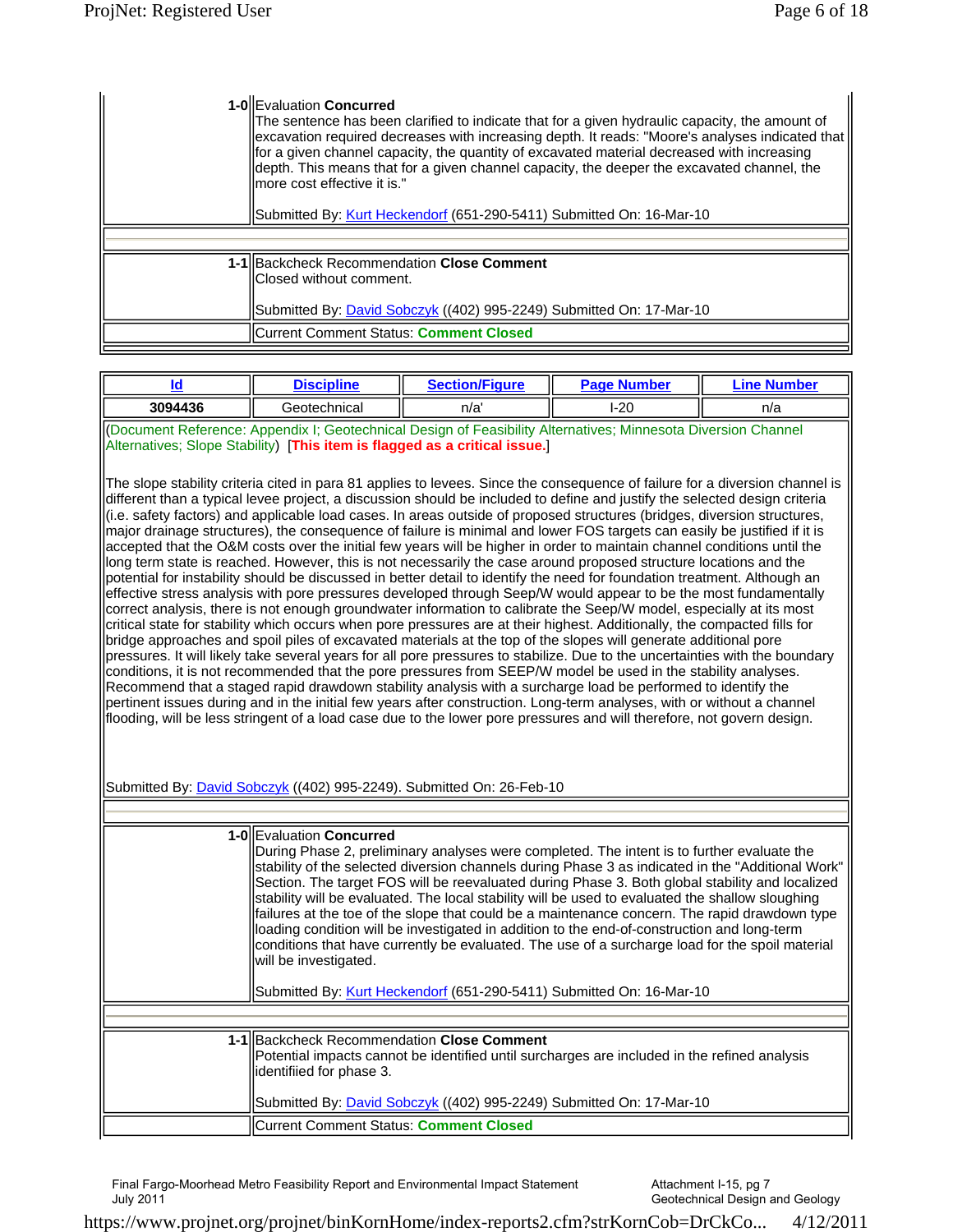| <b>Id</b>                                                                                                                                                                                                                                                                                                                                                                                                                                                                                                                                                                                                                                                                                                                                                                                                                                                                                                                                                                                                                                                                             | <b>Discipline</b>                                                                                                                                                                                                                                                                                                                                                                                                                                                                                                                                                                         | <b>Section/Figure</b>                                                                     | <b>Page Number</b> | <b>Line Number</b> |  |  |
|---------------------------------------------------------------------------------------------------------------------------------------------------------------------------------------------------------------------------------------------------------------------------------------------------------------------------------------------------------------------------------------------------------------------------------------------------------------------------------------------------------------------------------------------------------------------------------------------------------------------------------------------------------------------------------------------------------------------------------------------------------------------------------------------------------------------------------------------------------------------------------------------------------------------------------------------------------------------------------------------------------------------------------------------------------------------------------------|-------------------------------------------------------------------------------------------------------------------------------------------------------------------------------------------------------------------------------------------------------------------------------------------------------------------------------------------------------------------------------------------------------------------------------------------------------------------------------------------------------------------------------------------------------------------------------------------|-------------------------------------------------------------------------------------------|--------------------|--------------------|--|--|
| 3094437                                                                                                                                                                                                                                                                                                                                                                                                                                                                                                                                                                                                                                                                                                                                                                                                                                                                                                                                                                                                                                                                               | Geotechnical                                                                                                                                                                                                                                                                                                                                                                                                                                                                                                                                                                              | n/a'                                                                                      | $I-21$             | n/a                |  |  |
|                                                                                                                                                                                                                                                                                                                                                                                                                                                                                                                                                                                                                                                                                                                                                                                                                                                                                                                                                                                                                                                                                       | (Document Reference: Appendix I; Geotechnical Design of Feasibility Alternatives; Minnesota Diversion Channel<br>Alternatives; Results) [This item is flagged as a critical issue.]                                                                                                                                                                                                                                                                                                                                                                                                       |                                                                                           |                    |                    |  |  |
|                                                                                                                                                                                                                                                                                                                                                                                                                                                                                                                                                                                                                                                                                                                                                                                                                                                                                                                                                                                                                                                                                       | A settlement analysis should be performed around proposed structure locations to identify potential issues requiring<br>special foundation treatments, staged construction, or other special considerations that will affect foundation<br>performance due to the application of a surcharge load, localized groundwater drawdown, and rebounding of the soils<br>below the base of the channel. Recommend that this analysis be used to justify preliminary selection of pile type and<br>anticipated tip elevations to overcome negative skin friction or require foundation treatment. |                                                                                           |                    |                    |  |  |
|                                                                                                                                                                                                                                                                                                                                                                                                                                                                                                                                                                                                                                                                                                                                                                                                                                                                                                                                                                                                                                                                                       |                                                                                                                                                                                                                                                                                                                                                                                                                                                                                                                                                                                           | Submitted By: <b>David Sobczyk</b> ((402) 995-2249). Submitted On: 26-Feb-10              |                    |                    |  |  |
|                                                                                                                                                                                                                                                                                                                                                                                                                                                                                                                                                                                                                                                                                                                                                                                                                                                                                                                                                                                                                                                                                       |                                                                                                                                                                                                                                                                                                                                                                                                                                                                                                                                                                                           |                                                                                           |                    |                    |  |  |
| 1-0 Evaluation Concurred<br>For the second phase of the feasibility study, no detailed geotechnical analyses were<br>completed for the hydraulic structures or bridges crossing the diversion channel. Information<br>from previous projects and studies in the area were instead used to develop a conceptual<br>foundation design for the hydraulic structures. The details of the conceptual design and the<br>costs used are detailed in Appendix L, section 6.0. In the case of the bridges, a review of the<br>past costs for bridges was completed. A unit price per square foot was developed from<br>historical data. Further details can be found in Appendix L, section 4.2. The methodology used<br>to estimate the costs for the hydraulic structures and bridges is thought to be reasonable for the<br>this stage of the study. This methodology of estimating costs will be reevaluated during Phase<br>3 and refinement of the assumptions and conceptual designs will be made as necessary.<br>Submitted By: Kurt Heckendorf (651-290-5411) Submitted On: 16-Mar-10 |                                                                                                                                                                                                                                                                                                                                                                                                                                                                                                                                                                                           |                                                                                           |                    |                    |  |  |
|                                                                                                                                                                                                                                                                                                                                                                                                                                                                                                                                                                                                                                                                                                                                                                                                                                                                                                                                                                                                                                                                                       |                                                                                                                                                                                                                                                                                                                                                                                                                                                                                                                                                                                           |                                                                                           |                    |                    |  |  |
|                                                                                                                                                                                                                                                                                                                                                                                                                                                                                                                                                                                                                                                                                                                                                                                                                                                                                                                                                                                                                                                                                       | 1-1 Backcheck Recommendation Close Comment                                                                                                                                                                                                                                                                                                                                                                                                                                                                                                                                                | Impacts cannot be identified until settlement analysis is performed as a part of phase 3. |                    |                    |  |  |
|                                                                                                                                                                                                                                                                                                                                                                                                                                                                                                                                                                                                                                                                                                                                                                                                                                                                                                                                                                                                                                                                                       |                                                                                                                                                                                                                                                                                                                                                                                                                                                                                                                                                                                           | Submitted By: David Sobczyk ((402) 995-2249) Submitted On: 17-Mar-10                      |                    |                    |  |  |
|                                                                                                                                                                                                                                                                                                                                                                                                                                                                                                                                                                                                                                                                                                                                                                                                                                                                                                                                                                                                                                                                                       | <b>Current Comment Status: Comment Closed</b>                                                                                                                                                                                                                                                                                                                                                                                                                                                                                                                                             |                                                                                           |                    |                    |  |  |

| ld                                                                                                                                                                                                     | <b>Discipline</b>                                                                                                                                                                                                                                                                                                                                                                                                                                                                                                                                                                                                                                                                                                                                                                                                                                                                                                                                                                                                                                                                                                    | <b>Section/Figure</b> | <b>Page Number</b> | <b>Line Number</b> |  |  |
|--------------------------------------------------------------------------------------------------------------------------------------------------------------------------------------------------------|----------------------------------------------------------------------------------------------------------------------------------------------------------------------------------------------------------------------------------------------------------------------------------------------------------------------------------------------------------------------------------------------------------------------------------------------------------------------------------------------------------------------------------------------------------------------------------------------------------------------------------------------------------------------------------------------------------------------------------------------------------------------------------------------------------------------------------------------------------------------------------------------------------------------------------------------------------------------------------------------------------------------------------------------------------------------------------------------------------------------|-----------------------|--------------------|--------------------|--|--|
| 3094438                                                                                                                                                                                                | Geotechnical                                                                                                                                                                                                                                                                                                                                                                                                                                                                                                                                                                                                                                                                                                                                                                                                                                                                                                                                                                                                                                                                                                         | n/a'                  | l-23               | n/a                |  |  |
| (Document Reference: Appendix I; Geotechnical Design of Feasibility Alternatives; Minnesota Diversion Channel<br>Alternatives; Groundwater Considerations) [This item is flagged as a critical issue.] |                                                                                                                                                                                                                                                                                                                                                                                                                                                                                                                                                                                                                                                                                                                                                                                                                                                                                                                                                                                                                                                                                                                      |                       |                    |                    |  |  |
| Submitted By: David Sobczyk ((402) 995-2249). Submitted On: 26-Feb-10                                                                                                                                  | The Buffalo Aquifer is identified as a planning constraint, but little is presented in the report to demonstrate that the MN<br>Diversion will have no impact on the Aquifer. The Aquifer is said to be recharged by the Buffalo River, which empties<br>into the Red River just a few miles upstream of the diversion's terminus. Additionally, the piezometer in the sand and<br>gravels at boring 09-14M suggests piezometric levels that extend as much as 20 feet above the proposed bottom of<br>excavated elevation. A more detailed study of the groundwater from the Buffalo aquifer should be presented in order to<br>demonstrate that this planning constraint is satisfied. Additional information is needed to demonstrate that a mile will<br>provide a reasonable buffer between the aquifer and excavated diversion channel – ecspecially since it is reported that<br>water levels in the aquifer are stated to have risen 15 feet over a 10 year period. This could potentially require<br>additional piezometers, peophysical methods, or tracer testing to better map seepage from the aquifer. |                       |                    |                    |  |  |
|                                                                                                                                                                                                        |                                                                                                                                                                                                                                                                                                                                                                                                                                                                                                                                                                                                                                                                                                                                                                                                                                                                                                                                                                                                                                                                                                                      |                       |                    |                    |  |  |
| $1-0$                                                                                                                                                                                                  |                                                                                                                                                                                                                                                                                                                                                                                                                                                                                                                                                                                                                                                                                                                                                                                                                                                                                                                                                                                                                                                                                                                      |                       |                    |                    |  |  |
|                                                                                                                                                                                                        | aluation <b>Concurred</b>                                                                                                                                                                                                                                                                                                                                                                                                                                                                                                                                                                                                                                                                                                                                                                                                                                                                                                                                                                                                                                                                                            |                       |                    |                    |  |  |

Final Fargo-Moorhead Metro Feasibility Report and Environmental Impact Statement July 2011

Attachment I-15, pg 8 Geotechnical Design and Geology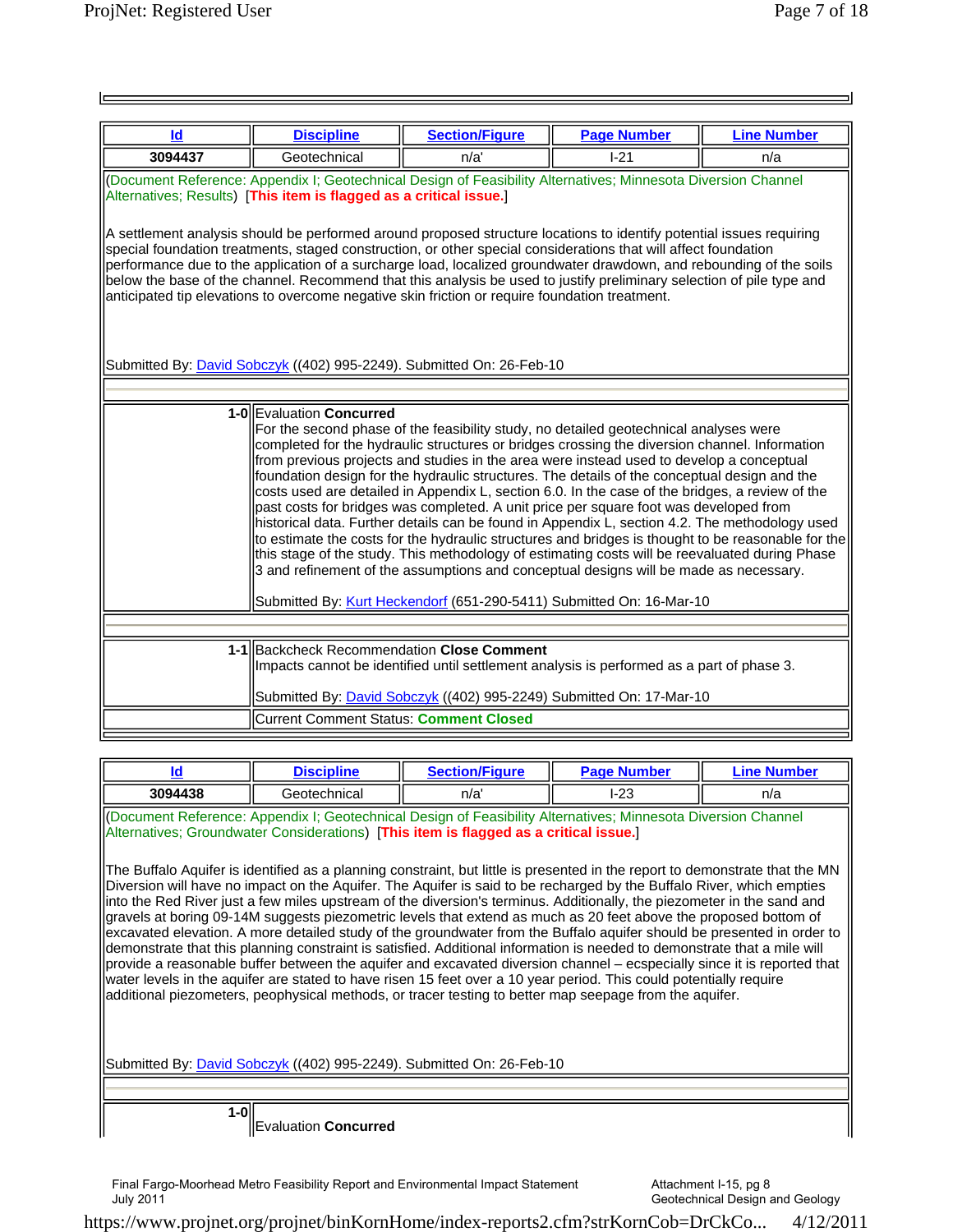| The potential effects that a diversion channel on an aquifer are being evaluated. A document<br>has been prepared to discuss the affects of a diversion channel on ground water, wetlands,<br>and aquifers. Disscussions with other agencies will be done to help determine what is required<br>to further evaluate the aquifer. Additional borings will be taken along the MN Diversion channel<br>and piezometers will be installed in critical locations.<br>Submitted By: Kurt Heckendorf (651-290-5411) Submitted On: 16-Mar-10 |
|--------------------------------------------------------------------------------------------------------------------------------------------------------------------------------------------------------------------------------------------------------------------------------------------------------------------------------------------------------------------------------------------------------------------------------------------------------------------------------------------------------------------------------------|
|                                                                                                                                                                                                                                                                                                                                                                                                                                                                                                                                      |
|                                                                                                                                                                                                                                                                                                                                                                                                                                                                                                                                      |
| 1-1 Backcheck Recommendation Close Comment<br>Findings of phase 3 work may have significant impact on study IF piez. levels in granular<br>materials have strong correlation with Buffalo Aquifer water levels and remaining natural<br>blanket thickness after excavation is inadegaute.<br>Submitted By: <i>David Sobczyk</i> ((402) 995-2249) Submitted On: 17-Mar-10                                                                                                                                                             |
| Current Comment Status: Comment Closed                                                                                                                                                                                                                                                                                                                                                                                                                                                                                               |

|                                                                                            | <b>Discipline</b> | <b>Section/Figure</b> | <b>Page Number</b> | ' ine N<br><b>Number</b> |
|--------------------------------------------------------------------------------------------|-------------------|-----------------------|--------------------|--------------------------|
| 3094450                                                                                    | Geotechnical      | n/a                   | $1 - 22$           | n/a                      |
| Application Controllection Doctors of Equipment Alexandria and Marcocate Division Observed |                   |                       |                    |                          |

(Document Reference: Appendix I; Geotechnical Design of Feasibility Alternatives; Minnesota Diversion Channel Alternatives; Uplift) [**This item is flagged as a critical issue.**]

The relevance of a SEEP/W analysis is questionable. Piping should not be a issue in clay soils due to low exit velocities and cohesion, and the pore pressures generated by the model are not reflective of the a conservative case for slope stability. Additional groundwater information would be needed to better define the boundary conditions if pore pressures need to be defined. Reliable uplift calculations could be performed by simplified analyses provided that the minimum blanket thickness and maximum piezometric pressures are characterized. Discussion should also address the effect that bridge foundations may have on the impervious blanket.

Submitted By: **David Sobczyk** ((402) 995-2249). Submitted On: 26-Feb-10

| 1-0 Evaluation Concurred<br>The SEEP/W analysis was used to estimate pore pressures in the soil. Assumptions had to be<br>made on the total head boundary conditions and the distance they where located from the<br>diversion channel. The boundary conditions will be reevaluated with respect to observed<br>groundwater and artesian pressures during Phase 3. A simplified analysis to determine the<br>required minimum blanket thickness based on piezometric pressures can be completed during<br>lPhase 3. |
|---------------------------------------------------------------------------------------------------------------------------------------------------------------------------------------------------------------------------------------------------------------------------------------------------------------------------------------------------------------------------------------------------------------------------------------------------------------------------------------------------------------------|
| Submitted By: Kurt Heckendorf (651-290-5411) Submitted On: 16-Mar-10                                                                                                                                                                                                                                                                                                                                                                                                                                                |
|                                                                                                                                                                                                                                                                                                                                                                                                                                                                                                                     |
| 1-1 Backcheck Recommendation Close Comment<br>Impacts cannot be identified until aquifer effects are characterized and uplift analyized in Phase                                                                                                                                                                                                                                                                                                                                                                    |
| Submitted By: <i>David Sobczyk</i> ((402) 995-2249) Submitted On: 17-Mar-10                                                                                                                                                                                                                                                                                                                                                                                                                                         |
| <b>ICurrent Comment Status: Comment Closed</b>                                                                                                                                                                                                                                                                                                                                                                                                                                                                      |
|                                                                                                                                                                                                                                                                                                                                                                                                                                                                                                                     |

|         | ----<br>a matematica di controllere di un originale di un originale di un originale di un originale di un originale di | $\sim$<br>.<br>AIMIIFC. | .        | . .<br>™her |
|---------|------------------------------------------------------------------------------------------------------------------------|-------------------------|----------|-------------|
| 3094451 | `eotechnical<br>، ۱۳                                                                                                   | n/a                     | 24<br>-- | n/a         |

(Document Reference: Appendix I; Geotechnical Design of Feasibility Alternatives; Minnesota Diversion Channel Alternatives; Instrumentation)

The statement of a downward gradient of the flow of groundwater into the lower formations is based on the assumption  $\vert$ of a continuous vertical flow path through all materials. There is a good potential that portions of the Brenna and

Final Fargo-Moorhead Metro Feasibility Report and Environmental Impact Statement July 2011

Attachment I-15, pg 9 Geotechnical Design and Geology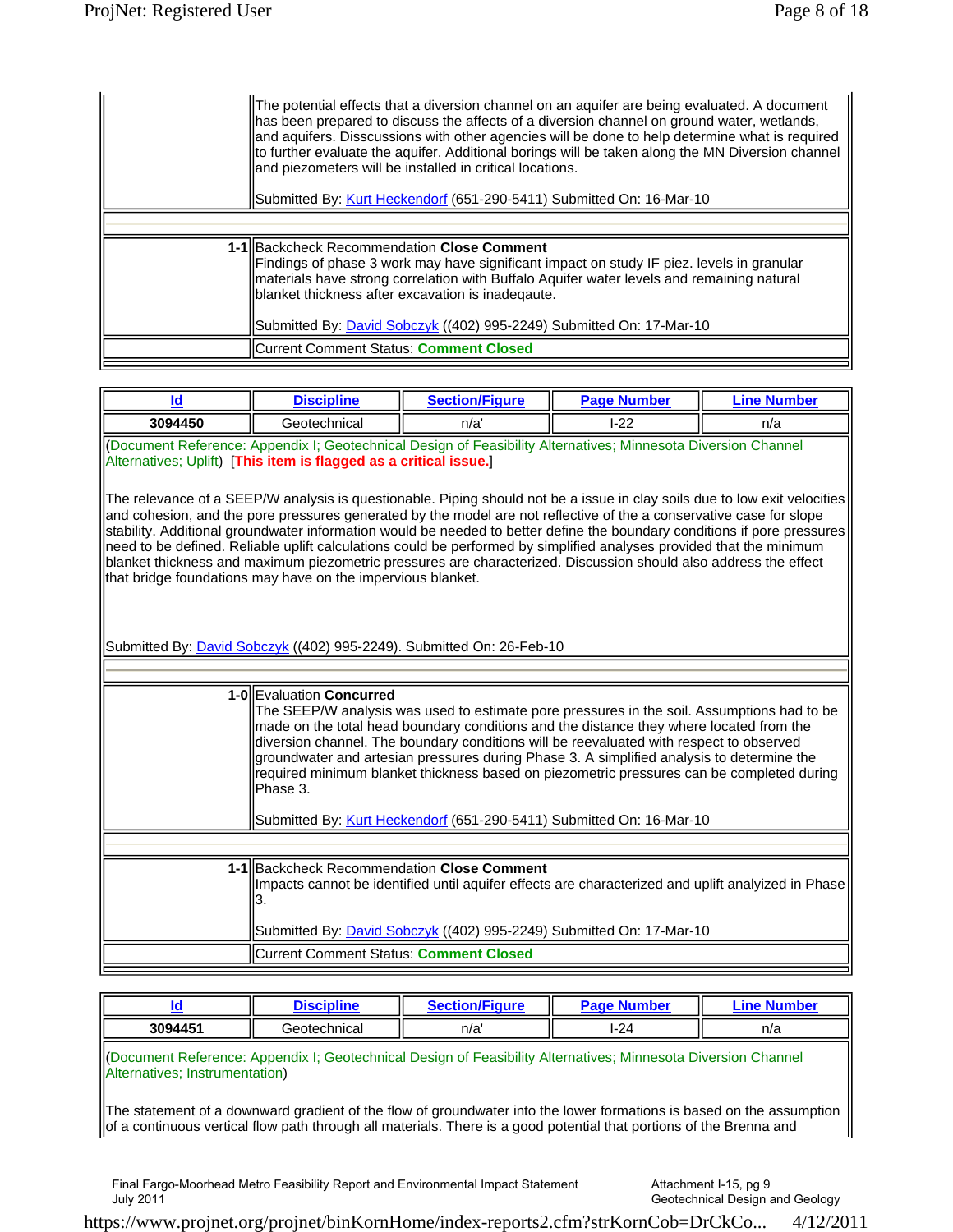Argusville soils act as aquatards and the PZ observations are not reflective of a single groundwater table. It cannot be concluded that the PZ pressures in the lower granular materials are not hydraulically connected or being driven by the buffalo aquifer with the information presented.

Submitted By: **David Sobczyk** ((402) 995-2249). Submitted On: 26-Feb-10

| 1-OllEvaluation Concurred<br>The piezometric data was included in the report to indicate that measurements are being<br>collected to investigate the fluctuation of the ground water table, other subsurface piezometric<br>levels, and if there was excess pressures in a confined sand layer. The piezometric data only<br>covers about 2 months of data collections. Conclusions were not drawn from this data nor was<br>lit used in the analyses. Data is being collected through the use of data loggers. Due to the<br>small number of readings, references to trends have be removed from the text. As more data is<br>obtained, it will be evaluated and included in the Phase 3 writeup.<br>Submitted By: Kurt Heckendorf (651-290-5411) Submitted On: 16-Mar-10 |
|----------------------------------------------------------------------------------------------------------------------------------------------------------------------------------------------------------------------------------------------------------------------------------------------------------------------------------------------------------------------------------------------------------------------------------------------------------------------------------------------------------------------------------------------------------------------------------------------------------------------------------------------------------------------------------------------------------------------------------------------------------------------------|
|                                                                                                                                                                                                                                                                                                                                                                                                                                                                                                                                                                                                                                                                                                                                                                            |
|                                                                                                                                                                                                                                                                                                                                                                                                                                                                                                                                                                                                                                                                                                                                                                            |
| 1-1 Backcheck Recommendation Close Comment<br>Closed without comment.                                                                                                                                                                                                                                                                                                                                                                                                                                                                                                                                                                                                                                                                                                      |
| Submitted By: David Sobczyk ((402) 995-2249) Submitted On: 17-Mar-10                                                                                                                                                                                                                                                                                                                                                                                                                                                                                                                                                                                                                                                                                                       |
| <b>Current Comment Status: Comment Closed</b>                                                                                                                                                                                                                                                                                                                                                                                                                                                                                                                                                                                                                                                                                                                              |
|                                                                                                                                                                                                                                                                                                                                                                                                                                                                                                                                                                                                                                                                                                                                                                            |

| Id                                          | <b>Discipline</b>                                                                                                                                                                                                                                                                                                                                                                                                                                                                                                                                                                                                                                                                                                                                                                                                                                                                                                                                                                                                                                                                                                                                                                                                                                                                                                                                                                                                                                                                                                                                                                                                                                                                                                                                                                                                                                                                                                                                                                                                                                                                                                                                                                                                                                                                                                                         | <b>Section/Figure</b> | <b>Page Number</b> | <b>Line Number</b> |
|---------------------------------------------|-------------------------------------------------------------------------------------------------------------------------------------------------------------------------------------------------------------------------------------------------------------------------------------------------------------------------------------------------------------------------------------------------------------------------------------------------------------------------------------------------------------------------------------------------------------------------------------------------------------------------------------------------------------------------------------------------------------------------------------------------------------------------------------------------------------------------------------------------------------------------------------------------------------------------------------------------------------------------------------------------------------------------------------------------------------------------------------------------------------------------------------------------------------------------------------------------------------------------------------------------------------------------------------------------------------------------------------------------------------------------------------------------------------------------------------------------------------------------------------------------------------------------------------------------------------------------------------------------------------------------------------------------------------------------------------------------------------------------------------------------------------------------------------------------------------------------------------------------------------------------------------------------------------------------------------------------------------------------------------------------------------------------------------------------------------------------------------------------------------------------------------------------------------------------------------------------------------------------------------------------------------------------------------------------------------------------------------------|-----------------------|--------------------|--------------------|
| 3094453                                     | Geotechnical                                                                                                                                                                                                                                                                                                                                                                                                                                                                                                                                                                                                                                                                                                                                                                                                                                                                                                                                                                                                                                                                                                                                                                                                                                                                                                                                                                                                                                                                                                                                                                                                                                                                                                                                                                                                                                                                                                                                                                                                                                                                                                                                                                                                                                                                                                                              | n/a'                  | $I - 12/17$        | n/a                |
| [This item is flagged as a critical issue.] | (Document Reference: Appendix I; Geotechnical Design of Feasibility Alternatives; In-Town Levees Setback Analysis)<br>The objective of the analysis is essentially to determine the position of the levee so as to not contribute to riverbank<br>instability. However, most of the critical failure surfaces documented do not intersect the proposed levee area, meaning<br>that the analysis is essentially an attempt to model the long-term stability of the existing river banks. The long term<br>stability of the river banks are heavily influenced by the scour and deposition due to river dynamics, groundwater<br>fluctuations and long term creep effects that cannot be accurately anticipated or characterized in the slope stability<br>analyses. The creep, erosion and groundwater effects will take place regardless of the surcharge location and<br>preliminary designs should identify revetments (instead of additional setback) that minimize riverbank erosion. The<br>stability analyses to determine setback distances should tie to the top of the secondary bank. Recommend that a limited<br>number of analyses be presented for composite soil stratigraphies that are considered conservative representations of<br>similar reaches Review of ground surface profiles presented in Attachment I-5 consistently suggest that the average<br>slope between the top of the secondary bank and the toe of the primary bank is about 1V on 7H. These observations<br>suggests that the long-term stability of the riverbank could be modeled as a 1V on 7H slope (which is also significant for<br>the diversion channel alternatives since their maximum depth of excavation is about equal to the height of the<br>secondary bank above the riverbed). Recommend that analysis be replaced with one that determines setback distance<br>by varying the horizontal distance of the surcharge from the top of the secondary bank (projected downward at a 1V on<br>7H slope) and performing an undrained analysis for the end of construction case. Past experience as well as a cursory<br>analysis on these soils suggest that levees of this height will result in minimal setback distances from the top of the<br>secondary slope and might be dictated more by riverside access for O&M considerations. |                       |                    |                    |
|                                             | Submitted By: David Sobczyk ((402) 995-2249). Submitted On: 26-Feb-10                                                                                                                                                                                                                                                                                                                                                                                                                                                                                                                                                                                                                                                                                                                                                                                                                                                                                                                                                                                                                                                                                                                                                                                                                                                                                                                                                                                                                                                                                                                                                                                                                                                                                                                                                                                                                                                                                                                                                                                                                                                                                                                                                                                                                                                                     |                       |                    |                    |
|                                             |                                                                                                                                                                                                                                                                                                                                                                                                                                                                                                                                                                                                                                                                                                                                                                                                                                                                                                                                                                                                                                                                                                                                                                                                                                                                                                                                                                                                                                                                                                                                                                                                                                                                                                                                                                                                                                                                                                                                                                                                                                                                                                                                                                                                                                                                                                                                           |                       |                    |                    |

### **1-0** Evaluation **Non-concurred**

During Phase 2, the preliminary and revised analyses were completed in order to determine the setback of the levees. These analyses followed the methodology that has been used for other Corps projects within the Red River Valley. These analyses are conservative, but still appropriate to determine the costs associated with the in-town levee alternative which only  $\parallel$  considered levees. The in-town levees were not recommended for further evaluation during the  $\parallel$ 

Final Fargo-Moorhead Metro Feasibility Report and Environmental Impact Statement July 2011

Attachment I-15, pg 10 Geotechnical Design and Geology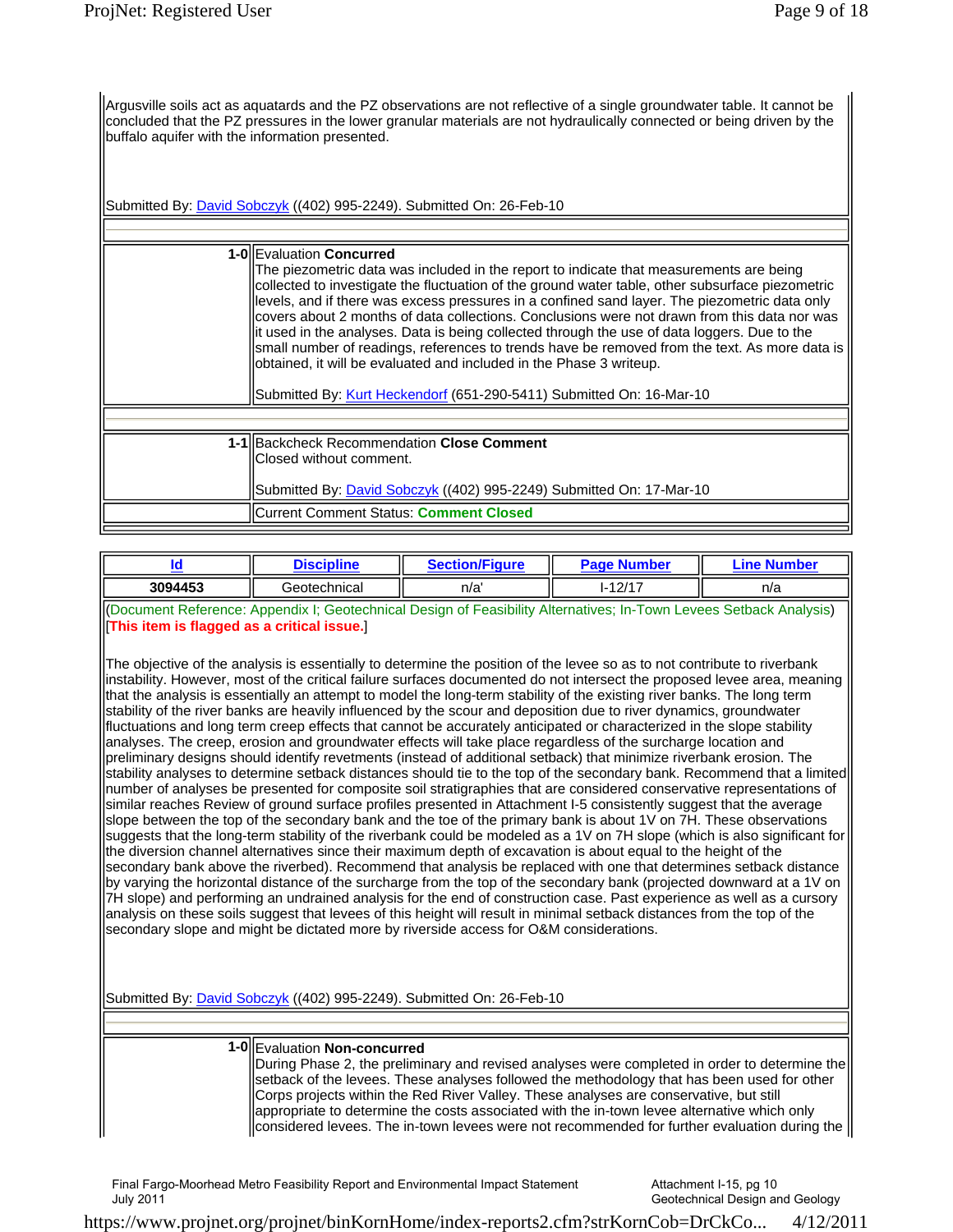| screening process for a number of reasons: 1) top elevation is limited to highest natural ground,<br>which is only to an elevation close to the 1% chance event, 2) due to the constraints of the<br>maximum height there would be unacceptably high residual risks, 3) many structures would<br>need to be removed which would have social impacts. If the in-town levees were retained<br>during the screening process, the geotechnical analyses would have further been refined. In<br>addition, an evaluation would have been completed to see if there were locations in which<br>floodwalls could have been a cost effective solution. Better explanation of the analysis<br>methodology and the screening process and its influence of the geotechnical design process<br>will be included in the report.<br>Submitted By: Kurt Heckendorf (651-290-5411) Submitted On: 16-Mar-10 |
|-------------------------------------------------------------------------------------------------------------------------------------------------------------------------------------------------------------------------------------------------------------------------------------------------------------------------------------------------------------------------------------------------------------------------------------------------------------------------------------------------------------------------------------------------------------------------------------------------------------------------------------------------------------------------------------------------------------------------------------------------------------------------------------------------------------------------------------------------------------------------------------------|
|                                                                                                                                                                                                                                                                                                                                                                                                                                                                                                                                                                                                                                                                                                                                                                                                                                                                                           |
| 1-1 Backcheck Recommendation Close Comment<br>Additional explanation on the rationale is needed in order to concur on the adequacy or<br>relevance of the model presented for setback requirements. However, this comment is being<br>closed based on the fact that in spite of favorable B/C ratios, the in-town levee alternative is<br>being disconsidered due to limitations on its potential level of protection and the inherent<br>residual risks. If the B/C ratio becomes a relevant factor, additional refinement or alternate<br>analysis would be needed to accurately establish real estate requirements, delineate structure<br>removals, and identify floodwalls and/or revetment needs.<br>Submitted By: <i>David Sobczyk</i> ((402) 995-2249) Submitted On: 18-Mar-10                                                                                                    |
| ICurrent Comment Status: Comment Closed                                                                                                                                                                                                                                                                                                                                                                                                                                                                                                                                                                                                                                                                                                                                                                                                                                                   |

|         | <b>Discipline</b> | <b>Section/Figure</b> | <b>Page Number</b> | <b>Number</b><br>inc |
|---------|-------------------|-----------------------|--------------------|----------------------|
| 3689363 | Geotechnical      | l.3.4.1               | $I - 14$           | n/a                  |

Paragraph is somewhat confusing. Suggest clarifying the 6th sentence statement "potential shear surfaces are only able to mobilize the ultimate shear strength". I think the key point is that because of the relatively high degree of strainsoftening, it is unlikely that the peak shear strength will be mobilized along all points of the postulated shear surface simultaneously. It is therefore necessary to assume effective shear strength parameters that are based on the ultimate (post-peak) strength failure criteria to satisfy critical assumptions for limit equilibrium methods, as recommended in EM 1110-2-1902.

Submitted By: David Sobczyk ((402) 995-2249). Submitted On: 05-Jan-11

**1-0** Evaluation **Concurred**  The paragraphs associated with the selection of design parameters have been rewritten to clarify what criteria was used for the different analyses and why. The rewritten paragraphs are as follows: I.3.4.1 The effective shear strength parameters used for the FMMFS are based on the ultimate (post-peak) strength failure criteria that equated to a strain of 15%. There are a number of reasons for this. First, ultimate strengths have been used for previous St. Paul District (MVP) projects within the Red River Valley. In addition, experience within the Red River Valley indicates that clays within this region are fissured and the weakest of these clays exhibit brittle stress-strain behavior. This can lead to progressive failure of the riverbanks and cut slopes, which is commonly seen. As a result of the brittle stress-strain behavior and progressive failure mechanism, the peak shear strength cannot be mobilized along the potential shear surfaces simultaneously. Also, experience indicates that large amount of strain (more than 10%) may occur in natural or cut slopes during the life time of the project. The effective stress shear strength test data indicates that if the materials exhibit brittle stress-strain response, the peak strength occurs typically between 3 and 8 percent strain. For those materials that do not exhibit a brittle stress-strain response, the maximum stress typically remains constant beyond 10% strain For these reasons, the effective stress shear strength parameters were based on the ultimate (post-peak) strength failure criteria for both the In-town Levee alternative and the Diversion Channel alternatives. Both R-bar and DS test results were used in the determination of the effective stress shear strength parameters. I.3.4.2 In the case of the total stress analyses, different criteria were used for the In-town Levee alternative than for the Diversion Channel alternatives. The peak undrained shear strength parameters were used when analyzing the end-of-levee construction condition. At the end-of-levee-construction,  $\parallel$ the clay soils will start to consolidate and dissipate excess pore pressures generated from the

Final Fargo-Moorhead Metro Feasibility Report and Environmental Impact Statement July 2011 Attachment I-15, pg 11

Geotechnical Design and Geology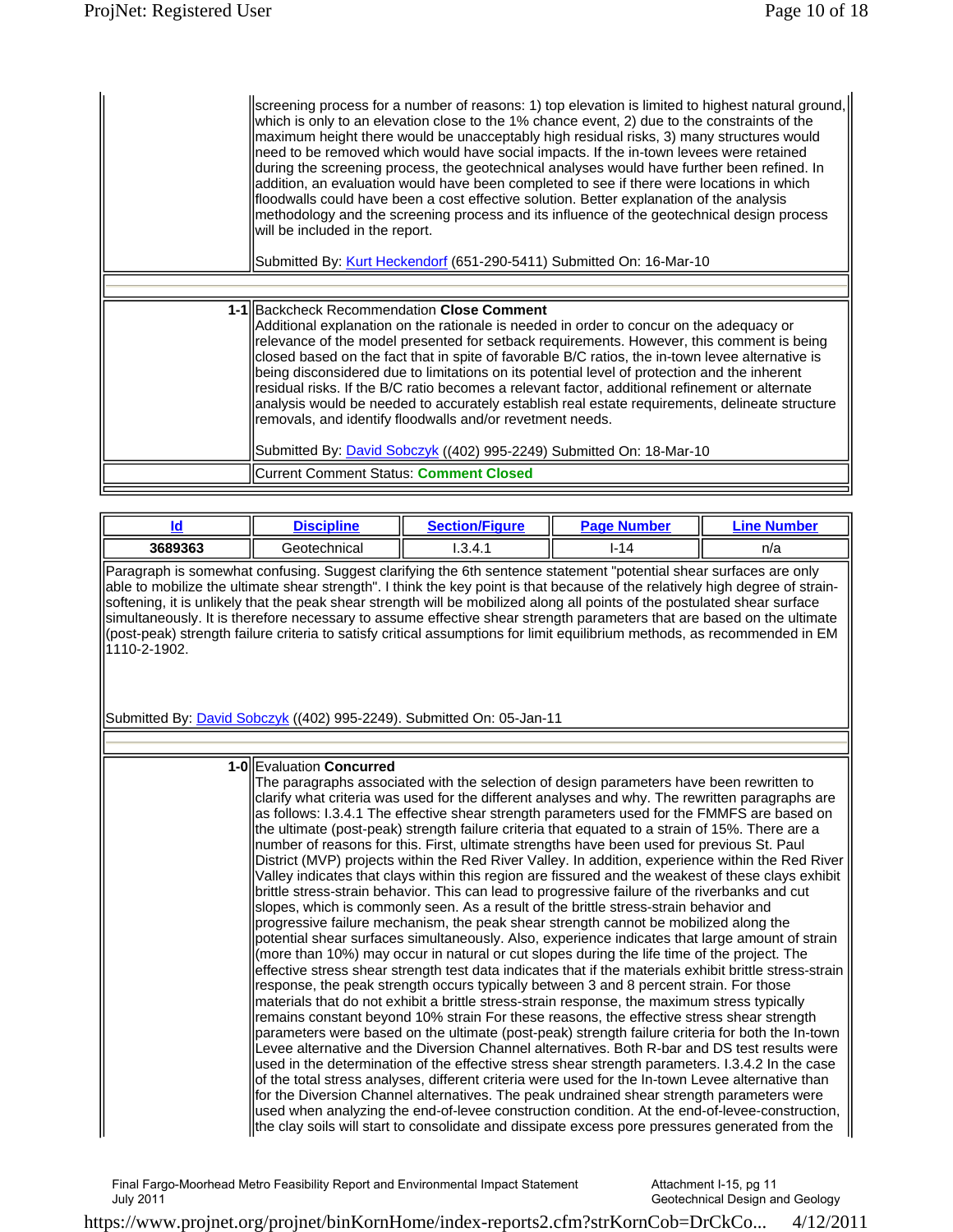| embankment loading. The clay will drain, but very slowly, due to the low hydraulic conductivity<br>associated with clay minerals. In time, the clay soils will drain and all excess pore water<br>pressures will have dissipated. At this time, the soil mass is said to be in a drained condition.<br>During the process of draining, it is thought that the soils will experience strain of less than what<br>is required to reach the peak undrained shear strengths.<br>Submitted By: Kurt Heckendorf (651-290-5411) Submitted On: 31-Jan-11 |
|--------------------------------------------------------------------------------------------------------------------------------------------------------------------------------------------------------------------------------------------------------------------------------------------------------------------------------------------------------------------------------------------------------------------------------------------------------------------------------------------------------------------------------------------------|
|                                                                                                                                                                                                                                                                                                                                                                                                                                                                                                                                                  |
| 1-1 Backcheck Recommendation Close Comment<br>IClosed without comment.<br>Submitted By: David Sobczyk ((402) 995-2249) Submitted On: 07-Feb-11                                                                                                                                                                                                                                                                                                                                                                                                   |
| <b>ICurrent Comment Status: Comment Closed</b>                                                                                                                                                                                                                                                                                                                                                                                                                                                                                                   |

| Id                                                                                                                                                                                                                                                          | <b>Discipline</b>                                                                                                                                                                                                                                                                                                                                                                                                                                                                                                       | <b>Section/Figure</b>                                                                                                                                                                                                                                                                                                                                                                                                                                                                                                                                                                                                                                                                                                                                                                                                                                                                                                                                                                                                                                                                                                                                                                                                                                                                                                                                                                                                                                                                                                                                                                                                                                                                                                                                                                                                                                                                                                                                                                                                                                                                                                                                                                                                                                            | <b>Page Number</b> | <b>Line Number</b>                                                                                    |  |
|-------------------------------------------------------------------------------------------------------------------------------------------------------------------------------------------------------------------------------------------------------------|-------------------------------------------------------------------------------------------------------------------------------------------------------------------------------------------------------------------------------------------------------------------------------------------------------------------------------------------------------------------------------------------------------------------------------------------------------------------------------------------------------------------------|------------------------------------------------------------------------------------------------------------------------------------------------------------------------------------------------------------------------------------------------------------------------------------------------------------------------------------------------------------------------------------------------------------------------------------------------------------------------------------------------------------------------------------------------------------------------------------------------------------------------------------------------------------------------------------------------------------------------------------------------------------------------------------------------------------------------------------------------------------------------------------------------------------------------------------------------------------------------------------------------------------------------------------------------------------------------------------------------------------------------------------------------------------------------------------------------------------------------------------------------------------------------------------------------------------------------------------------------------------------------------------------------------------------------------------------------------------------------------------------------------------------------------------------------------------------------------------------------------------------------------------------------------------------------------------------------------------------------------------------------------------------------------------------------------------------------------------------------------------------------------------------------------------------------------------------------------------------------------------------------------------------------------------------------------------------------------------------------------------------------------------------------------------------------------------------------------------------------------------------------------------------|--------------------|-------------------------------------------------------------------------------------------------------|--|
| 3689370                                                                                                                                                                                                                                                     | Geotechnical                                                                                                                                                                                                                                                                                                                                                                                                                                                                                                            | 1.3.4.2                                                                                                                                                                                                                                                                                                                                                                                                                                                                                                                                                                                                                                                                                                                                                                                                                                                                                                                                                                                                                                                                                                                                                                                                                                                                                                                                                                                                                                                                                                                                                                                                                                                                                                                                                                                                                                                                                                                                                                                                                                                                                                                                                                                                                                                          | $I-15$             | n/a                                                                                                   |  |
| Not sure of accuracy of the strain estimate or how relevant it is since undrained tests exhibit brittle behavior. Consider<br>deleting last sentence in paragraph to avoid confusion on which strengths were actually adopted for the undrained<br>analysis |                                                                                                                                                                                                                                                                                                                                                                                                                                                                                                                         |                                                                                                                                                                                                                                                                                                                                                                                                                                                                                                                                                                                                                                                                                                                                                                                                                                                                                                                                                                                                                                                                                                                                                                                                                                                                                                                                                                                                                                                                                                                                                                                                                                                                                                                                                                                                                                                                                                                                                                                                                                                                                                                                                                                                                                                                  |                    |                                                                                                       |  |
|                                                                                                                                                                                                                                                             | Submitted By: David Sobczyk ((402) 995-2249). Submitted On: 05-Jan-11                                                                                                                                                                                                                                                                                                                                                                                                                                                   |                                                                                                                                                                                                                                                                                                                                                                                                                                                                                                                                                                                                                                                                                                                                                                                                                                                                                                                                                                                                                                                                                                                                                                                                                                                                                                                                                                                                                                                                                                                                                                                                                                                                                                                                                                                                                                                                                                                                                                                                                                                                                                                                                                                                                                                                  |                    |                                                                                                       |  |
|                                                                                                                                                                                                                                                             |                                                                                                                                                                                                                                                                                                                                                                                                                                                                                                                         |                                                                                                                                                                                                                                                                                                                                                                                                                                                                                                                                                                                                                                                                                                                                                                                                                                                                                                                                                                                                                                                                                                                                                                                                                                                                                                                                                                                                                                                                                                                                                                                                                                                                                                                                                                                                                                                                                                                                                                                                                                                                                                                                                                                                                                                                  |                    |                                                                                                       |  |
|                                                                                                                                                                                                                                                             | <b>1-0 Evaluation Concurred</b><br>the ultimate (post-peak) strength failure criteria that equated to a strain of 15%. There are a<br>number of reasons for this. First, ultimate strengths have been used for previous St. Paul<br>brittle stress-strain behavior. This can lead to progressive failure of the riverbanks and cut<br>progressive failure mechanism, the peak shear strength cannot be mobilized along the<br>for the Diversion Channel alternatives. The peak undrained shear strength parameters were | The paragraphs associated with the selection of design parameters have been rewritten to<br>clarify what criteria was used for the different analyses and why. The rewritten paragraphs are<br>as follows: I.3.4.1 The effective shear strength parameters used for the FMMFS are based on<br>District (MVP) projects within the Red River Valley. In addition, experience within the Red River<br>Valley indicates that clays within this region are fissured and the weakest of these clays exhibit<br>slopes, which is commonly seen. As a result of the brittle stress-strain behavior and<br>potential shear surfaces simultaneously. Also, experience indicates that large amount of strain<br>(more than 10%) may occur in natural or cut slopes during the life time of the project. The<br>effective stress shear strength test data indicates that if the materials exhibit brittle stress-strain<br>response, the peak strength occurs typically between 3 and 8 percent strain. For those<br>materials that do not exhibit a brittle stress-strain response, the maximum stress typically<br>remains constant beyond 10% strain For these reasons, the effective stress shear strength<br>parameters were based on the ultimate (post-peak) strength failure criteria for both the In-town<br>Levee alternative and the Diversion Channel alternatives. Both R-bar and DS test results were<br>used in the determination of the effective stress shear strength parameters. I.3.4.2 In the case<br>of the total stress analyses, different criteria were used for the In-town Levee alternative than<br>used when analyzing the end-of-levee construction condition. At the end-of-levee-construction,<br>the clay soils will start to consolidate and dissipate excess pore pressures generated from the<br>embankment loading. The clay will drain, but very slowly, due to the low hydraulic conductivity<br>associated with clay minerals. In time, the clay soils will drain and all excess pore water<br>pressures will have dissipated. At this time, the soil mass is said to be in a drained condition.<br>is required to reach the peak undrained shear strengths.<br>Submitted By: Kurt Heckendorf (651-290-5411) Submitted On: 31-Jan-11 |                    | During the process of draining, it is thought that the soils will experience strain of less than what |  |
| $1 - 1$                                                                                                                                                                                                                                                     |                                                                                                                                                                                                                                                                                                                                                                                                                                                                                                                         |                                                                                                                                                                                                                                                                                                                                                                                                                                                                                                                                                                                                                                                                                                                                                                                                                                                                                                                                                                                                                                                                                                                                                                                                                                                                                                                                                                                                                                                                                                                                                                                                                                                                                                                                                                                                                                                                                                                                                                                                                                                                                                                                                                                                                                                                  |                    |                                                                                                       |  |
|                                                                                                                                                                                                                                                             | <b>Backcheck Recommendation Close Comment</b><br>Closed without comment.                                                                                                                                                                                                                                                                                                                                                                                                                                                |                                                                                                                                                                                                                                                                                                                                                                                                                                                                                                                                                                                                                                                                                                                                                                                                                                                                                                                                                                                                                                                                                                                                                                                                                                                                                                                                                                                                                                                                                                                                                                                                                                                                                                                                                                                                                                                                                                                                                                                                                                                                                                                                                                                                                                                                  |                    |                                                                                                       |  |

Attachment I-15, pg 12 Geotechnical Design and Geology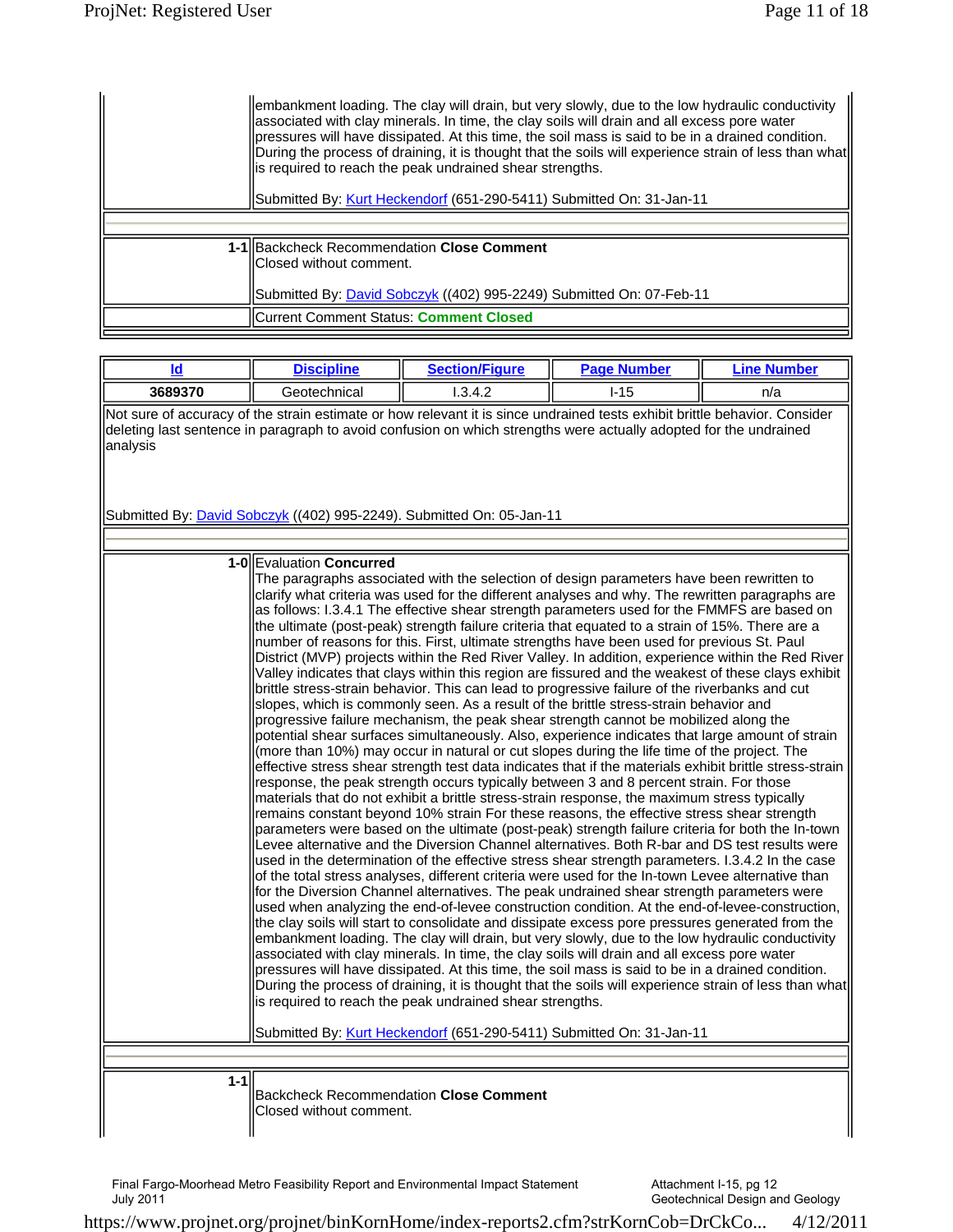| Submitted By: David Sobczyk ((402) 995-2249) Submitted On: 07-Feb-11 |
|----------------------------------------------------------------------|
| <b>IICurrent Comment Status: Comment Closed</b>                      |

| Id                                                                                                                                                                                                                                                          | <b>Discipline</b>                                                             | <b>Section/Figure</b> | <b>Page Number</b>                                                          | <b>Line Number</b> |  |
|-------------------------------------------------------------------------------------------------------------------------------------------------------------------------------------------------------------------------------------------------------------|-------------------------------------------------------------------------------|-----------------------|-----------------------------------------------------------------------------|--------------------|--|
| 3689378                                                                                                                                                                                                                                                     | Geotechnical                                                                  | Appendix I-5          | $13 - 20$                                                                   | n/a                |  |
| UU Strength Data plotted on pages 13-20 in appendix I-5; undrained shear stress is labeled as units of tsf instead of<br>lpsf.                                                                                                                              |                                                                               |                       |                                                                             |                    |  |
|                                                                                                                                                                                                                                                             | Submitted By: <i>David Sobczyk</i> ((402) 995-2249). Submitted On: 05-Jan-11  |                       |                                                                             |                    |  |
|                                                                                                                                                                                                                                                             |                                                                               |                       |                                                                             |                    |  |
| 1-0 Evaluation Concurred<br>The indicated units of undrained shear stress have been changed to psf to match the plotted<br>data and will be replotted for the March 2011 submittal.<br>Submitted By: Kurt Heckendorf (651-290-5411) Submitted On: 31-Jan-11 |                                                                               |                       |                                                                             |                    |  |
|                                                                                                                                                                                                                                                             |                                                                               |                       |                                                                             |                    |  |
|                                                                                                                                                                                                                                                             | 1-1 Backcheck Recommendation Close Comment<br><b>IClosed without comment.</b> |                       | Submitted By: <i>David Sobczyk</i> ((402) 995-2249) Submitted On: 07-Feb-11 |                    |  |
|                                                                                                                                                                                                                                                             | <b>ICurrent Comment Status: Comment Closed</b>                                |                       |                                                                             |                    |  |

| <b>Id</b>                                                                                                                                                                                                                                                                                                                                                                                                | <b>Discipline</b>                                                     | <b>Section/Figure</b>                                                                                                                                                                                                                                                                                                                                                                                                                                                                                                                                                                                                                                                                                                                                                                                                                                                                                                                                                                | <b>Page Number</b> | <b>Line Number</b> |  |
|----------------------------------------------------------------------------------------------------------------------------------------------------------------------------------------------------------------------------------------------------------------------------------------------------------------------------------------------------------------------------------------------------------|-----------------------------------------------------------------------|--------------------------------------------------------------------------------------------------------------------------------------------------------------------------------------------------------------------------------------------------------------------------------------------------------------------------------------------------------------------------------------------------------------------------------------------------------------------------------------------------------------------------------------------------------------------------------------------------------------------------------------------------------------------------------------------------------------------------------------------------------------------------------------------------------------------------------------------------------------------------------------------------------------------------------------------------------------------------------------|--------------------|--------------------|--|
| 3689382                                                                                                                                                                                                                                                                                                                                                                                                  | Geotechnical                                                          | 1.5.2.1.3                                                                                                                                                                                                                                                                                                                                                                                                                                                                                                                                                                                                                                                                                                                                                                                                                                                                                                                                                                            | $I-20$             | n/a                |  |
| The first sentence is not accurate. EM 1110-2-1913 does address foundation stability due to new "flood barrier" loads<br>(Section 6-5; Case I - End of Construction). Suggest editing this paragraph to point out that the design methodology<br>developed by St Paul is based on a conservative pre-construction stability evaluation in order to develop confidence in<br>la minimum setback distance. |                                                                       |                                                                                                                                                                                                                                                                                                                                                                                                                                                                                                                                                                                                                                                                                                                                                                                                                                                                                                                                                                                      |                    |                    |  |
|                                                                                                                                                                                                                                                                                                                                                                                                          | Submitted By: David Sobczyk ((402) 995-2249). Submitted On: 05-Jan-11 |                                                                                                                                                                                                                                                                                                                                                                                                                                                                                                                                                                                                                                                                                                                                                                                                                                                                                                                                                                                      |                    |                    |  |
|                                                                                                                                                                                                                                                                                                                                                                                                          |                                                                       |                                                                                                                                                                                                                                                                                                                                                                                                                                                                                                                                                                                                                                                                                                                                                                                                                                                                                                                                                                                      |                    |                    |  |
|                                                                                                                                                                                                                                                                                                                                                                                                          | 1-OllEvaluation Concurred                                             | The drained loading case addressed by EM 1110-2-1913 is Case 3, Steady seepage from full<br>flood stage, which assesses the stability of the landside slope during a flood. The St. Paul<br>District, through experience, has found that slope stability of the natural slope and determining<br>la stable and reliable zone in which to construction the flood barrier is more critical. Both<br>effective and total stress analyses are completed to determine the stability of the natural slope<br>and flood barrier. In the case of the effective stress analysis, a low river water condition is used<br>as natural slope failures tend to occur during periods of low water when the stabilizing force of<br>the water on the natural bank is at its lowest. Section 1.5.2.1 has been revised to better discuss<br>the design philosophy used during the evaluation of the In-Town Levee alternative.<br>Submitted By: Kurt Heckendorf (651-290-5411) Submitted On: 31-Jan-11 |                    |                    |  |
|                                                                                                                                                                                                                                                                                                                                                                                                          | 1-1 Backcheck Recommendation Close Comment                            |                                                                                                                                                                                                                                                                                                                                                                                                                                                                                                                                                                                                                                                                                                                                                                                                                                                                                                                                                                                      |                    |                    |  |
|                                                                                                                                                                                                                                                                                                                                                                                                          | Closed without comment.                                               |                                                                                                                                                                                                                                                                                                                                                                                                                                                                                                                                                                                                                                                                                                                                                                                                                                                                                                                                                                                      |                    |                    |  |
|                                                                                                                                                                                                                                                                                                                                                                                                          |                                                                       | Submitted By: <i>David Sobczyk</i> ((402) 995-2249) Submitted On: 07-Feb-11                                                                                                                                                                                                                                                                                                                                                                                                                                                                                                                                                                                                                                                                                                                                                                                                                                                                                                          |                    |                    |  |
|                                                                                                                                                                                                                                                                                                                                                                                                          | Current Comment Status: Comment Closed                                |                                                                                                                                                                                                                                                                                                                                                                                                                                                                                                                                                                                                                                                                                                                                                                                                                                                                                                                                                                                      |                    |                    |  |
|                                                                                                                                                                                                                                                                                                                                                                                                          |                                                                       |                                                                                                                                                                                                                                                                                                                                                                                                                                                                                                                                                                                                                                                                                                                                                                                                                                                                                                                                                                                      |                    |                    |  |

匠

Attachment I-15, pg 13 Geotechnical Design and Geology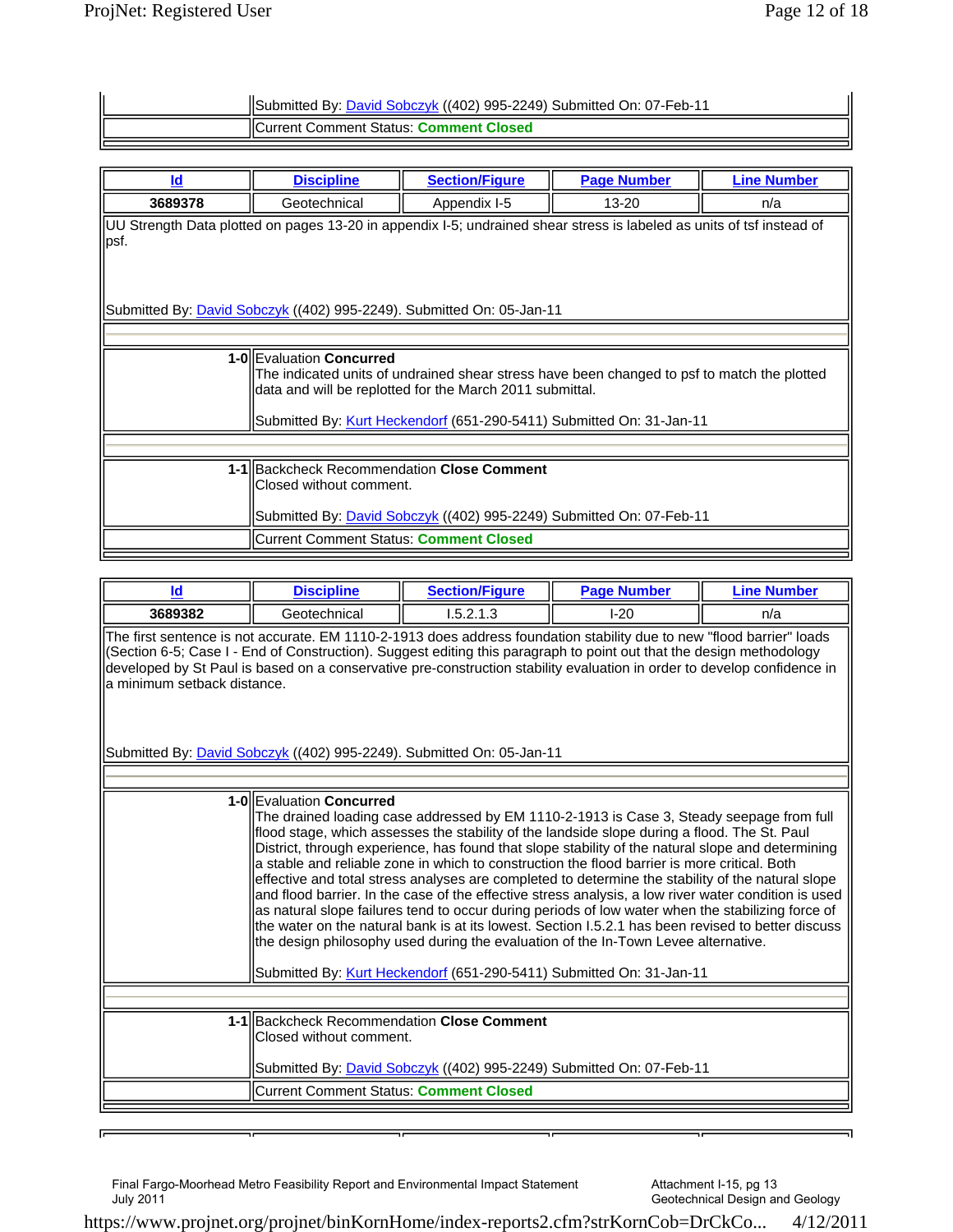| Id                                                                                                                                                                                                                                                                                                                                                                                                                                                                                                                                                                                                                                                                                                                                                                                         | <b>Discipline</b>                                                                                                                                                                                                     | <b>Section/Figure</b>                                                                                                                                                                                                                                                                                                                                                                                                                                                                                                                                                                                                                                                                                                                                                                                                                                                                                                                                                                                                                                                                                                                                                                                                                                                                                                                                                                                                                                                                                                                                                                                                                                                                                                                                                                                                                                                                                                                          | <b>Page Number</b> | <b>Line Number</b> |  |
|--------------------------------------------------------------------------------------------------------------------------------------------------------------------------------------------------------------------------------------------------------------------------------------------------------------------------------------------------------------------------------------------------------------------------------------------------------------------------------------------------------------------------------------------------------------------------------------------------------------------------------------------------------------------------------------------------------------------------------------------------------------------------------------------|-----------------------------------------------------------------------------------------------------------------------------------------------------------------------------------------------------------------------|------------------------------------------------------------------------------------------------------------------------------------------------------------------------------------------------------------------------------------------------------------------------------------------------------------------------------------------------------------------------------------------------------------------------------------------------------------------------------------------------------------------------------------------------------------------------------------------------------------------------------------------------------------------------------------------------------------------------------------------------------------------------------------------------------------------------------------------------------------------------------------------------------------------------------------------------------------------------------------------------------------------------------------------------------------------------------------------------------------------------------------------------------------------------------------------------------------------------------------------------------------------------------------------------------------------------------------------------------------------------------------------------------------------------------------------------------------------------------------------------------------------------------------------------------------------------------------------------------------------------------------------------------------------------------------------------------------------------------------------------------------------------------------------------------------------------------------------------------------------------------------------------------------------------------------------------|--------------------|--------------------|--|
| 3689389                                                                                                                                                                                                                                                                                                                                                                                                                                                                                                                                                                                                                                                                                                                                                                                    | Geotechnical                                                                                                                                                                                                          | 1.5.2.2.3                                                                                                                                                                                                                                                                                                                                                                                                                                                                                                                                                                                                                                                                                                                                                                                                                                                                                                                                                                                                                                                                                                                                                                                                                                                                                                                                                                                                                                                                                                                                                                                                                                                                                                                                                                                                                                                                                                                                      | $1 - 21$           | n/a                |  |
| What was the rationale for not extending the search riverward past the wet-side toe if the minimum factor of safety<br>produced was at the search limits. It would be interesting to see what minimum factor of safety would be produced if the<br>search on entry points extended further riverward of the wet-side toe to the secondary bank. This may help validate the<br>limits assumed for the residual strength zone noted in paragraph 1.5.6.2.2 if safety factors remain above 1.0, or it may<br>help illustrate the level of conservatism in the analysis if such a search produces safety factors significantly less than<br>1.0. In either case, it would help frame the discussion for the adopted minimum target factor of safety (FS=1.2) stated in<br>paragraph I.5.6.4.3. |                                                                                                                                                                                                                       |                                                                                                                                                                                                                                                                                                                                                                                                                                                                                                                                                                                                                                                                                                                                                                                                                                                                                                                                                                                                                                                                                                                                                                                                                                                                                                                                                                                                                                                                                                                                                                                                                                                                                                                                                                                                                                                                                                                                                |                    |                    |  |
|                                                                                                                                                                                                                                                                                                                                                                                                                                                                                                                                                                                                                                                                                                                                                                                            | Submitted By: <i>David Sobczyk</i> ((402) 995-2249). Submitted On: 05-Jan-11                                                                                                                                          |                                                                                                                                                                                                                                                                                                                                                                                                                                                                                                                                                                                                                                                                                                                                                                                                                                                                                                                                                                                                                                                                                                                                                                                                                                                                                                                                                                                                                                                                                                                                                                                                                                                                                                                                                                                                                                                                                                                                                |                    |                    |  |
|                                                                                                                                                                                                                                                                                                                                                                                                                                                                                                                                                                                                                                                                                                                                                                                            |                                                                                                                                                                                                                       |                                                                                                                                                                                                                                                                                                                                                                                                                                                                                                                                                                                                                                                                                                                                                                                                                                                                                                                                                                                                                                                                                                                                                                                                                                                                                                                                                                                                                                                                                                                                                                                                                                                                                                                                                                                                                                                                                                                                                |                    |                    |  |
|                                                                                                                                                                                                                                                                                                                                                                                                                                                                                                                                                                                                                                                                                                                                                                                            | 1-0 Evaluation Concurred<br>first effort in determining the setback requirements and that additional refinement would be<br>the In-Town Levee alternative would not be pursued any further during Phase 3 and thus no | The In-Town Levee alternative was evaluated during Phase 2 of the project. This evaluation<br>was completed to get an understanding of what the potential setback distances could be for the<br>levee alternative. It is recognized that the stability analysis completed during Phase 2 was the<br>required as this alternative moved forward. The decision was made at the end of Phase 2 that<br>additional refinements were warranted. The rationale used to select the extents of the "entry"<br>search limits within the footprint of the levee was to determine the slope stability factor of safety<br>for the levee in respect to sliding down towards the river. The slope stability analysis required<br>that minimum FS be obtained to ensure that the levee could be constructed in a location that<br>remained stable both during construction and also long term. It is recognized that potential<br>shear surfaces riverward of the wet-side toe of the levee would produce lower factors of safety.<br>Shear surfaces riverward of the wet-side toe with lower factors of safety was deemed<br>acceptable. It is recognized that shifting the "entry" search limits riverward would produce lower<br>factors of safety and would provide insight into the conservatism of the stability analysis based<br>on the assumed residual zone. During Phase 3 of the project, the levee alternative would have<br>been refined. The refinements would have included actual slide locations instead of an<br>assumed location. With actual known slide locations, back-analysis would have been<br>completed to estimate the residual shear strength of the soils. The estimated residual shear<br>strength would have then been used in the slope stability analysis used to determine the<br>required setback distances. Paragraph I.5.2.2.3 was rewritten.<br>Submitted By: Kurt Heckendorf (651-290-5411) Submitted On: 31-Jan-11 |                    |                    |  |
|                                                                                                                                                                                                                                                                                                                                                                                                                                                                                                                                                                                                                                                                                                                                                                                            |                                                                                                                                                                                                                       |                                                                                                                                                                                                                                                                                                                                                                                                                                                                                                                                                                                                                                                                                                                                                                                                                                                                                                                                                                                                                                                                                                                                                                                                                                                                                                                                                                                                                                                                                                                                                                                                                                                                                                                                                                                                                                                                                                                                                |                    |                    |  |
|                                                                                                                                                                                                                                                                                                                                                                                                                                                                                                                                                                                                                                                                                                                                                                                            | 1-1 Backcheck Recommendation Close Comment<br>Closed without comment.                                                                                                                                                 |                                                                                                                                                                                                                                                                                                                                                                                                                                                                                                                                                                                                                                                                                                                                                                                                                                                                                                                                                                                                                                                                                                                                                                                                                                                                                                                                                                                                                                                                                                                                                                                                                                                                                                                                                                                                                                                                                                                                                |                    |                    |  |
|                                                                                                                                                                                                                                                                                                                                                                                                                                                                                                                                                                                                                                                                                                                                                                                            |                                                                                                                                                                                                                       | Submitted By: David Sobczyk ((402) 995-2249) Submitted On: 07-Feb-11                                                                                                                                                                                                                                                                                                                                                                                                                                                                                                                                                                                                                                                                                                                                                                                                                                                                                                                                                                                                                                                                                                                                                                                                                                                                                                                                                                                                                                                                                                                                                                                                                                                                                                                                                                                                                                                                           |                    |                    |  |
|                                                                                                                                                                                                                                                                                                                                                                                                                                                                                                                                                                                                                                                                                                                                                                                            | <b>Current Comment Status: Comment Closed</b>                                                                                                                                                                         |                                                                                                                                                                                                                                                                                                                                                                                                                                                                                                                                                                                                                                                                                                                                                                                                                                                                                                                                                                                                                                                                                                                                                                                                                                                                                                                                                                                                                                                                                                                                                                                                                                                                                                                                                                                                                                                                                                                                                |                    |                    |  |

| ld                                                                                                                                                                                                                                                       | <b>Discipline</b>                                                                                                                                                                                                                                                                                                                    | <b>Section/Figure</b> | <b>Page Number</b> | <b>Line Number</b> |  |
|----------------------------------------------------------------------------------------------------------------------------------------------------------------------------------------------------------------------------------------------------------|--------------------------------------------------------------------------------------------------------------------------------------------------------------------------------------------------------------------------------------------------------------------------------------------------------------------------------------|-----------------------|--------------------|--------------------|--|
| 3689395                                                                                                                                                                                                                                                  | Geotechnical                                                                                                                                                                                                                                                                                                                         | 1.5.9.2(3)            | $I-29$             | n/a                |  |
| Suggest eliminating point 3 since the removal of structures could be minimized with a more refined setback analyses or<br>with floodwalls supported by deep foundation systems.<br>Submitted By: David Sobczyk ((402) 995-2249). Submitted On: 05-Jan-11 |                                                                                                                                                                                                                                                                                                                                      |                       |                    |                    |  |
|                                                                                                                                                                                                                                                          |                                                                                                                                                                                                                                                                                                                                      |                       |                    |                    |  |
|                                                                                                                                                                                                                                                          | 1-0 Evaluation Non-concurred<br>A large number of structures would have to be removed to facilitate the construction of the<br>llevees. Even with a substantial shift of the levee alignment riverward, the levee would have an<br>limpact to the residents as this would reduce the size of their backyards and also obstruct their |                       |                    |                    |  |

Attachment I-15, pg 14 Geotechnical Design and Geology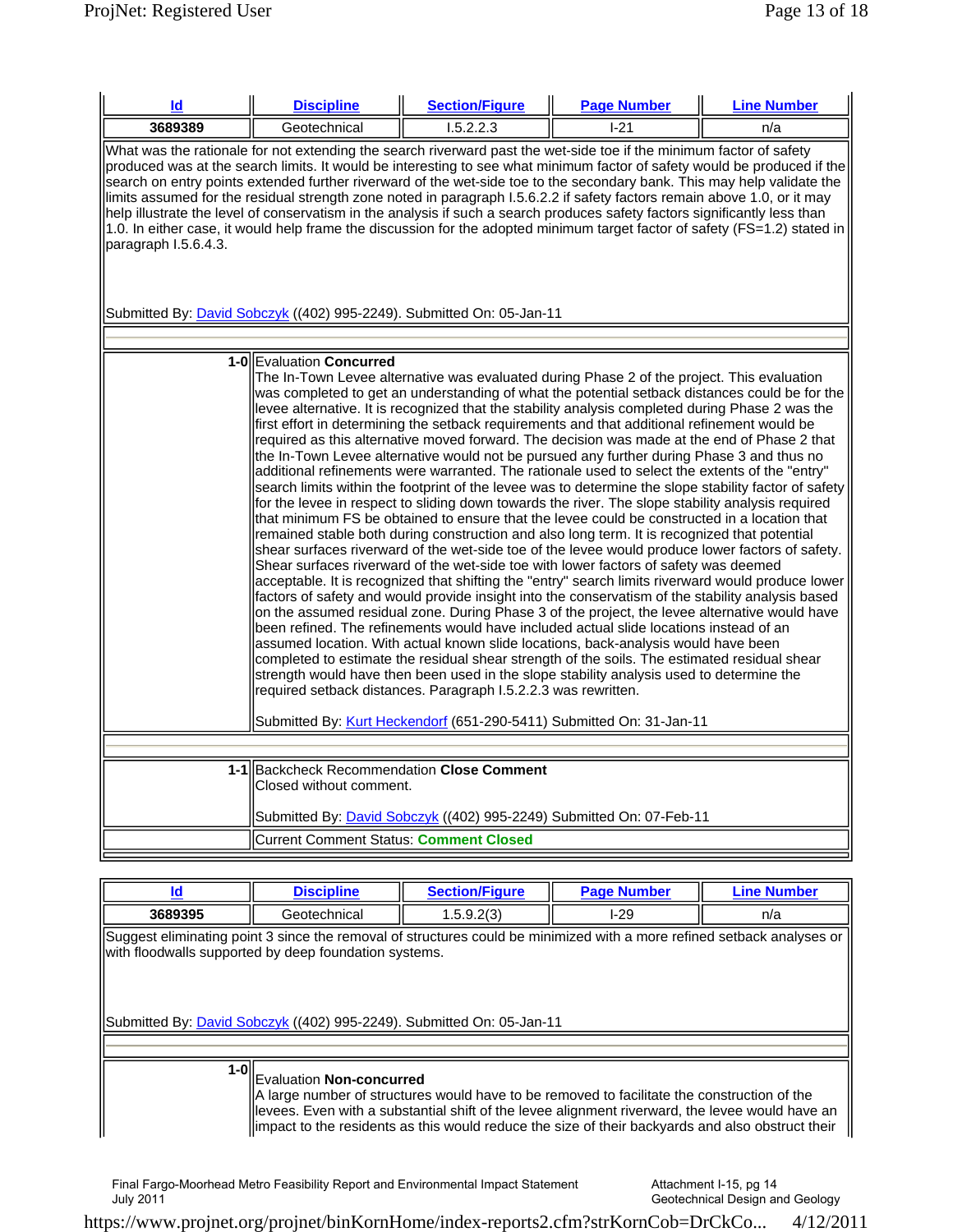| llview of the river. This would be considered a social effect. Floodwalls would also have an<br>llimpact to the residents along the river. Point (3) has been refined as such. (3) Many structures<br>along the river would be impacted by the levee alternative. These impacts would range from<br>reduction of the size of the back yards and obstruction of the view of the river to complete<br>Fremoval of the structure. This would have a social impact to the communities.<br>  Submitted By: Kurt Heckendorf (651-290-5411) Submitted On: 31-Jan-11 |
|--------------------------------------------------------------------------------------------------------------------------------------------------------------------------------------------------------------------------------------------------------------------------------------------------------------------------------------------------------------------------------------------------------------------------------------------------------------------------------------------------------------------------------------------------------------|
|                                                                                                                                                                                                                                                                                                                                                                                                                                                                                                                                                              |
| 1-1 Backcheck Recommendation Close Comment<br>llClosed without comment.<br>Submitted By: <i>David Sobczyk</i> ((402) 995-2249) Submitted On: 07-Feb-11                                                                                                                                                                                                                                                                                                                                                                                                       |
| Current Comment Status: <b>Comment Closed</b>                                                                                                                                                                                                                                                                                                                                                                                                                                                                                                                |

| Id                                                                                                                                                                                                                                                                                                                                                                                                                                                                                                                                                              | <b>Discipline</b>                                                     | <b>Section/Figure</b>                                                                                                                                                                                                                                                                                                                                                                                                                                                                                                                                                                                                                                                                                                                                                                                                                                                                                                                                                                                                                                                                                                                                                                                                                                                                                                                                                                                                                                                                                                                                                                                                                                                                                                                                                                    | <b>Page Number</b> | <b>Line Number</b> |  |  |
|-----------------------------------------------------------------------------------------------------------------------------------------------------------------------------------------------------------------------------------------------------------------------------------------------------------------------------------------------------------------------------------------------------------------------------------------------------------------------------------------------------------------------------------------------------------------|-----------------------------------------------------------------------|------------------------------------------------------------------------------------------------------------------------------------------------------------------------------------------------------------------------------------------------------------------------------------------------------------------------------------------------------------------------------------------------------------------------------------------------------------------------------------------------------------------------------------------------------------------------------------------------------------------------------------------------------------------------------------------------------------------------------------------------------------------------------------------------------------------------------------------------------------------------------------------------------------------------------------------------------------------------------------------------------------------------------------------------------------------------------------------------------------------------------------------------------------------------------------------------------------------------------------------------------------------------------------------------------------------------------------------------------------------------------------------------------------------------------------------------------------------------------------------------------------------------------------------------------------------------------------------------------------------------------------------------------------------------------------------------------------------------------------------------------------------------------------------|--------------------|--------------------|--|--|
| 3689529                                                                                                                                                                                                                                                                                                                                                                                                                                                                                                                                                         | Geotechnical                                                          | Section 1.6.3.3; Table<br>$1-8:$                                                                                                                                                                                                                                                                                                                                                                                                                                                                                                                                                                                                                                                                                                                                                                                                                                                                                                                                                                                                                                                                                                                                                                                                                                                                                                                                                                                                                                                                                                                                                                                                                                                                                                                                                         | n/a                | n/a                |  |  |
| The assumed ratio of kx to ky equal to 1 may be unrealistic. The horizontal saturated permeabilities listed are typical of<br>approximations found in textbooks, however most natural deposits can be up to 1/2 to 3 orders of magnitude tighter in<br>the vertical direction. Isotropic permeability may lead to nonconservative results by allowing more pore pressure to<br>dissipate vertically than in reality, and result in lower piezometric heads near the slope face.<br>Submitted By: <i>David Sobczyk</i> ((402) 995-2249). Submitted On: 05-Jan-11 |                                                                       |                                                                                                                                                                                                                                                                                                                                                                                                                                                                                                                                                                                                                                                                                                                                                                                                                                                                                                                                                                                                                                                                                                                                                                                                                                                                                                                                                                                                                                                                                                                                                                                                                                                                                                                                                                                          |                    |                    |  |  |
|                                                                                                                                                                                                                                                                                                                                                                                                                                                                                                                                                                 |                                                                       |                                                                                                                                                                                                                                                                                                                                                                                                                                                                                                                                                                                                                                                                                                                                                                                                                                                                                                                                                                                                                                                                                                                                                                                                                                                                                                                                                                                                                                                                                                                                                                                                                                                                                                                                                                                          |                    |                    |  |  |
|                                                                                                                                                                                                                                                                                                                                                                                                                                                                                                                                                                 | 1-0 Evaluation Concurred                                              | I: It is recognized that for the upper foundation materials (i.e. Alluvium, Sherack, Poplar River)<br>that these natural deposits probably have a horizontal permeability greater than the vertical<br>permeability. For the Brenna and Argusville materials are massive and could be considered<br>homogenous. Because of this the horizontal and vertical permeabilities would likely be very<br>similar. Initially when setting up the seepage model, the permeability parameters were varied in<br>order to obtain a piezometric line that seemed reasonable. Varying the horizontal to vertical<br>permeability did not lead to a piezometric line that seemed reasonable. It was found that if the<br>ky to kx ratio was set to 1 in the materials above the till formation and that the till formation<br>permeability was 2 orders of magnitude greater than the Brenna and Argusville formations, that<br>a higher piezometric line was obtained that was judged to be reasonable. This was carried<br>forward through the Phase 3 design. A sensitivity analysis was conducted to determine what<br>affect a ky: kx ratio would have on the stability results. The sections with the lowest FSs were<br>checked; three sections for each diversion alternative. It was found that the slope stability<br>factors of safety obtained when a ky:kx ratio of 1/5 was slightly lower than when using a ky:kx<br>ratio of 1. Generally, the FSs were reduced by less than 1% but remained above the required<br>FS of 1.4. When a ky:kx ratio of 1/10 was used, the FSs increased above those found using a<br>ky:kx ratio of 1. A portion of Section I.6.3 was rewritten to include additional discussion.<br>Submitted By: Kurt Heckendorf (651-290-5411) Submitted On: 31-Jan-11 |                    |                    |  |  |
|                                                                                                                                                                                                                                                                                                                                                                                                                                                                                                                                                                 |                                                                       |                                                                                                                                                                                                                                                                                                                                                                                                                                                                                                                                                                                                                                                                                                                                                                                                                                                                                                                                                                                                                                                                                                                                                                                                                                                                                                                                                                                                                                                                                                                                                                                                                                                                                                                                                                                          |                    |                    |  |  |
|                                                                                                                                                                                                                                                                                                                                                                                                                                                                                                                                                                 |                                                                       |                                                                                                                                                                                                                                                                                                                                                                                                                                                                                                                                                                                                                                                                                                                                                                                                                                                                                                                                                                                                                                                                                                                                                                                                                                                                                                                                                                                                                                                                                                                                                                                                                                                                                                                                                                                          |                    |                    |  |  |
|                                                                                                                                                                                                                                                                                                                                                                                                                                                                                                                                                                 | 1-1 Backcheck Recommendation Close Comment<br>Closed without comment. |                                                                                                                                                                                                                                                                                                                                                                                                                                                                                                                                                                                                                                                                                                                                                                                                                                                                                                                                                                                                                                                                                                                                                                                                                                                                                                                                                                                                                                                                                                                                                                                                                                                                                                                                                                                          |                    |                    |  |  |
|                                                                                                                                                                                                                                                                                                                                                                                                                                                                                                                                                                 |                                                                       | Submitted By: <b>David Sobczyk</b> ((402) 995-2249) Submitted On: 07-Feb-11                                                                                                                                                                                                                                                                                                                                                                                                                                                                                                                                                                                                                                                                                                                                                                                                                                                                                                                                                                                                                                                                                                                                                                                                                                                                                                                                                                                                                                                                                                                                                                                                                                                                                                              |                    |                    |  |  |
|                                                                                                                                                                                                                                                                                                                                                                                                                                                                                                                                                                 | Current Comment Status: Comment Closed                                |                                                                                                                                                                                                                                                                                                                                                                                                                                                                                                                                                                                                                                                                                                                                                                                                                                                                                                                                                                                                                                                                                                                                                                                                                                                                                                                                                                                                                                                                                                                                                                                                                                                                                                                                                                                          |                    |                    |  |  |

|         | <b>Dia ababas</b> | , <u>, , , , , ,</u><br>Finnre<br>$\sim$ | Dane<br>la sena la mar | ine)<br>. <b>.</b> |
|---------|-------------------|------------------------------------------|------------------------|--------------------|
| 3689536 | Geotechnical      | 1.6.4.1.3                                | n/a                    | n/a                |

Although this is not the rapid draw-down condition referenced in EM 1110-2-1902, groundwater effects on a slope face are similar during saturated excavation. The highest pore pressures will occur in the soil immediately after excavation

Final Fargo-Moorhead Metro Feasibility Report and Environmental Impact Statement July 2011

Attachment I-15, pg 15 Geotechnical Design and Geology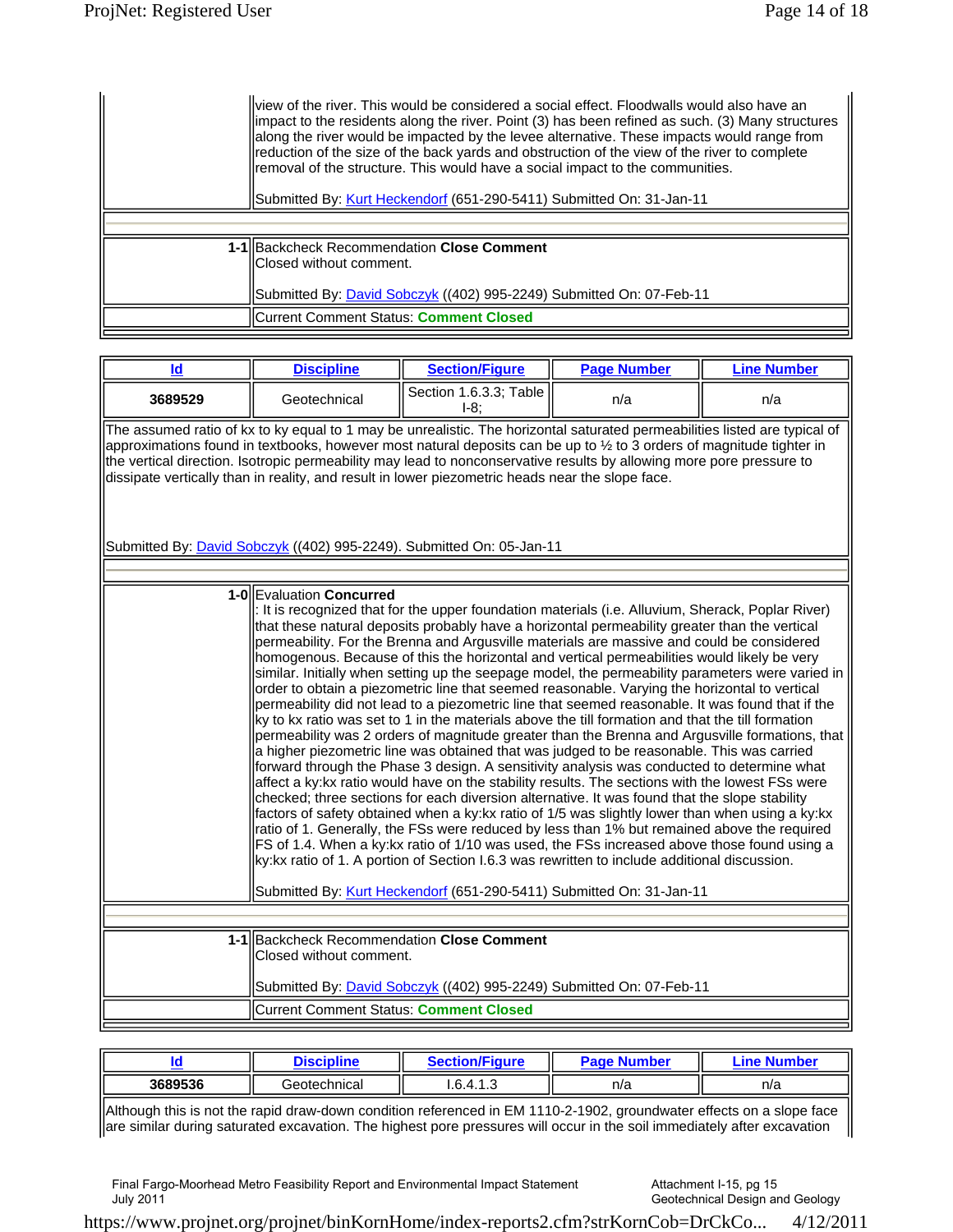as a result of the localized groundwater drawdown, and from the initial support of the spoil pile load. The report should include some evaluation relating to the constructability of the excavations in order to determine if special phasing or other specialized dewatering methods will be needed to limit pore water pressures near the slope during construction. Finite element procedures in Geostudio might approximate these instantaneous pore pressures for use in an effective stress slope stability analysis at various stages (depths) of excavation. The groundwater lowering process could be modeled through transient seepage analyses, but a sigma analyses may be needed to evaluate the additional pore pressure generated from the weight of the spoil pile. Such a model could also help identify critical areas and pressure thesholds to be monitored with instrumentation during test excavations.

Submitted By: David Sobczyk ((402) 995-2249). Submitted On: 05-Jan-11

| 1-0 Evaluation Concurred<br>The drained and undrained analyses completed provide for a ranged of expected performance<br>and is deemed adequate for the design of the channel excavation. A staged excavtion type<br>analysis was contemplated but considered more complex than required for the feasibility study<br>for a number of reasons: (1) It was not felt that slope failures during construction would be an<br>issue due to the flat slopes required based on the undrained and long-term analyses. (2) The<br>spoil pile is located 50 feet from the top of the slope and there would be minimal effect on the<br>pore pressures adjacent to the slope. (3) The factors of safety required for levee design were<br>used as the target FSs in the design of the channel in order to obtain a higher degree of<br>certainty in maintaining stability. (4) The side slopes on the diversions are considerable flat,<br>being 1V on 7H. Section I.6.4.1 was revised to discuss in better details the analyses competed.<br>A recommendation has been included that the staged excavation type analysis be completed<br>during the planning phase.<br>Submitted By: Kurt Heckendorf (651-290-5411) Submitted On: 31-Jan-11 |
|------------------------------------------------------------------------------------------------------------------------------------------------------------------------------------------------------------------------------------------------------------------------------------------------------------------------------------------------------------------------------------------------------------------------------------------------------------------------------------------------------------------------------------------------------------------------------------------------------------------------------------------------------------------------------------------------------------------------------------------------------------------------------------------------------------------------------------------------------------------------------------------------------------------------------------------------------------------------------------------------------------------------------------------------------------------------------------------------------------------------------------------------------------------------------------------------------------------------------------|
|                                                                                                                                                                                                                                                                                                                                                                                                                                                                                                                                                                                                                                                                                                                                                                                                                                                                                                                                                                                                                                                                                                                                                                                                                                    |
|                                                                                                                                                                                                                                                                                                                                                                                                                                                                                                                                                                                                                                                                                                                                                                                                                                                                                                                                                                                                                                                                                                                                                                                                                                    |
| 1-1 Backcheck Recommendation Open Comment<br>Submitted By: <b>David Sobczyk</b> ((402) 995-2249) Submitted On: 07-Feb-11                                                                                                                                                                                                                                                                                                                                                                                                                                                                                                                                                                                                                                                                                                                                                                                                                                                                                                                                                                                                                                                                                                           |
| 1-2 Backcheck Recommendation Close Comment<br>Closed without comment.<br>Submitted By: <b>David Sobczyk</b> ((402) 995-2249) Submitted On: 14-Mar-11                                                                                                                                                                                                                                                                                                                                                                                                                                                                                                                                                                                                                                                                                                                                                                                                                                                                                                                                                                                                                                                                               |
| Current Comment Status: Comment Closed                                                                                                                                                                                                                                                                                                                                                                                                                                                                                                                                                                                                                                                                                                                                                                                                                                                                                                                                                                                                                                                                                                                                                                                             |

| ld                                                                                                                                                                                                                                                                                                                                                                                                                                                                                                                                                                                                                 | <b>Discipline</b> | <b>Section/Figure</b>                                                 | <b>Page Number</b> | <b>Line Number</b> |  |
|--------------------------------------------------------------------------------------------------------------------------------------------------------------------------------------------------------------------------------------------------------------------------------------------------------------------------------------------------------------------------------------------------------------------------------------------------------------------------------------------------------------------------------------------------------------------------------------------------------------------|-------------------|-----------------------------------------------------------------------|--------------------|--------------------|--|
| 3689548                                                                                                                                                                                                                                                                                                                                                                                                                                                                                                                                                                                                            | Geotechnical      | Attachment I-13                                                       | n/a                | n/a                |  |
| The bottom of channel elevations used in the uplift analysis are several feet higher than provided in Table I-15 and as<br>shown for the low flow channel in Attachment I-10.                                                                                                                                                                                                                                                                                                                                                                                                                                      |                   |                                                                       |                    |                    |  |
|                                                                                                                                                                                                                                                                                                                                                                                                                                                                                                                                                                                                                    |                   | Submitted By: David Sobczyk ((402) 995-2249). Submitted On: 05-Jan-11 |                    |                    |  |
|                                                                                                                                                                                                                                                                                                                                                                                                                                                                                                                                                                                                                    |                   |                                                                       |                    |                    |  |
| 1-0 Evaluation Concurred<br>The bottom elevations in Table I-15 for the Sections 4A through 8 are incorrect. The elevations<br>reported are based on the original invert elevation and did not consider the 4-foot invert raise<br>that was required based on the uplift calculations. The profiles in Attachment I-13 indicate the<br>original invert elevation and did not include the revised invert due to the 4-foot raise. Table I-15<br>land Attachment I-13 will be revised indicate the correct invert based on the 4-foot raise.<br>Submitted By: Kurt Heckendorf (651-290-5411) Submitted On: 31-Jan-11 |                   |                                                                       |                    |                    |  |
|                                                                                                                                                                                                                                                                                                                                                                                                                                                                                                                                                                                                                    |                   |                                                                       |                    |                    |  |

Final Fargo-Moorhead Metro Feasibility Report and Environmental Impact Statement July 2011

Attachment I-15, pg 16 Geotechnical Design and Geology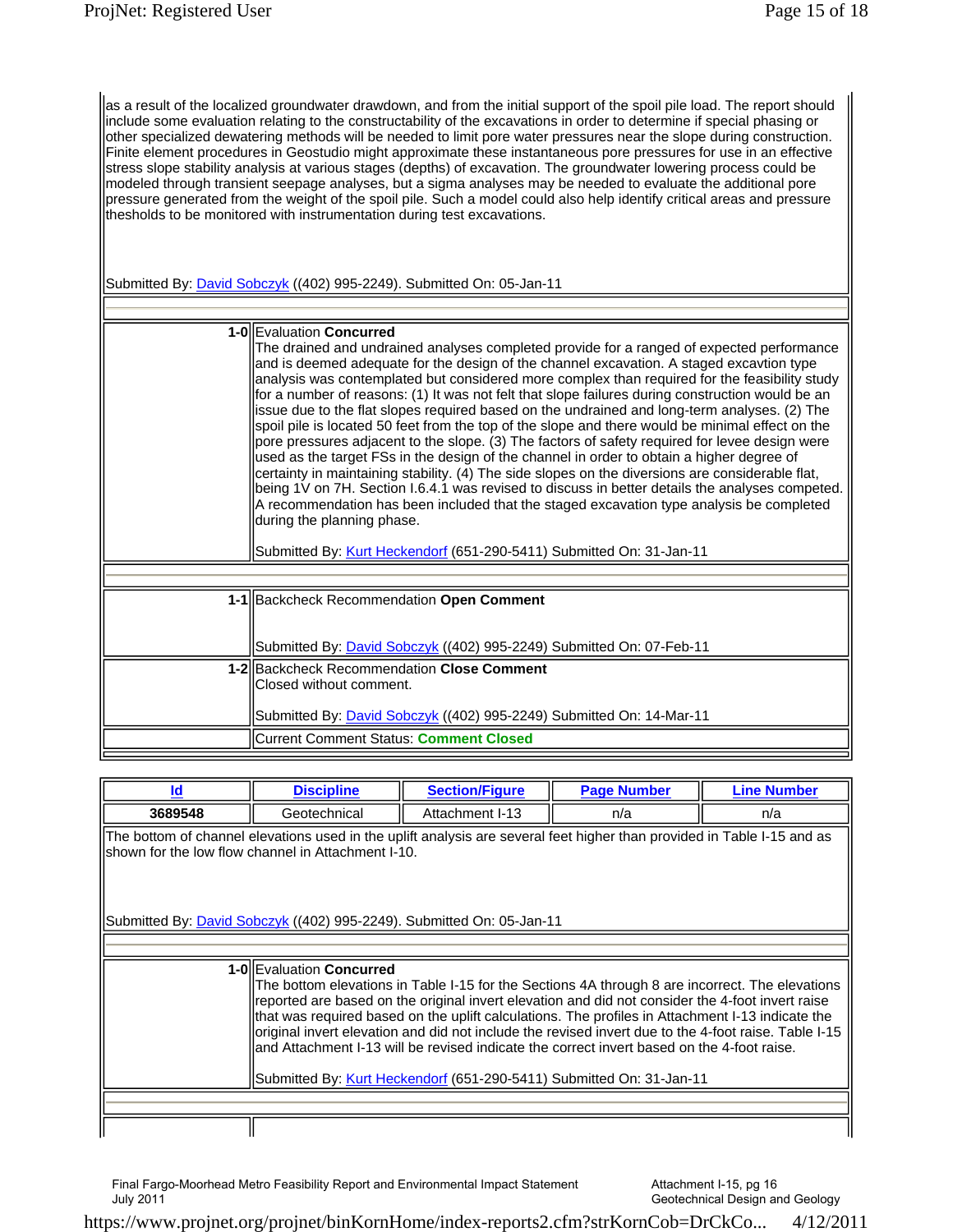| 1-1 Backcheck Recommendation Close Comment<br>Closed without comment. |
|-----------------------------------------------------------------------|
| Submitted By: David Sobczyk ((402) 995-2249) Submitted On: 07-Feb-11  |
| Current Comment Status: Comment Closed                                |

| ld                                                                                                                                                                                                                                                                                                                                                                                                                                                     | <b>Section/Figure</b><br><b>Discipline</b> |  | <b>Page Number</b>  | <b>Line Number</b> |
|--------------------------------------------------------------------------------------------------------------------------------------------------------------------------------------------------------------------------------------------------------------------------------------------------------------------------------------------------------------------------------------------------------------------------------------------------------|--------------------------------------------|--|---------------------|--------------------|
| 3689554                                                                                                                                                                                                                                                                                                                                                                                                                                                | Geotechnical                               |  | Para 1.6.8.3<br>n/a |                    |
| An increasing trend in aquifer water levels is noted in paragraph I.7.0.2 and is apparent on page 9 of Attachment I-13.<br>The uplift analysis should consider long term piezometric projections. It may also be useful to develop piezometric<br>elevation contours from the available data since the confined nature of the aquifer below the diversion channel may not<br>llimit projected heads to less than the current ground surface elevation. |                                            |  |                     |                    |

Submitted By: **David Sobczyk** ((402) 995-2249). Submitted On: 05-Jan-11

| <b>1-0 Evaluation Concurred</b><br>Engineering judgment was used in predicting what the future piezometric elevation could be in<br>the aquifer. It is noted that since 1992, the MN DNR observation wells have shown a significant<br>increase in the piezometric level in the aquifer; up to a 20-foot raise. Most of this occurred<br>between 1992 and 2005, with the rate of increase slowing down after 2005. The piezometer<br>clusters installed by the COE in 2009 and 2010 in areas near the proposed diversion alignment<br>are indicating piezometric levels in the aquifer 9 to 14 feet below the ground surface. There is<br>no current modeling being completed to project what piezometric levels may be in the future.<br>Based on the MN DNR observation well levels and the COE piezometer clusters, a piezometric<br>level of 7.5 feet below the ground surface was deemed appropriate.<br>Submitted By: Kurt Heckendorf (651-290-5411) Submitted On: 31-Jan-11 |
|------------------------------------------------------------------------------------------------------------------------------------------------------------------------------------------------------------------------------------------------------------------------------------------------------------------------------------------------------------------------------------------------------------------------------------------------------------------------------------------------------------------------------------------------------------------------------------------------------------------------------------------------------------------------------------------------------------------------------------------------------------------------------------------------------------------------------------------------------------------------------------------------------------------------------------------------------------------------------------|
|                                                                                                                                                                                                                                                                                                                                                                                                                                                                                                                                                                                                                                                                                                                                                                                                                                                                                                                                                                                    |
|                                                                                                                                                                                                                                                                                                                                                                                                                                                                                                                                                                                                                                                                                                                                                                                                                                                                                                                                                                                    |
| 1-1 Backcheck Recommendation Close Comment                                                                                                                                                                                                                                                                                                                                                                                                                                                                                                                                                                                                                                                                                                                                                                                                                                                                                                                                         |
| lClosed without comment.                                                                                                                                                                                                                                                                                                                                                                                                                                                                                                                                                                                                                                                                                                                                                                                                                                                                                                                                                           |
|                                                                                                                                                                                                                                                                                                                                                                                                                                                                                                                                                                                                                                                                                                                                                                                                                                                                                                                                                                                    |
| Submitted By: David Sobczyk ((402) 995-2249) Submitted On: 07-Feb-11                                                                                                                                                                                                                                                                                                                                                                                                                                                                                                                                                                                                                                                                                                                                                                                                                                                                                                               |
| Current Comment Status: Comment Closed                                                                                                                                                                                                                                                                                                                                                                                                                                                                                                                                                                                                                                                                                                                                                                                                                                                                                                                                             |
|                                                                                                                                                                                                                                                                                                                                                                                                                                                                                                                                                                                                                                                                                                                                                                                                                                                                                                                                                                                    |

| ld                                                                                                                                                                                                                                                                                                                                                                                                                                                                                         | <b>Discipline</b>                             | <b>Section/Figure</b> | <b>Page Number</b> | <b>Line Number</b> |  |
|--------------------------------------------------------------------------------------------------------------------------------------------------------------------------------------------------------------------------------------------------------------------------------------------------------------------------------------------------------------------------------------------------------------------------------------------------------------------------------------------|-----------------------------------------------|-----------------------|--------------------|--------------------|--|
| 3690096                                                                                                                                                                                                                                                                                                                                                                                                                                                                                    | Geotechnical                                  | 1.6.8.5               | n/a                | n/a                |  |
| The materials classified in Boring 10-102M are named as a SP-SM, which is a Poorly graded sand with silt. Materials of<br>this classification have very little fines (less than 12%) and should be considered pervious, which does not make the<br>analysis overly conservative.                                                                                                                                                                                                           |                                               |                       |                    |                    |  |
| Submitted By: <i>David Sobczyk</i> ((402) 995-2249). Submitted On: 05-Jan-11                                                                                                                                                                                                                                                                                                                                                                                                               |                                               |                       |                    |                    |  |
|                                                                                                                                                                                                                                                                                                                                                                                                                                                                                            |                                               |                       |                    |                    |  |
| 1-0 Evaluation Concurred<br>agree that the results of the uplift calculation for boring 10-102M is not overly conservative.<br>The explanation was meant to indicate that a minor change to the alignment could be done to<br>eliminate the concern of uplift and to solely base the design of the MN Diversion on boring 10-<br>102M would be over conservative. Will remove the "overly conservative" statement.<br>Submitted By: Kurt Heckendorf (651-290-5411) Submitted On: 31-Jan-11 |                                               |                       |                    |                    |  |
| $1 - 1$                                                                                                                                                                                                                                                                                                                                                                                                                                                                                    | <b>Backcheck Recommendation Close Comment</b> |                       |                    |                    |  |

Final Fargo-Moorhead Metro Feasibility Report and Environmental Impact Statement July 2011

Attachment I-15, pg 17 Geotechnical Design and Geology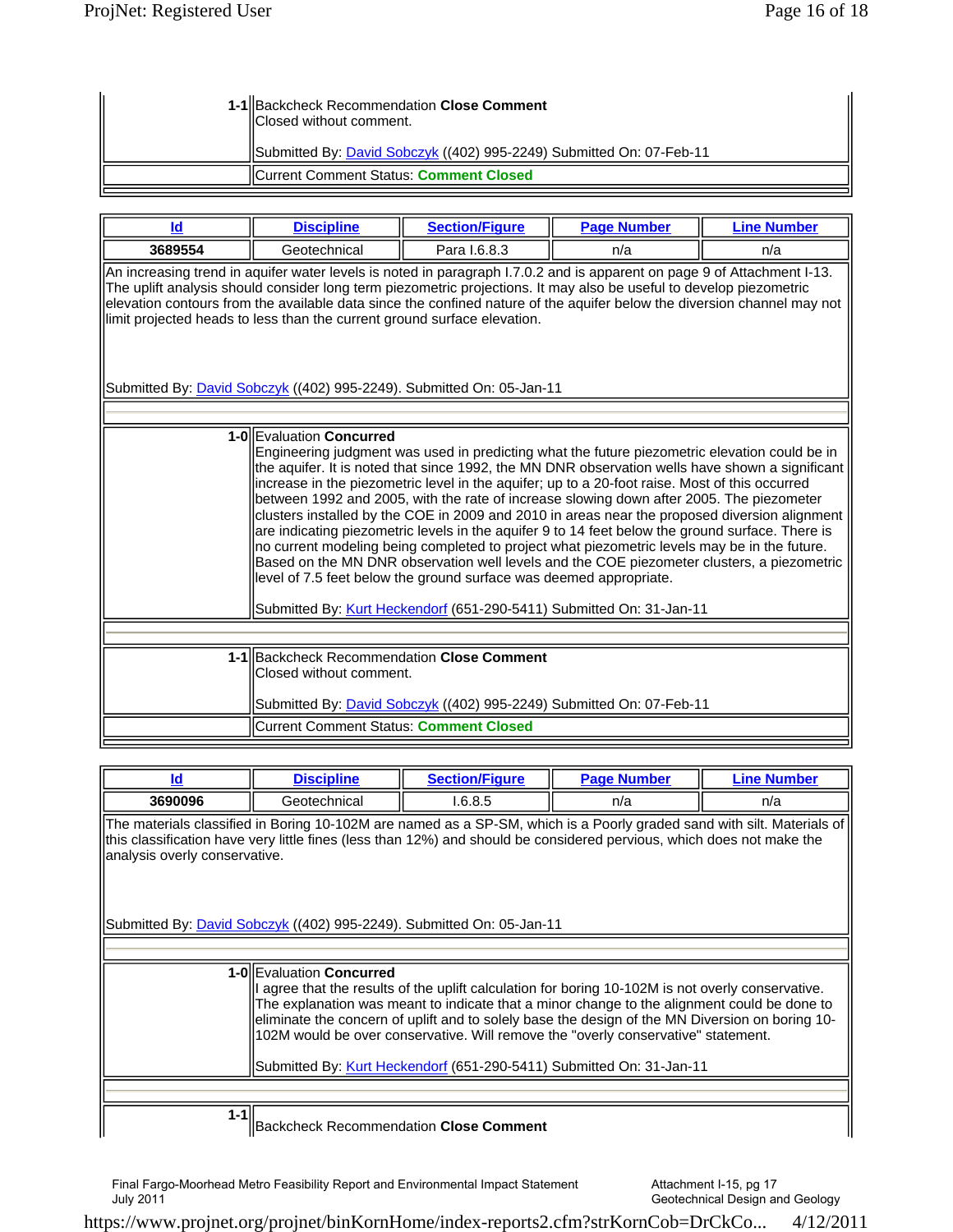| <b>IIClosed without comment.</b>                                     |
|----------------------------------------------------------------------|
| Submitted By: David Sobczyk ((402) 995-2249) Submitted On: 07-Feb-11 |
| <b>IICurrent Comment Status: Comment Closed</b>                      |

| Id                                                                                                                                                                                                                                                                                                                                                                                                                                                                                                                                                                                                                                                                                                                                     | <b>Discipline</b>                                                     | <b>Section/Figure</b>                                                        | <b>Page Number</b> | <b>Line Number</b> |  |
|----------------------------------------------------------------------------------------------------------------------------------------------------------------------------------------------------------------------------------------------------------------------------------------------------------------------------------------------------------------------------------------------------------------------------------------------------------------------------------------------------------------------------------------------------------------------------------------------------------------------------------------------------------------------------------------------------------------------------------------|-----------------------------------------------------------------------|------------------------------------------------------------------------------|--------------------|--------------------|--|
| 3690105                                                                                                                                                                                                                                                                                                                                                                                                                                                                                                                                                                                                                                                                                                                                | Geotechnical                                                          | Appendix I                                                                   | n/a                | n/a                |  |
| There is no geotechnical discussion of the slurry cutoff wall that is called for between stations 700+00 to 815+00 (Civil<br>Sheets CS104, CS303, and CS304). A cutoff wall may pose a issue with the excavations since it may impede drainage<br>of the upper soils during construction. Suggest consideration be given to relief wells to reduce the pressure at the base<br>lof the blanket.                                                                                                                                                                                                                                                                                                                                        |                                                                       |                                                                              |                    |                    |  |
|                                                                                                                                                                                                                                                                                                                                                                                                                                                                                                                                                                                                                                                                                                                                        |                                                                       | Submitted By: <i>David Sobczyk</i> ((402) 995-2249). Submitted On: 05-Jan-11 |                    |                    |  |
|                                                                                                                                                                                                                                                                                                                                                                                                                                                                                                                                                                                                                                                                                                                                        |                                                                       |                                                                              |                    |                    |  |
| 1-0 Evaluation Concurred<br>The slurry cutoff wall was one of the alternatives discussed to deal with the uplift problems<br>caused by the aquifer. The slurry cutoff wall was required to isolate a small portion of the<br>aquifer so that relief wells could be installed in the vicinity of the channel bottom to relief the<br>pressure. The aquifer needed to be isolated to allow for the installation of the relief wells,<br>otherwise the relief wells could potentially have a drastic affect on the entire aquifer. The slurry<br>cutoff wall alternative was replaced with the invert raise alternative and will be indicated on the<br>drawings.<br>Submitted By: Kurt Heckendorf (651-290-5411) Submitted On: 31-Jan-11 |                                                                       |                                                                              |                    |                    |  |
|                                                                                                                                                                                                                                                                                                                                                                                                                                                                                                                                                                                                                                                                                                                                        |                                                                       |                                                                              |                    |                    |  |
|                                                                                                                                                                                                                                                                                                                                                                                                                                                                                                                                                                                                                                                                                                                                        | 1-1 Backcheck Recommendation Close Comment<br>Closed without comment. | Submitted By: David Sobczyk ((402) 995-2249) Submitted On: 07-Feb-11         |                    |                    |  |
|                                                                                                                                                                                                                                                                                                                                                                                                                                                                                                                                                                                                                                                                                                                                        | Current Comment Status: Comment Closed                                |                                                                              |                    |                    |  |

| Id      | <b>Discipline</b>                                                         | <b>Section/Figure</b>                                                       | <b>Page Number</b> | <b>Line Number</b> |  |  |  |
|---------|---------------------------------------------------------------------------|-----------------------------------------------------------------------------|--------------------|--------------------|--|--|--|
| 3690113 | Geotechnical                                                              | Appendix I                                                                  | n/a                | n/a                |  |  |  |
|         | Boring logs 10-97M; 10-99M, 10-100M, 10-101M and 10-104M are not provided |                                                                             |                    |                    |  |  |  |
|         |                                                                           |                                                                             |                    |                    |  |  |  |
|         | Submitted By: David Sobczyk ((402) 995-2249). Submitted On: 05-Jan-11     |                                                                             |                    |                    |  |  |  |
|         |                                                                           |                                                                             |                    |                    |  |  |  |
|         | 1-0 Evaluation Concurred                                                  |                                                                             |                    |                    |  |  |  |
|         | Boring logs will be included.                                             |                                                                             |                    |                    |  |  |  |
|         | Submitted By: Kurt Heckendorf (651-290-5411) Submitted On: 31-Jan-11      |                                                                             |                    |                    |  |  |  |
|         |                                                                           |                                                                             |                    |                    |  |  |  |
|         | 1-1 Backcheck Recommendation Close Comment                                |                                                                             |                    |                    |  |  |  |
|         | lClosed without comment.                                                  |                                                                             |                    |                    |  |  |  |
|         |                                                                           | Submitted By: <i>David Sobczyk</i> ((402) 995-2249) Submitted On: 07-Feb-11 |                    |                    |  |  |  |
|         | ICurrent Comment Status: Comment Closed                                   |                                                                             |                    |                    |  |  |  |

## **Report Complete**

Final Fargo-Moorhead Metro Feasibility Report and Environmental Impact Statement July 2011

Attachment I-15, pg 18 Geotechnical Design and Geology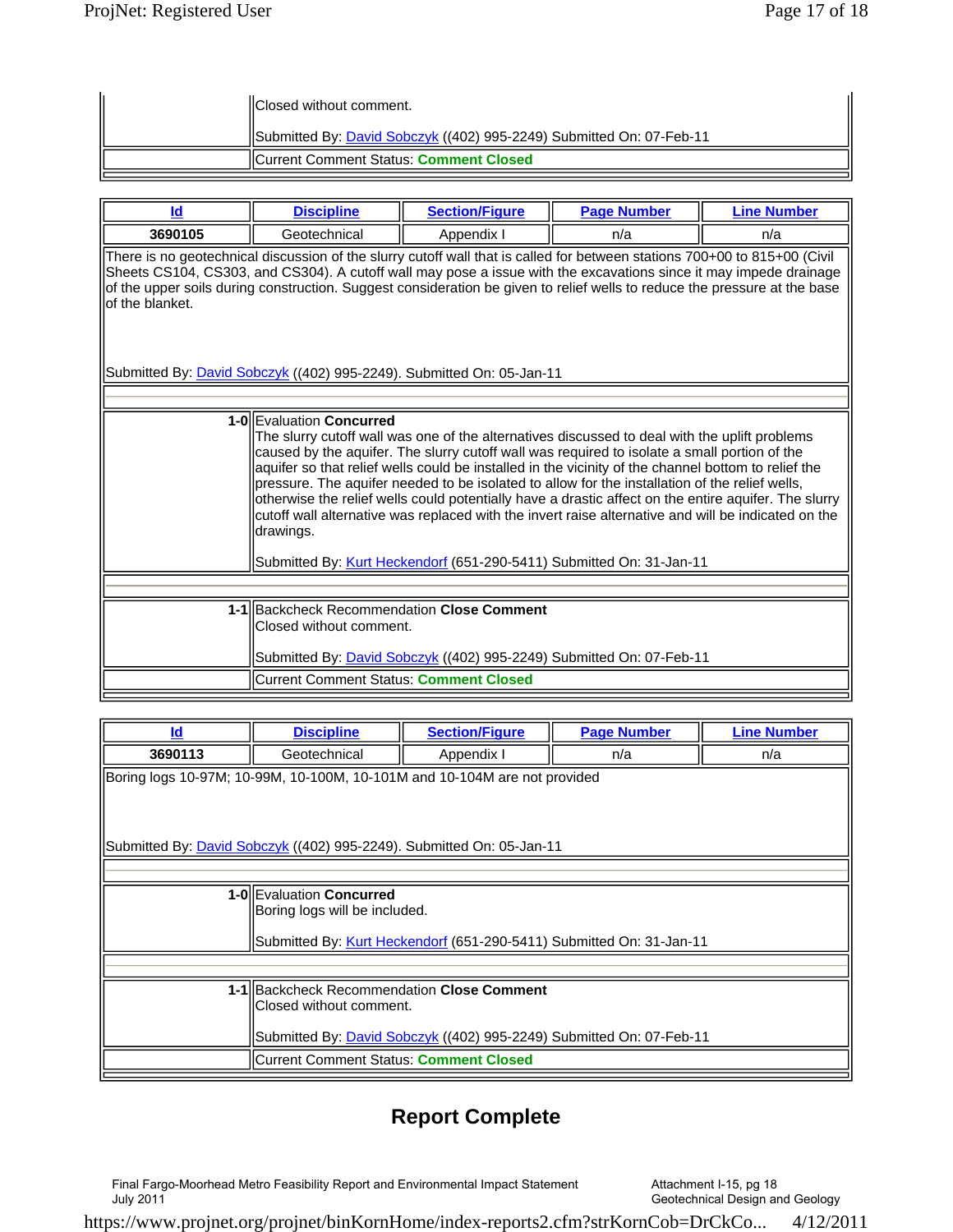Information in this report may be **SENSITIVE BUT UNCLASSIFIED**. Please consult USACE guidelines for handling and disposal of this information. There are currently a total of 69 users online as of 11:30 PM 12-Apr-11. SM property of ERDC since 2004.

Questions and comments to Call Center staff@rcesupport.com, 1-217-367-3273 or 1-800-428-HELP (4357)

Classified information is NOT permitted on this site. Do NOT share your ProjNet password.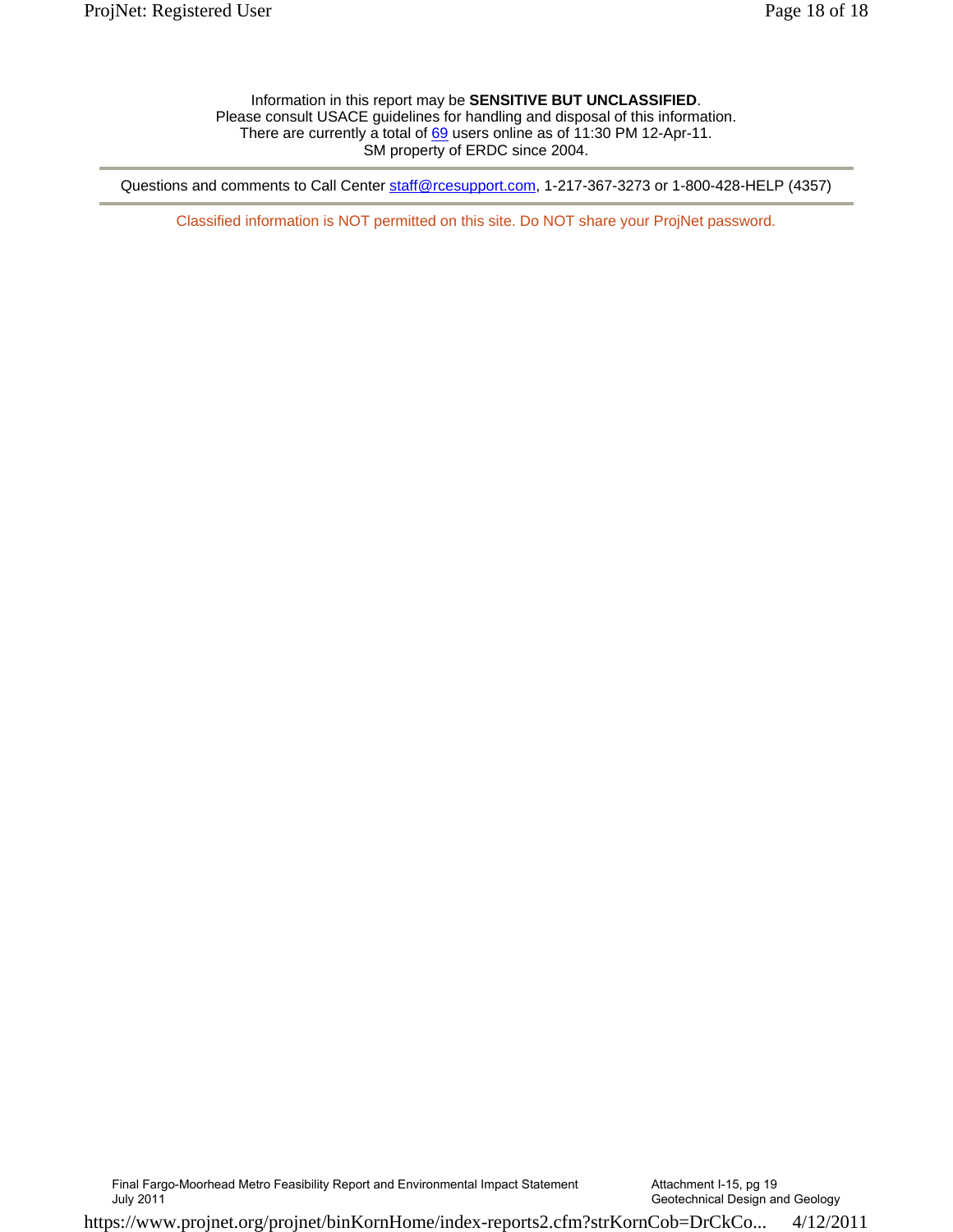# Independent External Peer Review Comments

# March 26, 2010 to August 31, 2010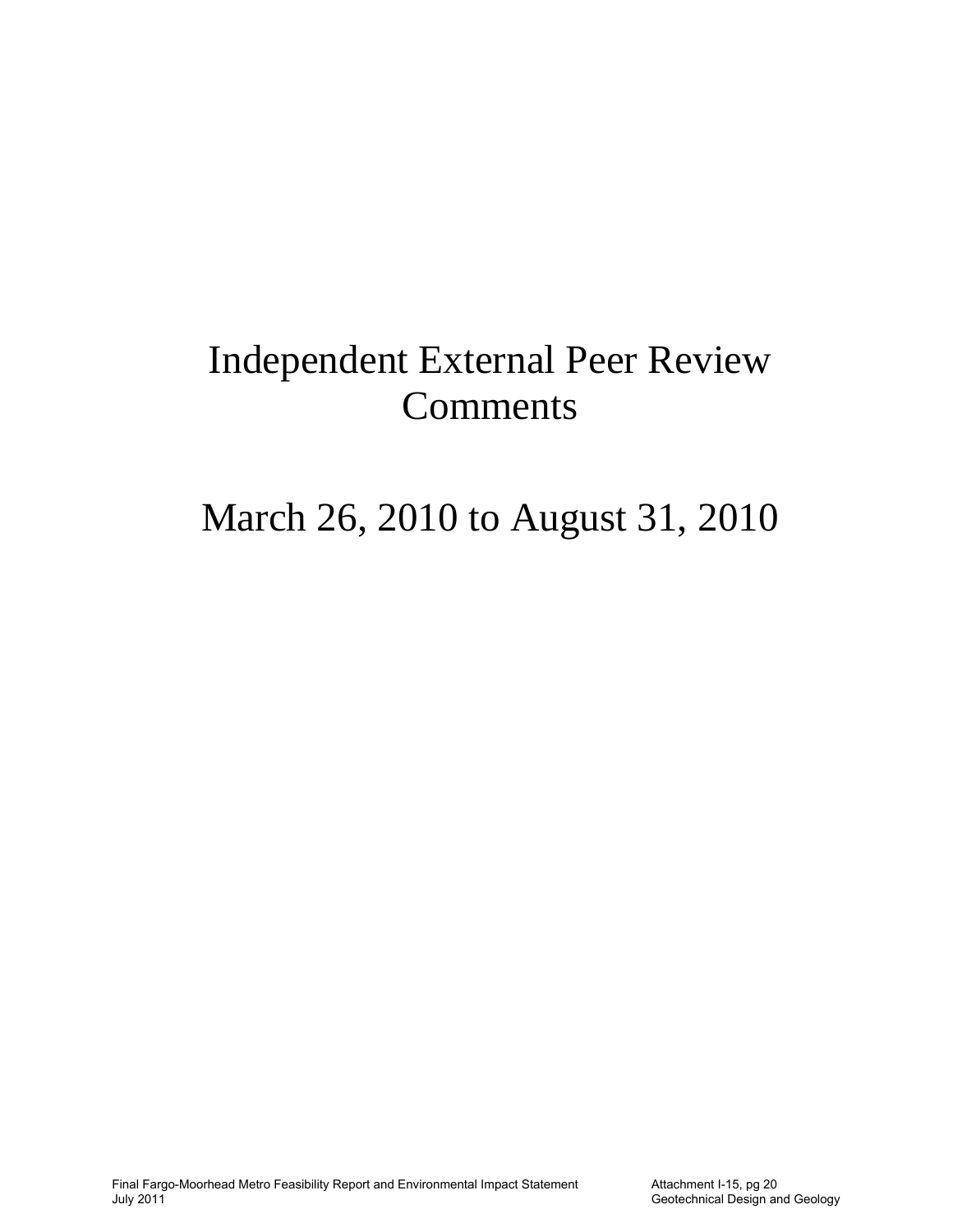### Comment Report: Discipline Specific Comments Project: **Fargo-Moorhead Metro Feasibility** Review:**For the FMM - IEPR**

(sorted by Discipline , ID )

Displaying 2 comments for the criteria specified in this report.

| Id                               | <b>Discipline</b>                                                                                                                                                                                                         | אוסטומיוועט באזוויזטיגעט אווטוועט זען נאזוויזעט ב<br><b>DocType</b>                    | <b>Spec</b>                                                                                                                                                                                                                                                                                                                                                                                                                                                                                                                                                                                                                                                                                                                                                                                                                                                                                                                                                                                                                                                                                                                                                                                                                                                                                                                                                                                                                                                                                                                                                                                                                                                                                                                                                                                                                                                                                                                                                                                                                                                                                                                                                                                                                                                                                                                                                                                                                                                                                                                                                                                                                                                                                                          | <b>Sheet</b> | <b>Detail</b> |
|----------------------------------|---------------------------------------------------------------------------------------------------------------------------------------------------------------------------------------------------------------------------|----------------------------------------------------------------------------------------|----------------------------------------------------------------------------------------------------------------------------------------------------------------------------------------------------------------------------------------------------------------------------------------------------------------------------------------------------------------------------------------------------------------------------------------------------------------------------------------------------------------------------------------------------------------------------------------------------------------------------------------------------------------------------------------------------------------------------------------------------------------------------------------------------------------------------------------------------------------------------------------------------------------------------------------------------------------------------------------------------------------------------------------------------------------------------------------------------------------------------------------------------------------------------------------------------------------------------------------------------------------------------------------------------------------------------------------------------------------------------------------------------------------------------------------------------------------------------------------------------------------------------------------------------------------------------------------------------------------------------------------------------------------------------------------------------------------------------------------------------------------------------------------------------------------------------------------------------------------------------------------------------------------------------------------------------------------------------------------------------------------------------------------------------------------------------------------------------------------------------------------------------------------------------------------------------------------------------------------------------------------------------------------------------------------------------------------------------------------------------------------------------------------------------------------------------------------------------------------------------------------------------------------------------------------------------------------------------------------------------------------------------------------------------------------------------------------------|--------------|---------------|
| 3276729                          | Geotechnical                                                                                                                                                                                                              | Other                                                                                  | High                                                                                                                                                                                                                                                                                                                                                                                                                                                                                                                                                                                                                                                                                                                                                                                                                                                                                                                                                                                                                                                                                                                                                                                                                                                                                                                                                                                                                                                                                                                                                                                                                                                                                                                                                                                                                                                                                                                                                                                                                                                                                                                                                                                                                                                                                                                                                                                                                                                                                                                                                                                                                                                                                                                 | n/a          | n/a           |
| (Document Reference: Comment #1) |                                                                                                                                                                                                                           |                                                                                        |                                                                                                                                                                                                                                                                                                                                                                                                                                                                                                                                                                                                                                                                                                                                                                                                                                                                                                                                                                                                                                                                                                                                                                                                                                                                                                                                                                                                                                                                                                                                                                                                                                                                                                                                                                                                                                                                                                                                                                                                                                                                                                                                                                                                                                                                                                                                                                                                                                                                                                                                                                                                                                                                                                                      |              |               |
|                                  | There are insufficient geotechnical analyses to justify the proposed channel slopes, channel depth, spoil pile<br>configuration, cost estimates, and real estate requirements for the North Dakota Diversion Alternative. |                                                                                        |                                                                                                                                                                                                                                                                                                                                                                                                                                                                                                                                                                                                                                                                                                                                                                                                                                                                                                                                                                                                                                                                                                                                                                                                                                                                                                                                                                                                                                                                                                                                                                                                                                                                                                                                                                                                                                                                                                                                                                                                                                                                                                                                                                                                                                                                                                                                                                                                                                                                                                                                                                                                                                                                                                                      |              |               |
|                                  | (Attachment: Fargo-Moorhead IEPR Comment 1.doc)                                                                                                                                                                           |                                                                                        |                                                                                                                                                                                                                                                                                                                                                                                                                                                                                                                                                                                                                                                                                                                                                                                                                                                                                                                                                                                                                                                                                                                                                                                                                                                                                                                                                                                                                                                                                                                                                                                                                                                                                                                                                                                                                                                                                                                                                                                                                                                                                                                                                                                                                                                                                                                                                                                                                                                                                                                                                                                                                                                                                                                      |              |               |
|                                  | Submitted By: Julian Digialleonardo (561-656-6303). Submitted On: 19-May-10                                                                                                                                               |                                                                                        |                                                                                                                                                                                                                                                                                                                                                                                                                                                                                                                                                                                                                                                                                                                                                                                                                                                                                                                                                                                                                                                                                                                                                                                                                                                                                                                                                                                                                                                                                                                                                                                                                                                                                                                                                                                                                                                                                                                                                                                                                                                                                                                                                                                                                                                                                                                                                                                                                                                                                                                                                                                                                                                                                                                      |              |               |
|                                  |                                                                                                                                                                                                                           |                                                                                        |                                                                                                                                                                                                                                                                                                                                                                                                                                                                                                                                                                                                                                                                                                                                                                                                                                                                                                                                                                                                                                                                                                                                                                                                                                                                                                                                                                                                                                                                                                                                                                                                                                                                                                                                                                                                                                                                                                                                                                                                                                                                                                                                                                                                                                                                                                                                                                                                                                                                                                                                                                                                                                                                                                                      |              |               |
|                                  | 1-0 Evaluation Concurred                                                                                                                                                                                                  | analyses are summarized in Attachment 1.<br>FMMFS IEPR Comment Responses Attach 1.pdf) | Concur - adopted The USACE recognizes the fact that minimal geotechnical analyses were<br>completed for the MN diversion alternative during Phase 2 and these analyses were presented in<br>the geotechnical appendix. No geotechnical analyses were completed for the ND Diversion<br>alternative during Phase 2. Further, the USACE realized that additional evaluations would be<br>performed during Phase 3 on the NED plan and/or LPP. Following completion of the Phase 2 draft<br>report, additional geotechnical analyses were completed for the ND Diversion channel alignment<br>along with revisions to the MN Diversion channel alternative. These analyses and results have<br>been coordinated with the hydraulics, structural, and cost estimating disciplines. The diversion<br>channels and hydraulic structures are analyzed hydraulically taking into account the geotechnical<br>requirements of the diversion channels. The excavation quantities will be based on the<br>geotechnical/hydraulic analyses and the cost estimate revised. The final report will include the<br>additional geotechnical slope stability analyses. ND Diversion Channel: Nine reaches along the ND<br>Diversion Channel were analyzed. The geotechnical analyses indicated that to obtain adequate<br>factors of safety for slope stability, the invert of the diversion channel needed to be raised 3 feet<br>and a bench included in the channel slope. The bench is required to be 10 feet high above the<br>bottom of the channel with a 1V on 10H side slope to the channel bottom, and a minimum of 50<br>feet in width. The spoil piles are setback 50 feet from the top of the diversion slope. The results of<br>the ND Diversion Channel analyses are summarized in Attachment 1. MN Diversion Channel:<br>During Phase 2, the MN Diversion Channel was separated into four reaches and geotechnical<br>analyses completed. During Phase 3, the geotechnical analyses were revised. The MN Diversion<br>Channel stratigraphy and ground surface profile were reviewed and eleven separate reaches were<br>determined. The geotechnical analyses indicated that benching of the slope was required to obtain<br>adequate factors of safety along a majority of the diversion channel. The benching requirement for<br>the MN Diversion Channel was set as follows: 7 feet high above the bottom of the channel with a<br>1V on 10H side slope to the channel bottom, and a minimum of 70 feet in width, the spoil piles<br>setback 50 feet from the top of the diversion slope. The results of the MN Diversion Channel<br>Submitted By: Aaron Snyder (651-290-5489) Submitted On: 21-Jun-10 (Attachment: |              |               |
|                                  |                                                                                                                                                                                                                           |                                                                                        |                                                                                                                                                                                                                                                                                                                                                                                                                                                                                                                                                                                                                                                                                                                                                                                                                                                                                                                                                                                                                                                                                                                                                                                                                                                                                                                                                                                                                                                                                                                                                                                                                                                                                                                                                                                                                                                                                                                                                                                                                                                                                                                                                                                                                                                                                                                                                                                                                                                                                                                                                                                                                                                                                                                      |              |               |
|                                  | 1-1 Backcheck Recommendation Close Comment<br>that is suitable for feasibility level analysis but could be refined during the final design. It is                                                                         |                                                                                        | Concur. In all of the design cross-sections it appears that the spoil piles are located a distance of<br>50 feet away from the top of the channel excavation. This appears to be an arbitrary assumption<br>suggested that during final design a parametric analysis of the setback distance for the spoil piles<br>in combination with the depth of the spoil piles be conducted to optimize the overall configuration.<br>This analysis should include evaluation of stability and unit costs to arrive at the optimal<br>configuration of the spoil pile setbacks and depth of spoil. This analysis should consider the cost<br>impacts of the transportation of the spoil away from the excavation, the additional real estate<br>requirements for spoil pile width and the need to meet required factors of safety. This parametric<br>analysis should be conducted for each design cross-section to ensure that the most economical<br>configuration is obtained based on all relevant costs and stability configuration.                                                                                                                                                                                                                                                                                                                                                                                                                                                                                                                                                                                                                                                                                                                                                                                                                                                                                                                                                                                                                                                                                                                                                                                                                                                                                                                                                                                                                                                                                                                                                                                                                                                                                      |              |               |

Final Fargo-Moorhead Metro Feasibility Report and Environmental Impact Statement July 2011

Attachment I-15, pg 21 Geotechnical Design and Geology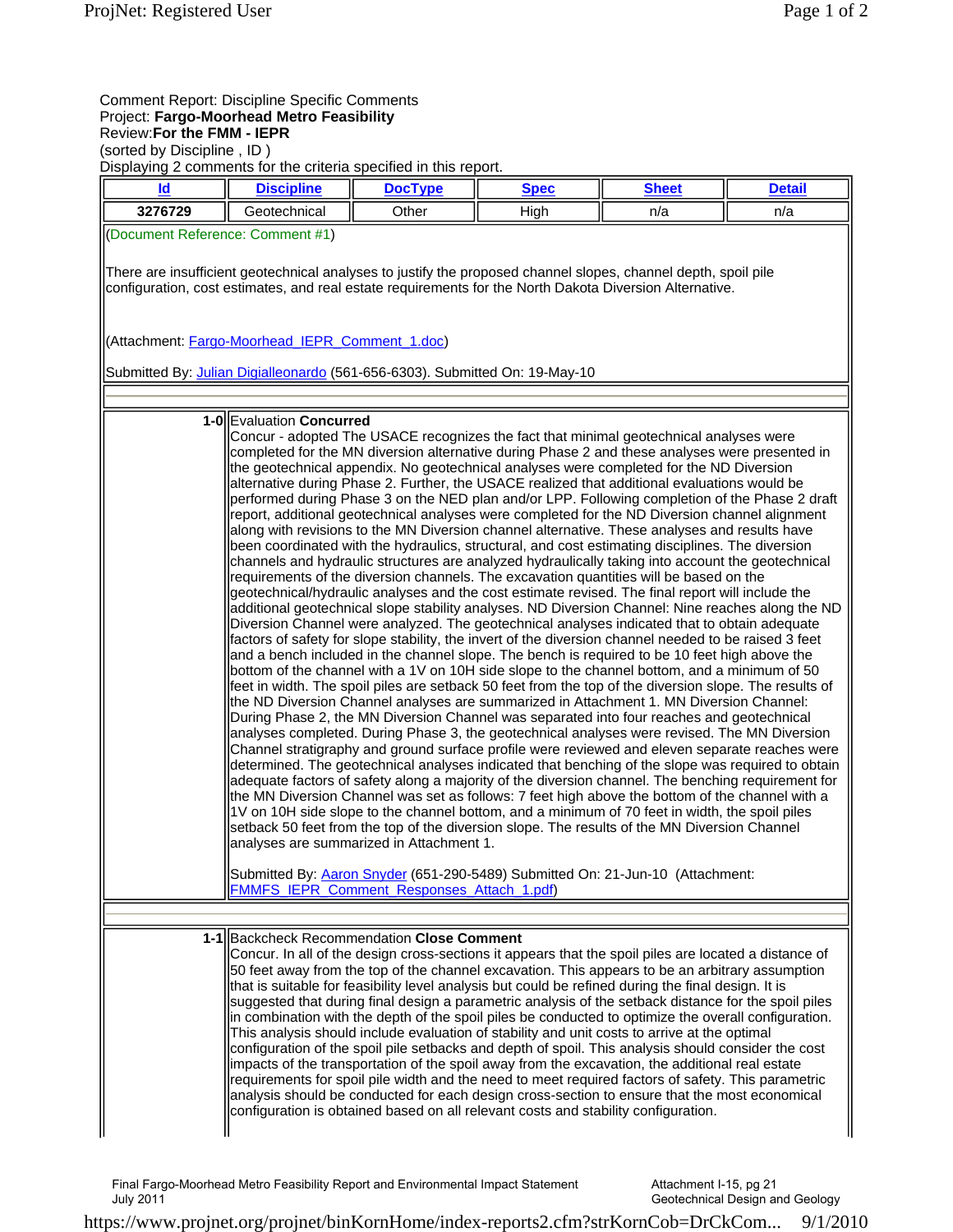| ISubmitted By: Julian Digialleonardo (561-656-6303) Submitted On: 06-Jul-10 |
|-----------------------------------------------------------------------------|
| <b>IICurrent Comment Status: Comment Closed</b>                             |
|                                                                             |

| Id                                                                                                                                                                                                         | <b>Discipline</b>                                                          | <b>DocType</b>                                                              | <b>Spec</b>                                                                    | <b>Sheet</b> | <b>Detail</b> |
|------------------------------------------------------------------------------------------------------------------------------------------------------------------------------------------------------------|----------------------------------------------------------------------------|-----------------------------------------------------------------------------|--------------------------------------------------------------------------------|--------------|---------------|
| 3276734                                                                                                                                                                                                    | Geotechnical                                                               | Other                                                                       | High                                                                           | n/a          | n/a           |
| (Document Reference: Comment #2)                                                                                                                                                                           |                                                                            |                                                                             |                                                                                |              |               |
| The stability of the channel slopes, foundation deposits, and related spoil piles should be evaluated using ultimate or<br>near ultimate soil strength values for the End of Construction (EOC) condition. |                                                                            |                                                                             |                                                                                |              |               |
|                                                                                                                                                                                                            | (Attachment: Fargo-Moorhead_IEPR_Comment_2.doc)                            |                                                                             |                                                                                |              |               |
|                                                                                                                                                                                                            |                                                                            | Submitted By: Julian Digialleonardo (561-656-6303). Submitted On: 19-May-10 |                                                                                |              |               |
|                                                                                                                                                                                                            |                                                                            |                                                                             |                                                                                |              |               |
|                                                                                                                                                                                                            | 1-0 Evaluation Concurred                                                   |                                                                             |                                                                                |              |               |
|                                                                                                                                                                                                            |                                                                            | Concur - Adopting in part - See attached.                                   |                                                                                |              |               |
|                                                                                                                                                                                                            | Comment 2 response.docx)                                                   |                                                                             | Submitted By: Aaron Snyder (651-290-5489) Submitted On: 21-Jun-10 (Attachment: |              |               |
|                                                                                                                                                                                                            |                                                                            |                                                                             |                                                                                |              |               |
| 1-1 Backcheck Recommendation Close Comment<br>lConcur                                                                                                                                                      |                                                                            |                                                                             |                                                                                |              |               |
|                                                                                                                                                                                                            | Submitted By: Julian Digialleonardo (561-656-6303) Submitted On: 06-Jul-10 |                                                                             |                                                                                |              |               |
|                                                                                                                                                                                                            |                                                                            | Current Comment Status: Comment Closed                                      |                                                                                |              |               |
|                                                                                                                                                                                                            |                                                                            |                                                                             |                                                                                |              |               |

## **Report Complete**

Information in this report may be **SENSITIVE BUT UNCLASSIFIED**. Please consult USACE guidelines for handling and disposal of this information. There are currently a total of 487 users online as of 10:06 AM 01-Sep-10. SM property of ERDC since 2004.

Questions and comments to Call Center staff@rcesupport.com, 1-217-367-3273 or 1-800-428-HELP (4357)

Classified information is NOT permitted on this site. Do NOT share your ProjNet password.

Final Fargo-Moorhead Metro Feasibility Report and Environmental Impact Statement

July 2011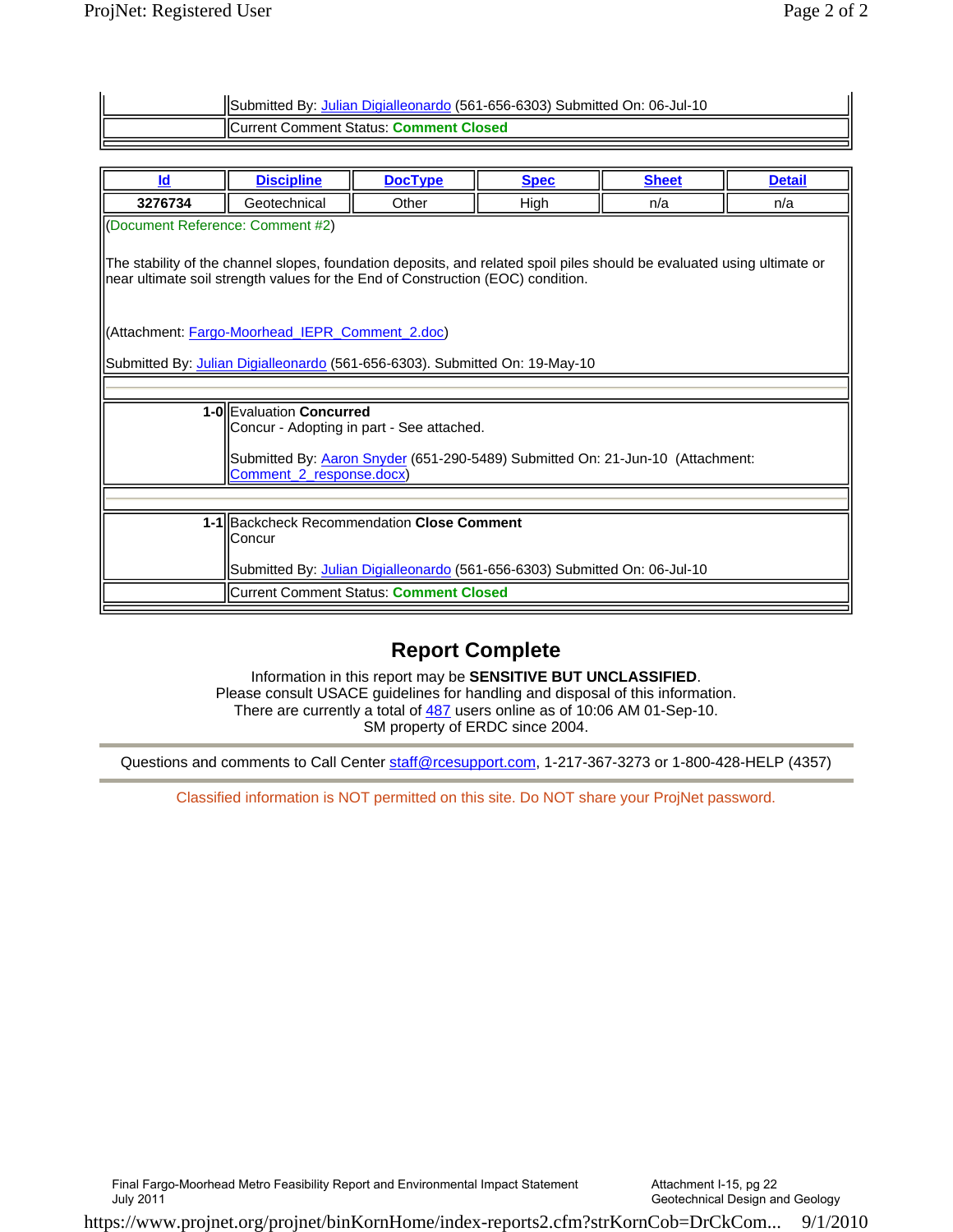## **Comment 1:**

There are insufficient geotechnical analyses to justify the proposed channel slopes, channel depth, spoil pile configuration, cost estimates, and real estate requirements for the North Dakota Diversion Alternative.

## **Basis for Comment:**

The geotechnical design evaluation in Appendix I does not include analyses to support the proposed channel slopes or spoil pile configuration for the North Dakota Alternative. It appears to the Panel that the evaluation of the North Dakota Alternative was not completed. From the information provided in the Fargo-Moorhead DFR/EIS, it also appears that an assumption was made that the typical channel cross-section for the North Dakota Alternative would be similar to that analyzed for the Minnesota Diversion Alternative. However, this may not be the case. A review of the nine borings available for the North Dakota Alternative indicates subsurface profiles that are different in character from the four stability cross-sections evaluated for the Minnesota Diversion Alternatives. The differences in the subsurface profiles may result in potentially different channel configurations and earthwork quantities. The lack of emphasis on the North Dakota Alternative is also illustrated by the fact that 85 borings were taken for the levee alternatives, 40 borings were taken for the Minnesota Diversion Alternative, but only 9 borings were taken for the North Dakota Alternative. The level of geotechnical analysis and evaluation is not sufficient to support an accurate feasibility cost estimate for the North Dakota Alternative.

The lack of geotechnical continuity is further illustrated by the inconsistencies between the Fargo-Moorhead DFR/EIS and the Geotechnical Appendix I.

- The configuration of both the Minnesota Diversion and North Dakota Diversion crosssections are described in the Fargo-Moorhead DFR/EIS (pages 42 and 48); however, these descriptions do not correspond to the final geotechnical cross-sections found in geotechnical analysis for the Minnesota Diversion Alternative contained in Appendix I (page I-17). Geotechnical analysis for the Minnesota Diversion stated that in order to achieve adequate factors of safety, the channel would require a slope of 1V to 10H. This proposed slope is not consistent with the Fargo-Moorhead DFR/EIS description or as shown on the cross-section (Figure 13) or the cross-sections shown in Appendix K.
- On page 48, paragraph 3.3.4.1 of the Fargo-Moorhead DFR/EIS states that the Minnesota Diversion Alternative channel was limited to a depth of 30 feet based upon the results of a preliminary analysis of slope stability. The Fargo-Moorhead DFR/EIS also states (first paragraph, page 48) that the maximum depth of 32 feet was used for the North Dakota plan; however, there is no geotechnical analysis or stability evaluation to justify the use of a 32-foot channel depth for the North Dakota Alternative

Overall, it appears that the geotechnical analysis for both Diversion Alternatives was not developed completely and/or was not accurately incorporated into the project cost estimates. **Significance – High:** 

Without a consistent level of geotechnical analysis between alternatives, it is not possible to develop accurate comparative costs for the North Dakota Alternative and the Minnesota Diversion Alternative.

## **Recommendations for Resolution:**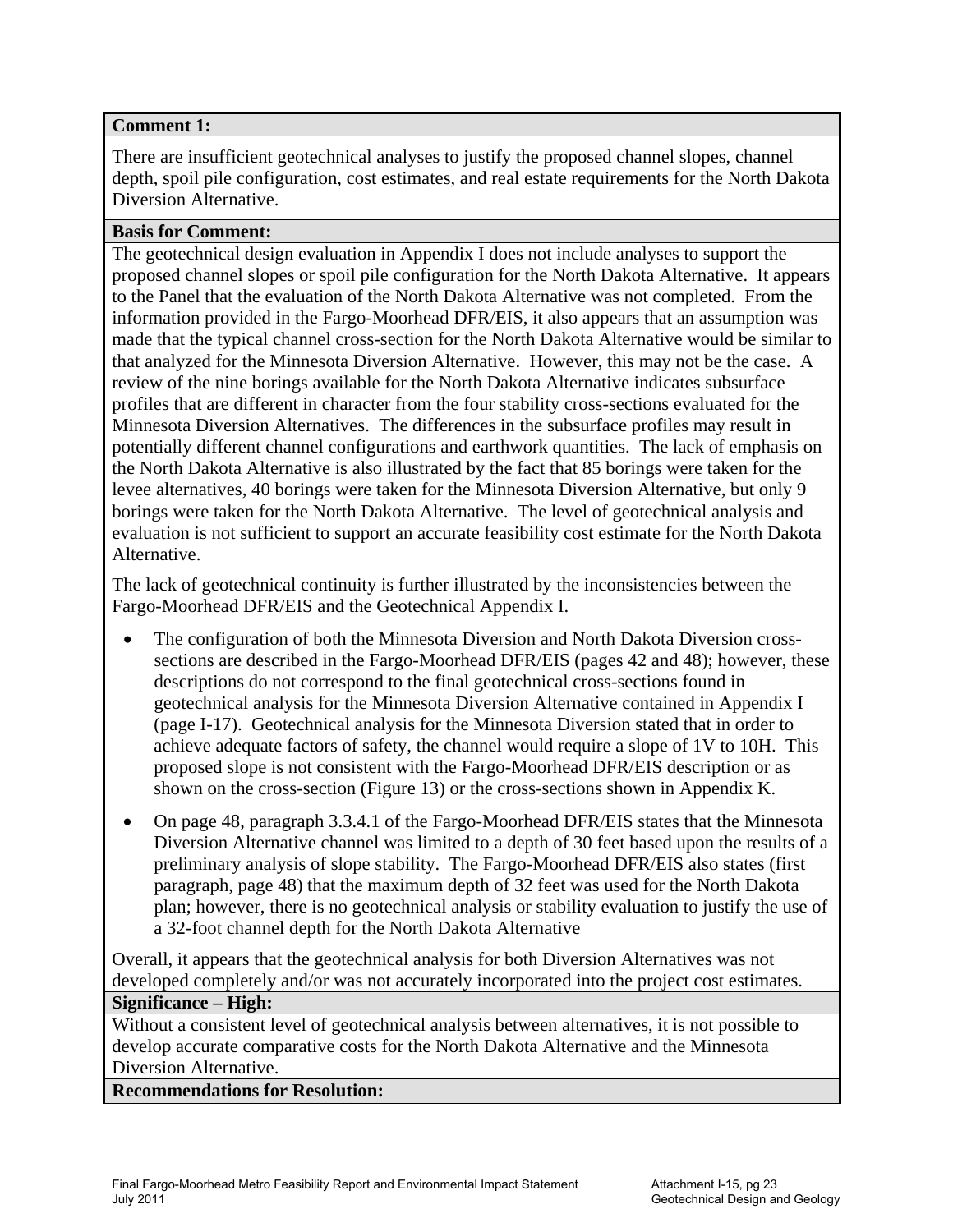To resolve these concerns the report should be expanded to include:

- 1. A geotechnical evaluation for the North Dakota Diversion Alternative developed to the same level of detail as that used for the Minnesota Diversion Alternative
- 2. Revised descriptions to reflect a consistent geotechnical design that provides adequate factors of safety for each alternative (after completing the geotechnical analysis for Diversion Alternatives, Appendix I, the Appendix K cross sections)
- 3. Recomputed quantity estimates for the channel excavation, and revised cost estimates for all alternatives based on the updated analysis and design
- 4. A design review of the various hydraulic structures to ensure that the proposed designs are compatible with the final channel configurations based on stability evaluations.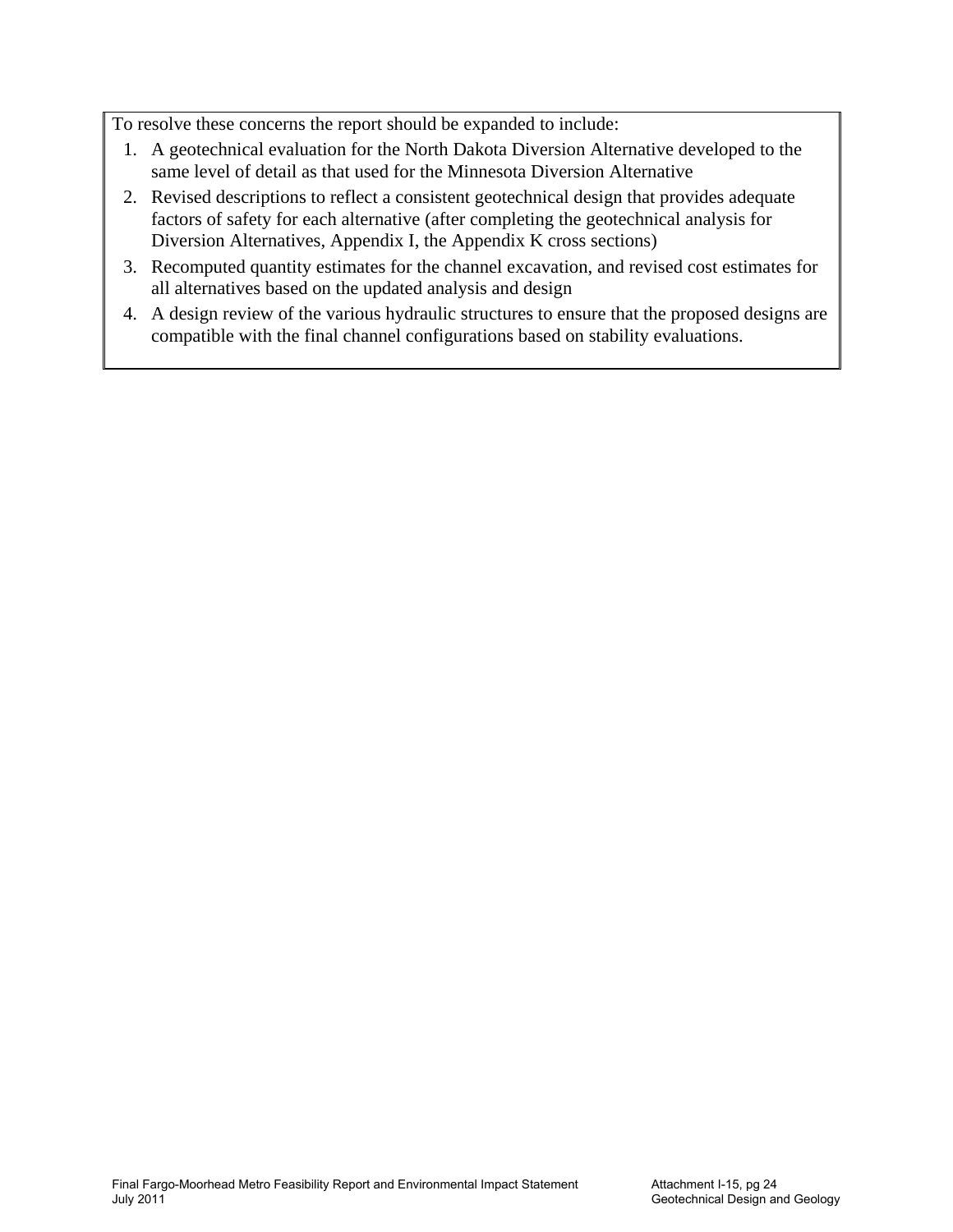

## **Fargo-Moorhead Metro Feasibility Study Requirements for the North Dakota Diversion Channel based on Preliminary Phase 3 Geotechnical analyses**

| Compiled By: KAH                    | Date: 5/11/2010 |               |              | Revised By: KAH | Date: 5/12/2010 |               |                             |                |             |                 |                       |            |             |             |            |                 |          |            |
|-------------------------------------|-----------------|---------------|--------------|-----------------|-----------------|---------------|-----------------------------|----------------|-------------|-----------------|-----------------------|------------|-------------|-------------|------------|-----------------|----------|------------|
|                                     |                 |               |              |                 |                 |               |                             |                |             | Modifications   |                       |            |             |             |            |                 |          |            |
|                                     |                 |               |              | Reach           |                 | Distance      |                             | Excavation     | Sand Trench | Slope           | Tributary             |            |             |             |            |                 |          |            |
| Section                             |                 | Location      | Start        | End             | (feet)          | (miles)       | Percent                     | Increase       | Drain       | Stabilization   | Structures            |            |             |             |            |                 |          |            |
|                                     |                 | STA 120+00    | $0 + 00$     | $390+00$        | 39,000          | 7.4           | 20%                         | 15%            |             |                 |                       |            |             |             |            |                 |          |            |
|                                     |                 | STA 545+00    | 390+00       | 660+00          | 27,000          | 5.1           | 14%                         | 15%            |             |                 |                       |            |             |             |            |                 |          |            |
|                                     |                 | STA 940+00    | 660+00       | 1000+00         | 34,000          | 6.4           | 18%                         | 16%            | \$45        |                 |                       |            |             |             |            |                 |          |            |
|                                     |                 | STA 1080+00   | 1000+00      | 1150+00         | 15,000          | 2.8           | 8%                          | 15%            |             |                 |                       |            |             |             |            |                 |          |            |
|                                     |                 | STA 1225+00   | 1150+00      | 1300+00         | 15,000          | 2.8           | 8%                          | 15%            |             |                 |                       |            |             |             |            |                 |          |            |
| 5B                                  |                 | STA 1445+00   | 1300+00      | 1500+00         | 20,000          | 3.8           | 10%                         | 17%            |             | \$17            |                       |            |             |             |            |                 |          |            |
|                                     |                 | STA 1550+00   | $1500+$      | 1770+0          | 27,000          | 5.1           | 14%                         |                |             |                 |                       |            |             |             |            |                 |          |            |
| 6B                                  |                 | STA 1550+00   | 1500+00      | 1670+00         | 17,000          | 3.2           | 9%                          |                |             |                 |                       |            |             |             |            |                 |          |            |
| 6C                                  |                 | STA 1720+00   | 1670+00      | 1770+00         | 10,000          | 1.9           | 5%                          |                |             |                 |                       |            |             |             |            |                 |          |            |
|                                     |                 | STA 1810+00   | 1770+00      | 1922+00         | 15,200          | 2.9           | 8%                          |                |             |                 |                       |            |             |             |            |                 |          |            |
|                                     |                 |               |              |                 | 192,200         | 36.4          |                             | 112%           |             |                 |                       |            |             |             |            |                 |          |            |
|                                     |                 |               |              |                 |                 |               |                             |                |             |                 |                       |            |             |             |            |                 |          |            |
| <b>Original Cost</b>                | 346.9           |               |              |                 |                 |               | Cost Increase               | 42.5           | 45.0        | 17.0            | 12.6                  | 464.0      | 33.8%       |             |            |                 |          |            |
| Original Cost w/ Contingency        | 36%             | 471.8         |              |                 |                 |               | Cost Increase w/Contingency | 57.9           | 61.2        | 23.1            | 17.1                  | 631.1      | 33.8%       |             |            |                 |          |            |
| <b>REQUIREMENTS</b>                 |                 |               |              |                 |                 |               |                             |                |             |                 |                       |            |             |             |            |                 |          |            |
|                                     |                 |               |              |                 |                 | Configuration |                             |                |             |                 |                       |            |             |             |            |                 |          |            |
|                                     |                 | Analyzed      | Selected     | AnalyzedB       |                 |               |                             |                |             |                 |                       |            | Analyzed X- | Original X- |            |                 | Original |            |
| Filename                            | <b>Bottom</b>   | <b>Bottom</b> | <b>Bench</b> | ench            | Bench           | <b>Bench</b>  | Ground                      | Channel        | Surcharge   | Depth           | Selected X-           | Difference | Sectional   | Sectional   | Difference | Top of slope,   | Top of   | Difference |
|                                     | Width           | Elev.         | Width        | Width           | Height          | Slope         | Surface                     | Slope          | Location    |                 | <b>Sectional Area</b> |            | Area        | Area        |            | from Centerline | Slope    |            |
| FM P3 ND Div Sect-01 ALT2           | 100             | 857           | 50           | 40              | 10              | 10            | 882                         | $\overline{7}$ | 50          | 25              | 9641                  | 15%        | 9341        | 8354        | 12%        | 295             | 246      | 20%        |
| FM_P3_ND_Div_Sect-02_ALT2           | 100             | 865           | 50           | 50              | 10              | 10            | 890                         | $\overline{7}$ | 50          | 25              | 9641                  | 15%        | 9641        | 8354        | 15%        | 305             | 246      | 24%        |
| M P3 ND Div Sect-03 ALT2            |                 |               |              |                 |                 |               |                             |                |             |                 | 10889                 | 16%        | 11909       | 9366        | 27%        | 349             | 260      | 34%        |
| FM P3 ND Div Sect-03 ALT2 ModTrench | 100             | 873           | 50           | 50              | 10              | 10            | 900                         | $\overline{7}$ | 50          | 27              | 10889                 | 16%        | 10889       | 9366        | 3%         | 319             | 260      | 23%        |
| FM P3 ND Div Sect-04 ALT2           | 100             | 876           | 50           | 30              | 10              | 10            | 900                         | $\overline{7}$ | 50          | 24              | 9038                  | 15%        | 8478        | 7869        | 8%         | 278             | 239      | 16%        |
| FM P3 ND Div Sect-05 ALT2           | 100             | 879           | 50           | 50              | 10              | 10            | 903                         | $\overline{7}$ | 50          | 24              | 9038                  | 15%        | 9038        | 7869        | 15%        | 298             | 239      | 25%        |
|                                     |                 |               |              |                 |                 |               |                             |                |             |                 | 12866                 | 17%        | 12466       | 10989       | 13%        | 330             | 281      | 17%        |
| FM P3 ND Div Sect-05B ALT2 mod      | 100             | 883           | 50           | 50              | 10              | 10            | 913                         | $\overline{7}$ | 50          | 30 <sup>°</sup> | 12866                 | 17%        | 12866       | 10989       | 17%        | 340             | 281      | 21%        |
|                                     |                 |               |              |                 |                 |               |                             |                |             |                 | 16441                 | 18%        | 15441       | 13974       | 10%        | 355             | 316      | 12%        |
| FM P3 ND Div Sect-06B ALT2          |                 | 894           | 50           | 50              | 5 <sup>1</sup>  | 10            | 920                         | $\overline{7}$ | 50          | 26              | 10203                 | $-27%$     | 10203       | 13974       | $-27%$     | 297             | 316      | -6%        |
|                                     | 100             |               |              |                 |                 |               |                             |                |             |                 |                       |            |             |             |            |                 |          |            |
| FM P3 ND Div Sect-06C ALT2          | 100             | 897           | $\mathbf{0}$ | $\mathbf{0}$    | $\mathbf{0}$    | $\mathbf{0}$  | 913                         | $\overline{7}$ | 50          | 16              | 3458                  | -56%       | 3458        | 7869        | $-56%$     | 162             | 239      | $-32%$     |

NOTES:

1) Original cross sectional area based on constant 1V:7H channel side slope (no benching)

2) All cross sections analyzed with <sup>a</sup> low flow channel: 3 feet deep, 10 feet wide, 1V:4H side slopes, with riprap

| <b>Sand Trench</b>         |                                                |                                                        |
|----------------------------|------------------------------------------------|--------------------------------------------------------|
| Depth                      | 40 ft                                          |                                                        |
| Width                      | 6 ft                                           |                                                        |
| X-Sect Area (per side)     | 240 SF                                         |                                                        |
| Sand Cost                  | \$50 per ton<br>$1.5$ ton/CY                   | (cost based on riprap cost)                            |
| Sand Cost                  | \$75 per CY                                    |                                                        |
| <b>Slope Stabilization</b> |                                                |                                                        |
| X-Sect Area (per side)     | 150 SF                                         |                                                        |
| Riprap Cost                | \$50.00 per ton<br>1.5 $ton/CY$<br>\$75 per CY | (cost based on bid prices for Fargo-Ridgewood project) |

| lope,   | Original |            |
|---------|----------|------------|
| terline | Top of   | Difference |
|         | Slope    |            |
|         | 246      | 20%        |
|         | 246      | 24%        |
|         | 260      | 34%        |
|         | 260      | 23%        |
|         | 239      | 16%        |
|         | 239      | 25%        |
|         | 281      | 17%        |
|         | 281      | 21%        |
|         | 316      | 12%        |
|         | 316      | -6%        |
|         | 239      | $-32%$     |
| 5       | 174.5    | 0%         |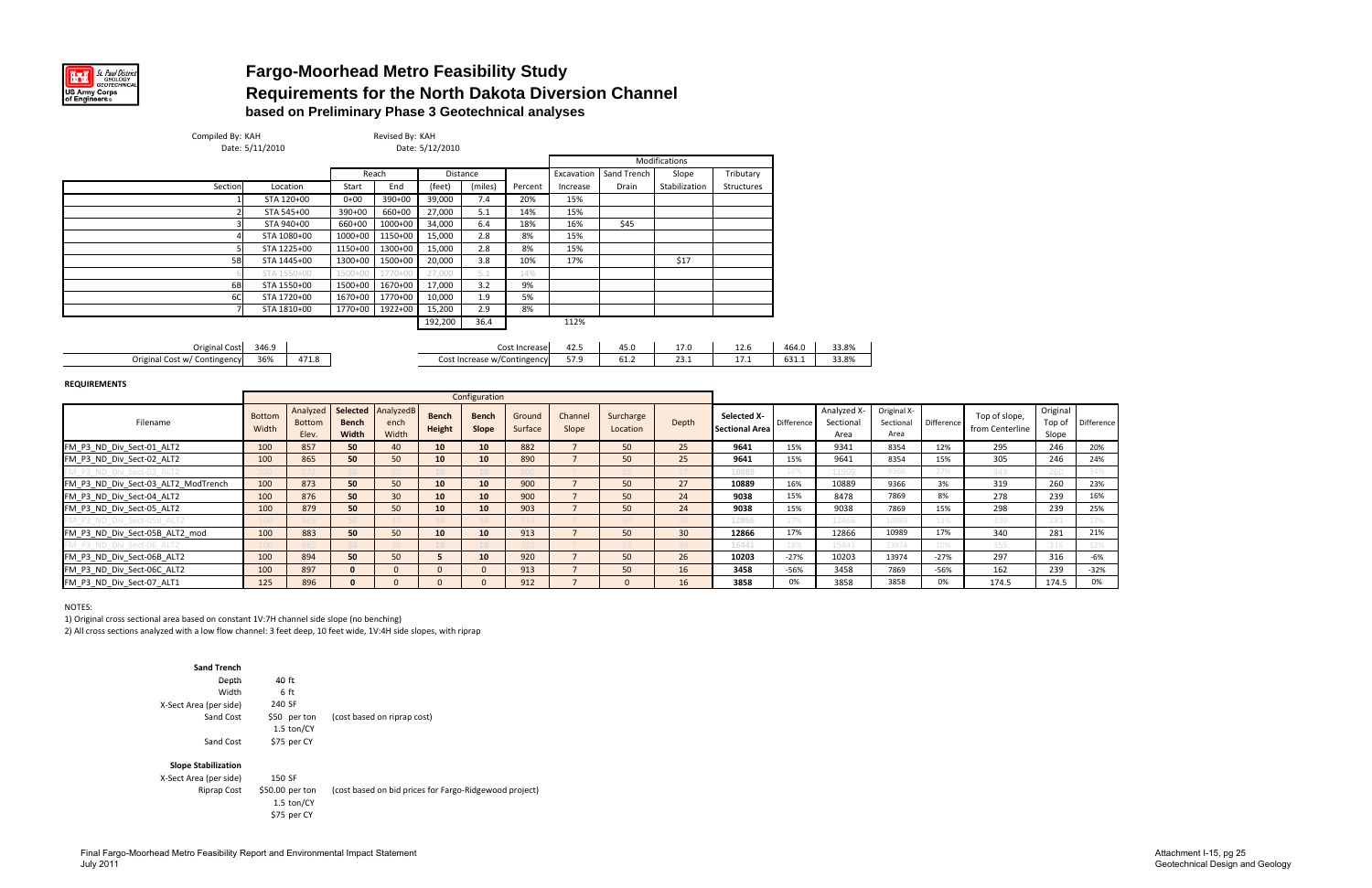

## **Fargo-Moorhead Metro Feasibility Study Summary of the Phase 3 Preliminary Geotechnical Analyses of ND Diversion Alternatives**

Compiled By: KAH Revised By: KAH Date: 5/6/2010

0 Date: 5/12/2010

|         |             |             | Reach       |          | Distance |         |                     |                |
|---------|-------------|-------------|-------------|----------|----------|---------|---------------------|----------------|
| Section | Location    | Start       | End         | (feet)   | (miles)  | Percent |                     | Location       |
|         | STA 120+00  | $0 + 00$    | $390+00$    | 39.000   | 7.4      | 20%     | Outfall             | STA 0+0        |
|         | STA 545+00  | $390+00$    | 660+00      | 27,000   | 5.1      | 14%     | $1 - 29$            | <b>STA 300</b> |
|         | STA 940+00  | 660+00      | $1000+00$   | 34.000   | 6.4      | 18%     | Rush River          | <b>STA 480</b> |
|         | STA 1080+00 | $1000+00$   | 1150+00     | 15.000   | 2.8      | 8%      | Lower Rush STA 600  |                |
|         | STA 1225+00 | 1150+00     | 1300+00     | 15,000   | 2.8      | 8%      | Maple River STA 730 |                |
| 5B      | STA 1445+00 | 1300+00     | 1500+00     | 20.000   | 3.8      | 10%     | CR 10               | <b>STA 900</b> |
|         | STA 1550+00 | $1500 + 00$ | $1770 + 00$ | 27,000   | 5.1      | 14%     | $1 - 94$            | <b>STA 920</b> |
| 6B      | STA 1550+00 | 1500+00     | 1670+00     | 17,000   | 3.2      | 9%      | Sheyenne RiSTA 150  |                |
| 6C      | STA 1720+00 | 1670+00     | 1770+00     | 10.000   | 1.9      | 5%      | Wild Rice           | <b>STA 178</b> |
|         | STA 1810+00 | 1770+00     | 1922+00     | 15.200   | 2.9      | 8%      | $1 - 29$            | <b>STA 182</b> |
|         |             |             |             | $\cdots$ | .        |         | - ---               | ------         |

Outfall STA 0+00 1-29 STA 300+00 Rush River STA 480+00 Lower Rush STA 600+00 Maple River STA 730+00 CR 10 STA 900+00 1-94 STA 920+00 1500+00 1670+00 17,000 3.2 9% Sheyenne RiSTA 1500+00 1670+00 1770+00 10,000 1.9 5% Wild Rice STA 1780+00 1-29 STA 1820+00 192,200 36.4 Red River SRA 1920+00

#### **Alternative**

| Alternative 1: Current invert elevation, 10' high bench, 1V:10H slope on bench, 1V:7H channel slope |        |        |       |       |               |           |       |                          |       |                                   |          |            |             |                                         |     |       |          |       |                                         | <b>Minimum FS</b> |        |       |           |                                   |                     |       |
|-----------------------------------------------------------------------------------------------------|--------|--------|-------|-------|---------------|-----------|-------|--------------------------|-------|-----------------------------------|----------|------------|-------------|-----------------------------------------|-----|-------|----------|-------|-----------------------------------------|-------------------|--------|-------|-----------|-----------------------------------|---------------------|-------|
|                                                                                                     |        |        |       |       | Configuration |           |       |                          |       |                                   |          |            |             |                                         |     |       |          |       |                                         |                   |        |       |           | <b>Stability Analysis: Min FS</b> |                     |       |
|                                                                                                     | Bottom | Bottom | Bench | Bench | Bench         |           |       | Ground Channel Surcharge |       | Top of slope, from original Top I |          |            | X-Sectional | Original X-                             |     |       |          |       | Water Exits Height Below   Height above |                   |        |       |           |                                   |                     |       |
| Filename                                                                                            | Width  | Elev.  | Widt  | Heigh | Slope         | Surface I | Slope | Location                 | Depth | Centerline                        | of Slope | Difference | Area        | Sectional Area   % Increase   Global FS |     |       | Local F. | Slope | Ground Surface                          | Bottom            | Global | Wedge | Localized | Localized 2                       | Undrained Localized |       |
| FM_P3_ND_Div_Sect-01_ALT1                                                                           | 100    | 854    |       |       |               | 882       |       | 50                       |       |                                   |          |            | 11534       | 3354                                    |     | 1.433 | 1.587    | 864.5 | L7.5                                    | 10.5              | 1.449  | 1.433 | 1.588     | 1.587                             | 1.431               | 4.762 |
| FM_P3_ND_Div_Sect-02_ALT1                                                                           | 100    | 862    |       |       |               | 890       |       | 50                       | 28    | 356                               |          |            | 12614       | 8354                                    |     | 1.406 | 1.408    | 876   |                                         |                   | 1.464  | 1.406 | 1.408     | 1.433                             | 1.418               | 4.226 |
| FM_P3_ND_Div_Sect-03_ALT1                                                                           | 100    | 870    |       | 10    |               | 900       |       | 50                       |       | 415                               | 200      |            | 15866       | 9366                                    |     | 1.417 | 1.106    | 888   |                                         | 18                | 1.446  | 1.417 | 1.109     | 1.106                             | 1.979               | 4.515 |
| FM_P3_ND_Div_Sect-04_ALT1                                                                           | 100    | 873    |       |       |               | 900       |       | 50                       |       | 329                               | 220      | 38%        | 11229       | 7869                                    | 43% | 1.416 | 1.266    | 884   |                                         | 11                | 1.419  | 1.416 | 1.266     | 1.267                             | 1.855               | 4.48  |
| FM_P3_ND_Div_Sect-05_ALT1                                                                           | 100    |        |       |       |               | 903       |       | 50                       |       |                                   |          |            | 11909       | 7869                                    |     | 1.405 | 1.402    |       |                                         |                   | 1.44   | 1.405 | 1.402     | 1.427                             | 1.648               | 4.905 |
| FM_P3_ND_Div_Sect-06_ALT1                                                                           | 100    | 882    |       | 10    |               | 920       |       | 50                       | 38    |                                   |          |            | 17634       | 13974                                   | 200 | 1.425 | 0.614    | 896   |                                         |                   | 1.425  | 1.432 | 0.672     | 0.614                             | 1.678               | 6.33  |
| FM_P3_ND_Div_Sect-07_ALT1                                                                           | 125    |        |       |       |               | 912       |       |                          |       | 174.5                             | 174.5    | በ%         | 3858        | 3858                                    |     | 1.598 | 1.616    |       |                                         |                   | 1.598  | 1.604 | 1.881     | 1.616                             | 2.719               | 2.713 |

#### **Alternative 2: Invert elevation raised 3 feet, 10' high bench, 1V:10H slope on bench, 1V:7H channel slope**

|                                     |        | Configuration<br>Botton<br>Channel Surcharge<br>Bench<br>Bench<br>Bench<br>Ground<br>Width<br>Slope<br>Elev.<br>Height<br>Slope<br>Location<br>Surface |    |  |                |     |  |    |              |                                 |          |           |             |                |                      |       |         |             |                           |               |        |       |           | <b>Stability Analysis: Min FS</b> |                                     |       |
|-------------------------------------|--------|--------------------------------------------------------------------------------------------------------------------------------------------------------|----|--|----------------|-----|--|----|--------------|---------------------------------|----------|-----------|-------------|----------------|----------------------|-------|---------|-------------|---------------------------|---------------|--------|-------|-----------|-----------------------------------|-------------------------------------|-------|
|                                     | Bottom |                                                                                                                                                        |    |  |                |     |  |    |              | Top of slope, from original Tor |          |           | X-Sectional | Original X-    |                      |       |         | Water Exits | Height Below Height above |               |        |       |           |                                   |                                     |       |
| Filename                            | Width  |                                                                                                                                                        |    |  |                |     |  |    | Depth        | Centerline                      | of Slope | Differenc | Area        | Sectional Area | % Increase Global FS |       | Local F | Slope       | Ground Surface            | <b>Bottom</b> | Global | Wedge | Localized |                                   | Localized 2   Undrained   Localized |       |
| FM_P3_ND_Div_Sect-01_ALT2           | 100    | 857                                                                                                                                                    |    |  |                | 882 |  | 50 | $\mathbf{a}$ | 295                             | 246      | 20%       | 9341        | 8354           |                      | 1.451 | 1.659   |             |                           | 10            | 1.452  | 1.451 | 1.659     | 1.664                             | 1.45                                | 4.693 |
| FM_P3_ND_Div_Sect-02_ALT2           | 100    | 865                                                                                                                                                    | 50 |  |                | 890 |  | 50 |              | 305                             | 246      | 24%       | 9641        | 8354           | 15%                  | 1.412 | 1.53    |             |                           |               | 1.412  | 1.413 | 1.531     | 1.53                              | 1.402                               | 4.208 |
| FM_P3_ND_Div_Sect-03_ALT2           | 100    | 873                                                                                                                                                    | 80 |  |                | 900 |  | 50 | $\sim$ $-$   | 349                             | 260      | 34%       | 11909       | 9366           | 270/                 | 1.413 | 1.315   | 888         |                           | 15            | 1.419  | 1.413 | 1.317     | 1.315                             | 1.694                               | 4.364 |
| FM_P3_ND_Div_Sect-03_ALT2_ModTrench | 100    | 873                                                                                                                                                    | 50 |  |                | 900 |  | 50 |              | 319                             | 260      | 23%       | 10889       | 9366           |                      | 1.416 | 1.446   |             | 900                       | $-873$        | 1.446  | 1.416 | 1.447     | 1.446                             | 1.693                               | 4.364 |
| FM_P3_ND_Div_Sect-04_ALT2           | 100    | 876                                                                                                                                                    | 30 |  |                | 900 |  | 50 |              | 278                             | 239      | 16%       | 8478        | 7869           | 0 <sup>0</sup>       | 1.436 | 1.495   | 886         |                           | 10            | 1.45   | 1.436 | 1.495     | 1.496                             | 1.892                               | 4.237 |
| FM_P3_ND_Div_Sect-05_ALT2           | 100    | 879                                                                                                                                                    | 50 |  | 1 <sub>0</sub> | 903 |  | 50 |              | 298                             | 239      | 25%       | 9038        | 7869           |                      | 1.415 | 1.534   | 890         |                           | A             | 1.451  | 1.415 | 1.534     | 1.534                             | 1.62                                | 5.139 |
|                                     |        |                                                                                                                                                        |    |  |                |     |  |    |              |                                 |          |           |             | 10989          |                      |       |         |             |                           |               |        |       |           |                                   |                                     |       |
| FM_P3_ND_Div_Sect-05B_ALT2_mod      | 100    | 883                                                                                                                                                    |    |  |                | 913 |  | 50 |              | 340                             | 281      | 21%       | 12866       | 10989          | 470/                 | 1.551 | 1.302   |             |                           | 12            | 1.629  | 1.551 | 1.302     | 1.304                             | 1.764                               | 6.12  |
|                                     |        |                                                                                                                                                        |    |  |                |     |  |    |              |                                 |          |           |             | 13974          |                      |       |         |             |                           |               |        |       |           |                                   |                                     |       |
| FM_P3_ND_Div_Sect-06B_ALT2          | 100    | 894                                                                                                                                                    | 50 |  | 1 <sub>0</sub> | 920 |  | 50 |              | 297                             | 316      | $-6%$     | 10203       | 13974          | 270/<br>$-2/70$      | 1.405 | 1.425   |             |                           | 10            | 1.425  | 1.405 | 1.425     | 1.43                              | 1.687                               | 3.628 |
| FM P3 ND Div Sect-06C ALT2          | 100    | 897                                                                                                                                                    |    |  |                | 913 |  | 50 |              | 162                             | 239      | 222       | 3458        | 7869           | $-56%$               | 1.619 | 1.614   | 001         |                           |               | 1.619  | 1.626 | 1.791     | 1.614                             | 1.855                               | 4.24  |

#### **Alternative 3: Invert elevation raised 5 feet, 10' high bench, 1V:10H slope on bench, 1V:7H channel slope**

|                           |               |       |       |        | Configuration |         |       |                          |       |                                                              |          |           |             |                                         |        |       |          |             |                           |        |        |       |           | <b>Stability Analysis: Min FS</b> |                                     |       |
|---------------------------|---------------|-------|-------|--------|---------------|---------|-------|--------------------------|-------|--------------------------------------------------------------|----------|-----------|-------------|-----------------------------------------|--------|-------|----------|-------------|---------------------------|--------|--------|-------|-----------|-----------------------------------|-------------------------------------|-------|
|                           | Bottom Bottom |       | Benc  | Bench  | Bench         |         |       | Ground Channel Surcharge |       | $\blacksquare$ Top of slope, from $\blacksquare$ Original To |          |           | X-Sectional | Original X-                             |        |       |          | Water Exits | Height Below Height above |        |        |       |           |                                   |                                     |       |
| Filename                  | Width         | Elev. | Width | Height | Slope         | Surface | Slope | Location                 | Depth | Centerline                                                   | of Slope | Differeno | Area        | Sectional Area   % Increase   Global FS |        |       | Local FS | Slope       | Ground Surface            | Bottom | Global | Wedge | Localized |                                   | Localized 2   Undrained   Localized |       |
| FM_P3_ND_Div_Sect-01_ALT3 |               | 859   |       |        |               |         |       | 50                       |       | 266                                                          |          |           | 7799        | 8354                                    |        | 1.453 | 1.735    | 866.5       | 15.5                      |        | 1.453  | 1.453 | 1.735     | 1.739                             | 1.442                               | 4.711 |
| FM_P3_ND_Div_Sect-02_ALT3 |               |       |       | 10     |               |         |       | 50                       |       | 271                                                          |          |           | 7929        | 8354                                    |        | 1.401 | 1.585    |             |                           |        | 1.401  |       | 1.586     | 1.585                             |                                     | 4.15  |
| FM_P3_ND_Div_Sect-03_ALT3 |               | 875   |       |        |               | 900     |       | 50                       |       | $\mathbf{a} \mathbf{a}$                                      |          |           | 9641        | 9366                                    |        | 1.416 | 1.437    | 888         |                           |        |        | 1.416 | 1.437     | 1.438                             | 1.826                               | 4.28  |
| FM_P3_ND_Div_Sect-04_ALT3 |               | 878   |       | 10     |               | 900     |       | 50                       |       | 244                                                          |          | 270       | 6914        | 7869                                    | $-12%$ | 1.424 |          |             |                           |        | 1.424  | 1.424 | 1.601     | 1.6                               | 1.904                               | 4.145 |
| FM_P3_ND_Div_Sect-05_ALT3 |               | 881   |       | 10     |               |         |       | 50                       |       | 254                                                          | 220      |           | 7154        | 7869                                    |        | 1.412 | 1.587    |             |                           | 10     | 1.412  | 1.412 | 1.587     | 1.593                             | 1.587                               | 1.589 |
| FM_P3_ND_Div_Sect-06_ALT3 | 100           | 887   |       | 10     |               | 920     |       | 50                       |       |                                                              |          |           | 14969       | 13974                                   |        | 1.501 | 0.518    | 900         |                           |        | 1.503  | 1.501 | 0.537     | 0.518                             | 1.729                               | 6.195 |

#### **Other Alternatives:**

|                            |               |       |       |        | Configuration |         |       |                                |       |                                        |          |        |             |                                         |        |       |          |              |                           |        |        |       |           | <b>Stability Analysis: Min FS</b>   |       |       |
|----------------------------|---------------|-------|-------|--------|---------------|---------|-------|--------------------------------|-------|----------------------------------------|----------|--------|-------------|-----------------------------------------|--------|-------|----------|--------------|---------------------------|--------|--------|-------|-----------|-------------------------------------|-------|-------|
|                            | Bottom Bottom |       | Bench | Bench  |               |         |       | Bench Ground Channel Surcharge |       | Top of slope, from <sub>Original</sub> |          |        | X-Sectional | Original X-                             |        |       |          | Water Exits  | Height Below Height above |        |        |       |           |                                     |       |       |
| Filename                   |               | Elev. | Width | Height | Slone         | Surface | Slope | Location                       | Depth | Centerline                             | of Slopi |        | Area        | Sectional Area   % Increase   Global FS |        |       | Local FS | <b>Slone</b> | <b>Ground Surface</b>     | Bottom | Global | Wedge | Localized | Localized 2   Undrained   Localized |       |       |
| FM_P3_ND_Div_Sect-06B_ALT2 | 100           | 894   |       |        | 10            | 920     |       |                                |       | 207                                    |          |        | 10203       | 13974                                   | $-27%$ | 1.405 | 1.425    |              |                           |        | 1.425  | 1.405 | 1.425     | 1.43                                | 1.687 | 3.628 |
| FM_P3_ND_Div_Sect-06C_ALT2 | 100           | 897   |       |        |               | 913     |       | $\Gamma$                       |       | 1C2                                    |          | $-32%$ | 3458        | 7869                                    | -56%   | 1.619 | 1.614    |              |                           |        | 1.619  | 1.626 | 1.791     | 1.614                               | 1.855 | 4.24  |

\* Original X‐sectional area based on constant 1V:7H channel side slope (no benching)

\*\* All alternatives have <sup>a</sup> low flow channel: 3 feet deep, 10 feet wide, 1V:4H side slopes, with riprap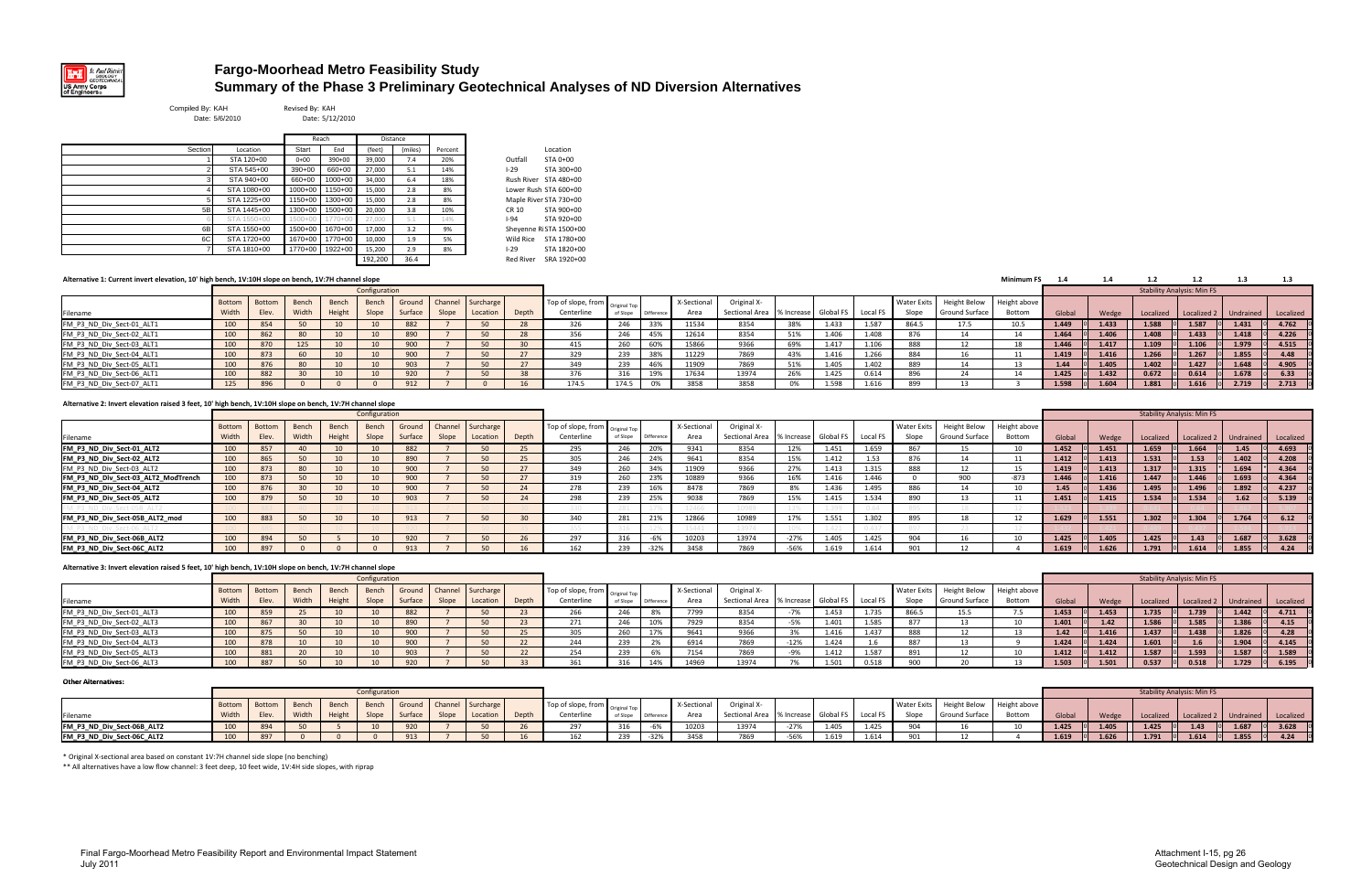

## **Fargo‐Moorhead Metro Feasibility Study Summary of the Phase 3 Preliminary Geotechnical Analyses of MN Diversion Alternatives**

|                |        | <b>Phase 2 Analysis Modifications</b> |                |       |        |
|----------------|--------|---------------------------------------|----------------|-------|--------|
| Modification 2 |        |                                       | Modification 3 |       |        |
| Start          | End    | Length                                | Start          | End   | Length |
|                |        |                                       |                |       |        |
|                |        |                                       |                |       |        |
| 35500          | 44000  | 8,500                                 |                |       |        |
| 44000          | 54000  | 10,000                                |                |       |        |
| 54000          | 65000  | 11,000                                | 65000          | 66500 | 1,500  |
|                |        |                                       | 66500          | 75000 | 8,500  |
| 81000          | 90000  | 9,000                                 | 75000          | 81000 | 6,000  |
| 90000          | 111000 | 21,000                                |                |       |        |
| 111000         | 119000 | 8,000                                 |                |       |        |
| 119000         | 125000 | 6,000                                 |                |       |        |
|                |        |                                       |                |       |        |

| Compiled By: KAH | Date: 5/17/2010 | Revised By: KAH | Date: 5/19/2010 |         |          |         |                              |          |                |        |                                       |                |                                                                 |        |  |  |  |
|------------------|-----------------|-----------------|-----------------|---------|----------|---------|------------------------------|----------|----------------|--------|---------------------------------------|----------------|-----------------------------------------------------------------|--------|--|--|--|
|                  |                 |                 |                 |         |          |         |                              |          |                |        | <b>Phase 2 Analysis Modifications</b> |                | End<br>Length<br>6650<br>1,50<br>7500<br>8,500<br>81000<br>6,00 |        |  |  |  |
|                  |                 |                 | Reach           |         | Distance |         |                              |          | Modification 2 |        |                                       | Modification 3 |                                                                 |        |  |  |  |
| Section          | Location        | Start           | End             | (feet)  | (miles)  | Percent | <b>Requires Modification</b> |          | Start          | End    | Length                                | Start          |                                                                 |        |  |  |  |
|                  | STA 20+00       | $0 + 00$        | $70 + 00$       | 7,000   | 1.3      | 5%      | <b>NO</b>                    | 0        |                |        |                                       |                |                                                                 |        |  |  |  |
|                  | STA 175+00      | $70 + 00$       | $220+00$        | 15,000  | 2.8      | 11%     | <b>NO</b>                    | $\Omega$ |                |        |                                       |                |                                                                 |        |  |  |  |
| 2B               | STA 355+00      | $220+00$        | 440+00          | 22,000  | 4.2      | 16%     | <b>NO</b>                    | $\Omega$ | 35500          | 44000  | 8,50                                  |                |                                                                 |        |  |  |  |
|                  | STA 515+00      | 440+00          | $540+00$        | 10,000  | 1.9      | 7%      | <b>YES</b>                   | 10,000   | 44000          | 54000  | 10,00                                 |                |                                                                 |        |  |  |  |
|                  | STA 635+00      | 540+00          | 665+00          | 12,500  | 2.4      | 9%      | Probably                     | 12,500   | 54000          | 65000  | 11,00                                 | 65000          |                                                                 |        |  |  |  |
|                  | STA 700+00      | 665+00          | 750+00          | 8,500   | 1.6      | 6%      | Probably                     | 8,500    |                |        |                                       | 6650           |                                                                 |        |  |  |  |
|                  | STA 805+00      | 750+00          | $900+00$        | 15,000  | 2.8      | 11%     | Probably                     | 15,000   | 81000          | 9000   | 9,00                                  | 7500           |                                                                 |        |  |  |  |
|                  | STA 980+00      | $900+00$        | 1110+00         | 21,000  | 4.0      | 15%     | <b>YES</b>                   | 21,000   | 90000          | 11100  | 21,00                                 |                |                                                                 |        |  |  |  |
|                  | STA 1160+00     | $1110+00$       | 1190+00         | 8,000   | 1.5      | 6%      | <b>YES</b>                   | 8,000    | 111000         | 11900  | 8,00                                  |                |                                                                 |        |  |  |  |
| 7BI              | STA 1235+00     | $1190+00$       | 1280+00         | 9,000   | 1.7      | 7%      | <b>YES</b>                   | 9,000    | 119000         | 125000 | 6,00                                  |                |                                                                 |        |  |  |  |
|                  | STA 1325+00     |                 | 1280+00 1363+00 | 8,300   | 1.6      | 6%      | <b>YES</b>                   | 8,300    |                |        |                                       |                |                                                                 |        |  |  |  |
|                  |                 |                 |                 | 136,300 | 22.6     |         |                              | 92,300   |                |        | 73,500                                |                |                                                                 | 16,000 |  |  |  |

**Requirements:**

|                          |                        |                        |                |                        | Configuration  |                   |                  |                       |       |                     |                               |           |              |                          |                      |       |          |
|--------------------------|------------------------|------------------------|----------------|------------------------|----------------|-------------------|------------------|-----------------------|-------|---------------------|-------------------------------|-----------|--------------|--------------------------|----------------------|-------|----------|
| Filename                 | <b>Bottom</b><br>Width | <b>Bottom</b><br>Elev. | Bench<br>Width | <b>Bench</b><br>Height | Bench<br>Slope | Ground<br>Surface | Channel<br>Slope | Surcharge<br>Location | Depth | X-Sectional<br>Area | Original X-<br>Sectional Area | Differece | Top of slope | Original Top<br>of Slope | Difference Global FS |       | Local FS |
| FM P3 MN Div 01 20k      | 175                    | 875                    |                |                        |                | 895               |                  | 50                    | 20    | 6366                | 6366                          | 0%        | 227.5        | 227.5                    | 0%                   | 1.517 | 1.887    |
| FM_P3_MN_Div_02_20k      | 175                    | 876                    |                |                        |                | 894               |                  | 50                    |       | 5484                | 5484                          | 0%        | 213.5        | 213.5                    | 0%                   | 1.859 | 2.846    |
| FM_P3_MN_Div_02B_20k     | 175                    | 878                    |                |                        |                | 896               |                  | 50                    |       | 5484                | 5484                          | 0%        | 213.5        | 213.5                    | 0%                   | 1.616 | 1.928    |
| FM_P3_MN_Div_03_35k_mod  | 260                    | 880                    | 25             |                        | 10             | 905               |                  | 50                    | 25    | 12744               | 13441                         | -5%       | 351          | 355                      | $-1%$                | 1.488 | 2.141    |
| FM_P3_MN_Div_06_35k_mod  | 260                    | 886                    | 70             |                        |                | 914               |                  | 50                    | 28    | 16803               | 15634                         | 7%        | 417          | 376                      | 11%                  | 1.419 | 1.585    |
| FM_P3_MN_Div_07_35k_mod  | 260                    | 890                    | 30             |                        |                | 914               |                  |                       | 24    | 12219               | 12738                         | $-4%$     | 349          | 348                      | 0%                   | 1.409 | 1.786    |
| FM_P3_MN_Div_07B_35k_mod | 260                    | 891                    | 10             |                        |                | 910               |                  | 50                    |       | 8424                | 9433                          | $-11%$    | 294          | 313                      | $-6%$                | 1.442 | 1.512    |
| FM_P3_MN_Div_08_35k_mod  | 260                    | 893                    | 40             |                        | 10             | 912               |                  | 50                    |       | 9144                | 9433                          | $-3%$     | 324          | 313                      | 4%                   | 1.405 | 1.46     |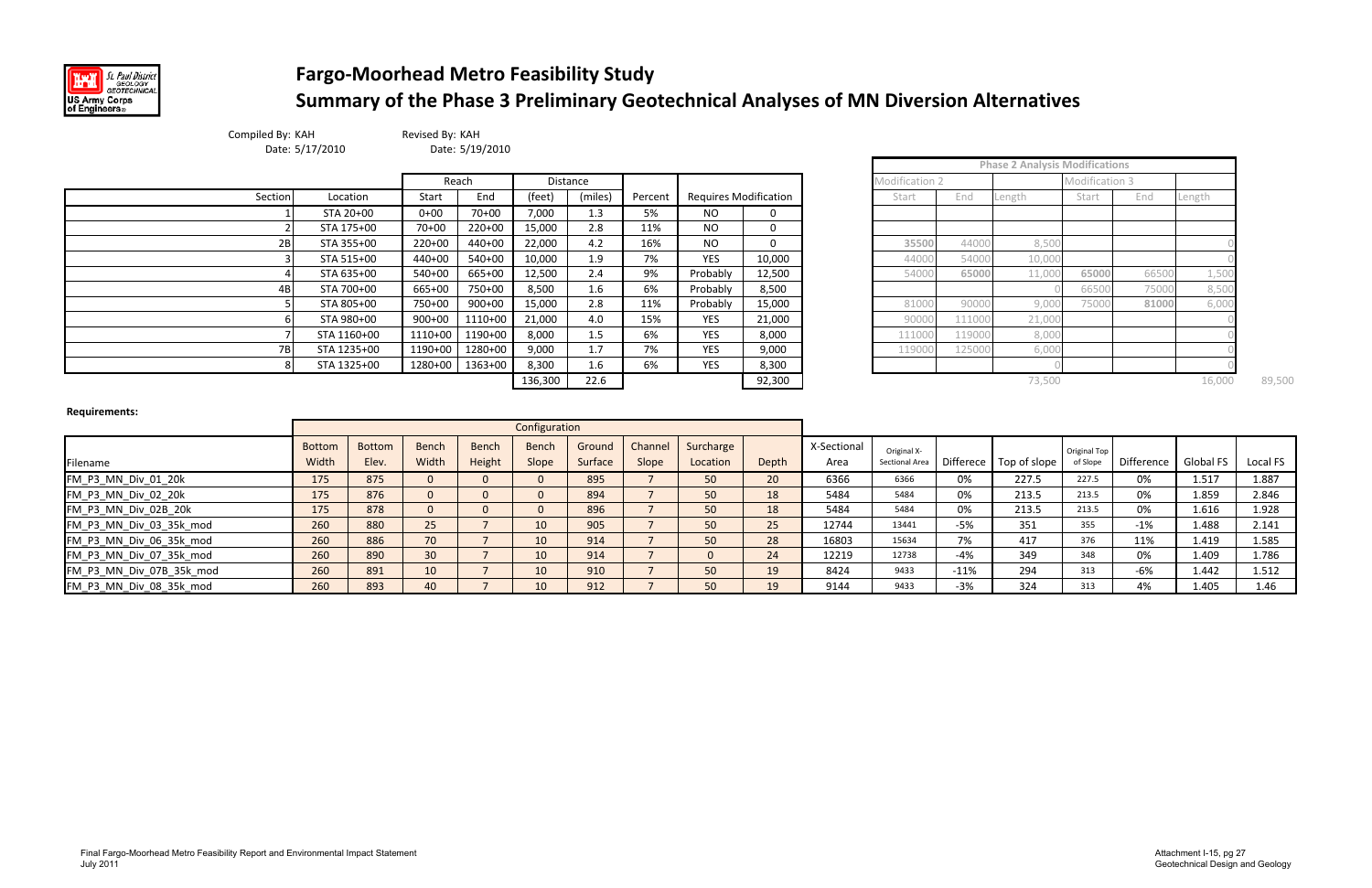

## **Fargo-Moorhead Metro Feasibility Study Phase 3 Preliminary Geotechnical Analyses of MN Diversion Alternatives**

| Compiled By: KAH                               | Date: 5/3/2010         |                        | Revised By: KAH | Date: 5/12/2010 |                         |         |                 |                                          |    |                            |        |       |           |                                   |           |                        |                     |            |              |                             |                                              |                        |
|------------------------------------------------|------------------------|------------------------|-----------------|-----------------|-------------------------|---------|-----------------|------------------------------------------|----|----------------------------|--------|-------|-----------|-----------------------------------|-----------|------------------------|---------------------|------------|--------------|-----------------------------|----------------------------------------------|------------------------|
| <b>Minnesota Diversion Channel, Section 1</b>  |                        | STA 20+00              |                 | $0 + 00$        | 70+00                   | 7,000   | 1.3             |                                          |    |                            |        |       |           |                                   |           |                        |                     |            |              |                             |                                              |                        |
|                                                |                        |                        |                 |                 | Configuration           |         |                 |                                          |    |                            |        |       |           | <b>Stability Analysis: Min FS</b> |           |                        |                     |            |              |                             |                                              |                        |
| Filename                                       | <b>Bottom</b><br>Width | <b>Bottom</b><br>Elev. | Bench<br>Width  | Bench<br>Height | Bench<br>Slope          | Surface | Slope           | Ground   Channel   Surcharge<br>Location |    | Depth Other Changes Global |        | Wedge | Localized | Localized                         | Undrained | Undrained<br>.ocalized | X-Sectional<br>Area | % Increase | Top of slope | <b>Water Exits</b><br>Slope | <b>Height Below</b><br>Ground Surface        | Height above<br>Bottom |
| Original MN 01_20k                             | 175                    | 875                    | 0               | 0               | $\mathbf{0}$            | 895     |                 |                                          | 20 |                            |        |       |           |                                   |           |                        | 6366                |            | 227.5        |                             |                                              |                        |
| FM_P3_MN_Div_01_20k                            | 175                    | 875                    | $\mathbf{0}$    | $\mathbf{0}$    | $\mathbf{0}$            | 895     | $\overline{7}$  | 50                                       | 20 |                            | 1.517  | 1.518 | 2.068     | 1.887                             | 1.331     | 4.288                  | 6366                | 0%         | 227.5        | 876.5                       | 18.5                                         | 1.5                    |
| FM_P3_MN_Div_01_b_20k                          |                        |                        |                 |                 |                         |         |                 |                                          |    | no riprap LF               | 1.509  | 5.1   | 2.065     | 1.872                             | 1.338     | 4.288                  |                     |            |              | 876.5                       |                                              |                        |
|                                                |                        |                        |                 |                 |                         |         |                 |                                          |    |                            |        |       |           |                                   |           |                        |                     |            |              |                             |                                              |                        |
|                                                |                        |                        |                 |                 |                         |         |                 |                                          |    |                            |        |       |           |                                   |           |                        |                     |            |              |                             |                                              |                        |
| <b>Minnesota Diversion Channel, Section 2</b>  |                        | STA 175+00             |                 | 70+00           | 220+00<br>Configuration | 15,000  | 2.8             |                                          |    |                            |        |       |           | <b>Stability Analysis: Min FS</b> |           |                        |                     |            |              |                             |                                              |                        |
|                                                | <b>Bottom</b>          | Bottom                 | Bench           | Bench           | Bench                   |         |                 | Ground   Channel   Surcharge             |    |                            |        |       |           |                                   |           |                        | X-Sectional         |            |              | Water Exits                 | <b>Height Below</b>                          | Height above           |
| Filename                                       | Width                  | Elev.                  | Width           | Height          | Slope                   | Surface | Slope           | Location                                 |    | Depth <b>Other Changes</b> | Global | Wedge |           | Localized   Localized 2           | Undrained | Localized              | Area                | % Increase | Top of slope | Slope                       | Ground Surface                               | Bottom                 |
| Original MN 02_20k                             | 175                    | 876                    | $\mathbf 0$     | $\mathbf 0$     | $\mathbf{0}$            | 894     | 7               |                                          | 18 |                            |        |       |           |                                   |           |                        | 5484                |            | 213.5        |                             |                                              |                        |
| FM_P3_MN_Div_02_20k                            | 175                    | 876                    | $\mathbf{0}$    | $\mathbf{0}$    | $\mathbf{0}$            | 894     | $\overline{7}$  | 50                                       | 18 |                            | 1.859  | 1.875 | 2.85      | 2.846                             | 1.42      | 6.692                  | 5484                | 0%         | 213.5        | 876                         | 18                                           | $\mathbf 0$            |
| FM P3 MN Div 02 b 20k                          |                        |                        |                 |                 |                         |         |                 |                                          |    |                            | 1.833  | 1.85  | 2.682     | 2.657                             | 1.433     | 6.692                  | 66                  | -99%       | $\mathbf 0$  |                             | $\mathbf{0}$                                 | $\mathbf{0}$           |
|                                                |                        |                        |                 |                 |                         |         |                 |                                          |    |                            |        |       |           |                                   |           |                        | 66                  | -99%       | $\mathbf 0$  |                             | $\mathbf 0$                                  | $\mathbf 0$            |
|                                                |                        |                        |                 |                 |                         |         |                 |                                          |    |                            |        |       |           |                                   |           |                        | 66                  | -99%       | $\mathbf 0$  |                             | $\Omega$                                     | $\mathbf{0}$           |
| <b>Minnesota Diversion Channel, Section 2B</b> |                        | STA 355+00             |                 | 220+00 440+00   |                         | 22,000  | 4.2             |                                          |    |                            |        |       |           |                                   |           |                        |                     |            |              |                             |                                              |                        |
|                                                |                        |                        |                 |                 | Configuration           |         |                 |                                          |    |                            |        |       |           | <b>Stability Analysis: Min FS</b> |           |                        |                     |            |              |                             |                                              |                        |
|                                                | <b>Bottom</b>          | <b>Bottom</b>          | Bench           | Bench           | <b>Bench</b>            |         |                 | Ground   Channel   Surcharge             |    |                            |        |       |           |                                   |           |                        | X-Sectional         |            |              | Water Exits                 | <b>Height Below</b>                          | Height above           |
| Filename                                       | Width                  | Elev.                  | Width           | Height          | Slope                   | Surface | Slope           | Location                                 |    | Depth Other Changes        | Global | Wedge |           | Localized   Localized 2           | Undrained | Localized              | Area                | % Increase | Top of slope | Slope                       | Ground Surface                               | Bottom                 |
| Original MN 02B_20k                            | 175                    | 878                    | 0               | $\mathbf 0$     | $\mathbf 0$             | 896     |                 |                                          | 18 |                            |        |       |           |                                   |           |                        | 5484                |            | 213.5        |                             |                                              |                        |
| FM_P3_MN_Div_02B_20k                           | 175                    | 878                    | $\Omega$        | $\mathbf{0}$    | $\mathbf{0}$            | 896     | $\overline{7}$  | 50                                       | 18 |                            | 1.622  | 1.616 | 1.946     | 1.928                             | 1.425     |                        | 5484                | 0%         | 213.5        | 878                         | 18                                           | $\mathbf 0$            |
|                                                |                        |                        |                 |                 |                         |         |                 |                                          |    |                            |        |       |           |                                   |           |                        | 66                  | -99%       | $\mathbf 0$  |                             | $\Omega$                                     | $\mathbf{0}$           |
|                                                |                        |                        |                 |                 |                         |         |                 |                                          |    |                            |        |       |           |                                   |           |                        | 66                  | -99%       | $\bf{0}$     |                             | $\mathbf{0}$                                 | $\mathbf{0}$           |
|                                                |                        |                        |                 |                 |                         |         |                 |                                          |    |                            |        |       |           |                                   |           |                        | 66                  | -99%       | $\Omega$     |                             | $\Omega$                                     | $\mathbf{0}$           |
| <b>Minnesota Diversion Channel, Section 3</b>  |                        | STA 515+00             |                 | 440+00 540+00   | Configuration           | 10,000  | 1.9             |                                          |    |                            |        |       |           | <b>Stability Analysis: Min FS</b> |           |                        |                     |            |              |                             |                                              |                        |
|                                                | <b>Bottom</b>          | Bottom                 | Bench           | Bench           | <b>Bench</b>            |         |                 | Ground   Channel   Surcharge             |    |                            |        |       |           |                                   |           |                        | X-Sectional         |            |              | Water Exits                 | <b>Height Below</b>                          | Height above           |
| Filename                                       | Width                  | Elev.                  | Width           | Height          | Slope                   | Surface | Slope           | Location                                 |    | Depth Other Changes        | Global | Wedge |           | Localized   Localized 2           | Undrained | Localized              | Area                | % Increase | Top of slope | Slope                       | Ground Surface                               | Bottom                 |
| Original MN 03_20k                             | 175                    | 880                    | 0               | $\mathbf 0$     | $\overline{0}$          | 905     | 7               |                                          | 25 |                            |        |       |           |                                   |           |                        | 8816                |            | 262.5        |                             |                                              |                        |
| FM_P3_MN_Div_03_20k                            | 175                    | 880                    | $\overline{0}$  | $\overline{0}$  | $\mathbf{0}$            | 905     | $\overline{7}$  | 50                                       | 25 |                            | 1.347  | 1.346 | 1.503     | 1.699                             | 1.222     |                        | 8816                | 0%         | 262.5        | 881                         | 24                                           | 1                      |
| Original MN 03_35k                             | 360                    | 880                    | $\overline{0}$  | $\overline{0}$  | $\overline{0}$          | 905     | $7^{\circ}$     | 50 <sub>2</sub>                          | 25 |                            |        |       |           |                                   |           |                        | 13441               |            | 355          |                             |                                              |                        |
| FM_P3_MN_Div_03_35k                            | 360                    | 880                    | $\Omega$        | $\overline{0}$  | $\mathbf{0}$            | 905     | $\overline{7}$  | 50                                       | 25 |                            | 1.346  | 1.363 | 1.709     | 1.703                             | 1.247     |                        | 13441               | 0%         | 355          | 881                         | 24                                           | 1                      |
| FM_P3_MN_Div_03_35k_mod                        | 260                    | 880                    | 25              | $\overline{7}$  | 10                      | 905     | $\overline{7}$  | 50                                       | 25 |                            | 1.488  | 1.499 | 2.141     | 2.293                             | 1.297     |                        | 12744               | -5%        | 351          | 882                         | 23                                           | $\overline{2}$         |
|                                                |                        |                        |                 |                 |                         |         |                 |                                          |    |                            |        |       |           |                                   |           |                        | 66                  | $-100%$    | $\Omega$     |                             | $\mathbf 0$                                  | $\mathbf{0}$           |
| <b>Minnesota Diversion Channel, Section 4</b>  |                        | STA 635+00             |                 | 540+00 665+00   |                         | 12,500  | 2.4             |                                          |    |                            |        |       |           |                                   |           |                        |                     |            |              |                             |                                              |                        |
|                                                |                        |                        |                 |                 | Configuration           |         |                 |                                          |    |                            |        |       |           | <b>Stability Analysis: Min FS</b> |           |                        |                     |            |              |                             |                                              |                        |
| Filename                                       | <b>Bottom</b><br>Width | Bottom<br>Elev.        | Bench<br>Width  | Bench<br>Height | Bench<br>Slope          | Surface | Slope           | Ground   Channel   Surcharge<br>Location |    | Depth Other Changes        | Global | Wedge |           | Localized   Localized 2           | Undrained | Localized              | X-Sectional<br>Area | % Increase | Top of slope | Water Exits<br>Slope        | <b>Height Below</b><br><b>Ground Surface</b> | Height above<br>Bottom |
| Original MN 04_20k                             | 175                    | 881                    | $\mathbf 0$     | $\mathbf{0}$    | $\overline{0}$          | 912     | $\overline{7}$  |                                          | 31 |                            |        |       |           |                                   |           |                        | 12218               |            | 304.5        |                             |                                              |                        |
| FM_P3_MN_Div_04_20k                            | 175                    | 881                    | $\mathbf{0}$    | $\mathbf{0}$    | $\mathbf{0}$            | 912     | $7\overline{ }$ | 50                                       | 31 |                            | 1.098  | 1.099 | 1.1175    | 1.184                             | 1.175     |                        | 12218               | 0%         | 304.5        | 890                         | 22                                           | 9                      |
| Original MN 04_35k<br>FM_P3_MN_Div_04_35k      | 360                    | 881                    | $\overline{0}$  | $\overline{0}$  | $\overline{0}$          | 912     | $7^{\circ}$     | 50 <sub>2</sub>                          | 31 |                            |        |       |           |                                   |           |                        | 17953               |            | 397          |                             |                                              |                        |
|                                                | 360                    | 881                    | $\mathbf{0}$    | $\overline{0}$  | $\mathbf{0}$            | 912     | $7\overline{ }$ | 50                                       | 31 |                            | 1.119  |       |           |                                   | 1.179     |                        | 17953               | 0%         | 397          | 890                         | 22                                           | 9                      |
| FM P3_MN_Div_04_35k_mod                        | 260                    | 881                    | 75              | $\overline{7}$  | 10                      | 912     | $7\overline{ }$ | 50                                       | 31 |                            | 1.36   |       |           |                                   | 1.256     |                        | 19608               | 9%         | 443          | 890                         | 22                                           | 9                      |
|                                                |                        |                        |                 |                 |                         |         |                 |                                          |    |                            |        |       |           |                                   |           |                        | 66                  | $-100%$    | $\mathbf 0$  |                             | $\mathbf 0$                                  | $\mathbf 0$            |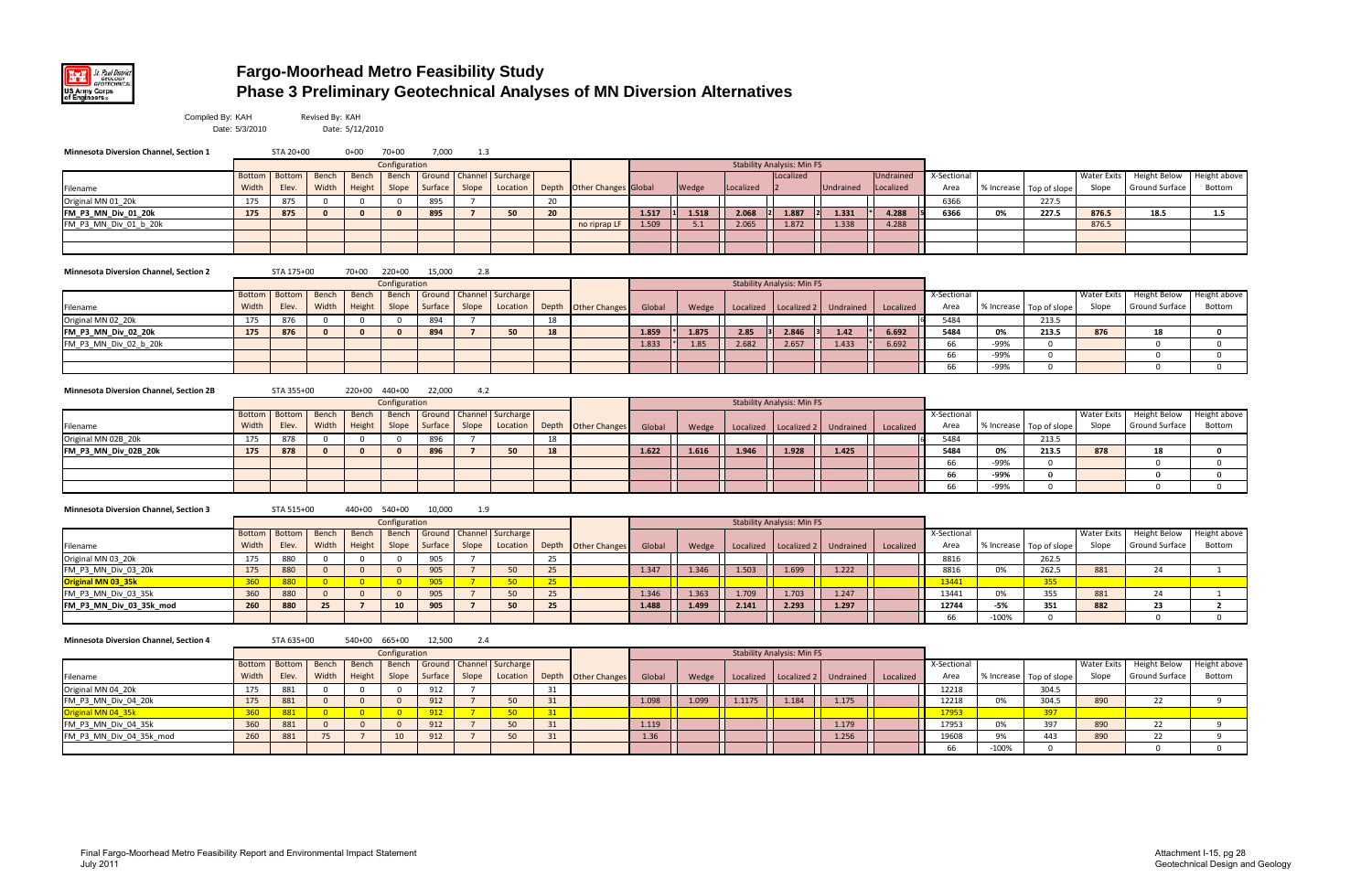

## **Fargo-Moorhead Metro Feasibility Study Phase 3 Preliminary Geotechnical Analyses of MN Diversion Alternatives**

| ctional |            |              | <b>Water Exits</b> | <b>Height Below</b> | Height above |
|---------|------------|--------------|--------------------|---------------------|--------------|
| rea     | % Increase | Top of slope | Slope              | Ground Surface      | Bottom       |
| 66      |            |              |                    |                     |              |
| 66      | 0%         |              |                    |                     |              |
| 66      | 0%         |              |                    |                     |              |
| 66      | 0%         |              |                    |                     |              |
| 66      | 0%         |              |                    |                     |              |

| ctional |            |              | <b>Water Exits</b> | <b>Height Below</b> | Height above |
|---------|------------|--------------|--------------------|---------------------|--------------|
| rea     | % Increase | Top of slope | Slope              | Ground Surface      | Bottom       |
| 66      |            |              |                    |                     |              |
| 66      | 0%         |              |                    |                     |              |
| 66      | 0%         |              |                    |                     |              |
| 66      | 0%         |              |                    |                     |              |
| 66      | 0%         |              |                    |                     |              |

| tional |            |              | <b>Water Exits</b> | <b>Height Below</b> | Height above  |
|--------|------------|--------------|--------------------|---------------------|---------------|
| ea     | % Increase | Top of slope | Slope              | Ground Surface      | <b>Bottom</b> |
| 6      |            |              |                    |                     |               |
| 6      | 0%         |              |                    |                     |               |
|        |            |              |                    |                     |               |
| 534    |            | 376          |                    |                     |               |
| 534    | 0%         | 376          | 900                | 14                  | 14            |
| 303    | 7%         | 417          | 900                | 14                  | 14            |
| 6      | $-100%$    | O            |                    | 0                   |               |
| 6      | $-100%$    |              |                    |                     |               |

| Compiled By: KAH                               | Date: 5/3/2010         |                 | Revised By: KAH         | Date: 5/12/2010 |                               |                   |                  |                               |              |                            |        |       |           |                                   |           |           |                     |            |                         |                             |                                |                          |
|------------------------------------------------|------------------------|-----------------|-------------------------|-----------------|-------------------------------|-------------------|------------------|-------------------------------|--------------|----------------------------|--------|-------|-----------|-----------------------------------|-----------|-----------|---------------------|------------|-------------------------|-----------------------------|--------------------------------|--------------------------|
| <b>Minnesota Diversion Channel, Section 4B</b> |                        | STA 700+00      |                         | 665+00 750+00   |                               | 8,500             | 1.6              |                               |              |                            |        |       |           |                                   |           |           |                     |            |                         |                             |                                |                          |
|                                                |                        |                 |                         |                 | Configuration                 |                   |                  |                               |              |                            |        |       |           | <b>Stability Analysis: Min FS</b> |           |           |                     |            |                         |                             |                                |                          |
| Filename                                       | <b>Bottom</b><br>Width | Bottom<br>Elev. | Bench<br>Width          | Bench<br>Height | Bench<br>Slope                | Ground<br>Surface | Channel<br>Slope | Surcharge<br>Location         |              | Depth Other Changes        | Global | Wedge | Localized | Localized 2                       | Undrained | Localized | X-Sectional<br>Area |            | % Increase Top of slope | <b>Water Exits</b><br>Slope | Height Below<br>Ground Surface | Height a<br>Botto        |
| Original MN 04B 20k                            |                        |                 |                         |                 |                               |                   |                  |                               | $\mathbf 0$  |                            |        |       |           |                                   |           |           | 66                  |            | 0                       |                             |                                |                          |
| FM_P3_MN_Div_04B_20k                           |                        |                 |                         |                 |                               |                   |                  |                               | $\Omega$     |                            |        |       |           |                                   |           |           | 66                  | 0%         | $\Omega$                |                             | $\mathbf 0$                    | $\mathbf 0$              |
|                                                |                        |                 |                         |                 |                               |                   |                  |                               |              |                            |        |       |           |                                   |           |           | 66                  | 0%         | $\Omega$                |                             | $\mathbf 0$                    | $\mathbf 0$              |
|                                                |                        |                 |                         |                 |                               |                   |                  |                               |              |                            |        |       |           |                                   |           |           | 66                  | 0%         | $\Omega$                |                             | $\mathbf 0$                    | $\mathbf 0$              |
|                                                |                        |                 |                         |                 |                               |                   |                  |                               |              |                            |        |       |           |                                   |           |           | 66                  | 0%         | $\Omega$                |                             | $\mathbf 0$                    | $\mathbf{0}$             |
| <b>Minnesota Diversion Channel, Section 5</b>  |                        | STA 805+00      |                         | 750+00          | 900+00                        | 15,000            | 2.8              |                               |              |                            |        |       |           |                                   |           |           |                     |            |                         |                             |                                |                          |
|                                                |                        |                 |                         |                 | Configuration                 |                   |                  |                               |              |                            |        |       |           | <b>Stability Analysis: Min FS</b> |           |           |                     |            |                         |                             |                                |                          |
| Filename                                       | <b>Bottom</b><br>Width | Bottom<br>Elev. | Bench<br>Width          | Bench<br>Height | Bench<br>Slope                | Ground<br>Surface | Slope            | Channel Surcharge<br>Location |              | Depth <b>Other Changes</b> | Global | Wedge | Localized | Localized 2                       | Undrained | Localized | X-Sectional<br>Area |            | % Increase Top of slope | Water Exits<br>Slope        | Height Below<br>Ground Surface | Height a<br>Botto        |
| Original MN 05_20k                             |                        |                 |                         |                 |                               |                   |                  |                               | $\mathbf{0}$ |                            |        |       |           |                                   |           |           | 66                  |            | 0                       |                             |                                |                          |
| FM P3 MN Div 05 20k                            |                        |                 |                         |                 |                               |                   |                  |                               | $\mathbf{0}$ |                            |        |       |           |                                   |           |           | 66                  | 0%         | $\Omega$                |                             | $\mathbf 0$                    | $\mathbf 0$              |
|                                                |                        |                 |                         |                 |                               |                   |                  |                               |              |                            |        |       |           |                                   |           |           | 66                  | 0%         | $\Omega$                |                             | $\mathbf 0$                    | $\mathbf 0$              |
|                                                |                        |                 |                         |                 |                               |                   |                  |                               |              |                            |        |       |           |                                   |           |           | 66                  | 0%         | $\mathbf 0$             |                             | $\mathbf 0$                    | $\mathbf 0$              |
|                                                |                        |                 |                         |                 |                               |                   |                  |                               |              |                            |        |       |           |                                   |           |           | 66                  | 0%         | $\Omega$                |                             | $\Omega$                       | $\mathbf{0}$             |
|                                                |                        |                 |                         |                 |                               |                   |                  |                               |              |                            |        |       |           |                                   |           |           |                     |            |                         |                             |                                |                          |
| <b>Minnesota Diversion Channel, Section 6</b>  |                        | STA 980+00      |                         |                 | 900+00 1110+00                | 21,000            | 4.0              |                               |              |                            |        |       |           | <b>Stability Analysis: Min FS</b> |           |           |                     |            |                         |                             |                                |                          |
|                                                | <b>Bottom</b>          | <b>Bottom</b>   | Bench                   | Bench           | Configuration<br><b>Bench</b> | Ground            |                  | Channel Surcharge             |              |                            |        |       |           |                                   |           |           | X-Sectional         |            |                         | <b>Water Exits</b>          | Height Below                   | Height a                 |
| Filename                                       | Width                  | Elev.           | Width                   | Height          | Slope                         | Surface           | Slope            | Location                      |              | Depth Other Changes        | Global | Wedge | Localized | Localized 2                       | Undrained | Localized | Area                |            | % Increase Top of slope | Slope                       | <b>Ground Surface</b>          | Botto                    |
| Original MN 06 20k                             |                        |                 |                         |                 |                               |                   |                  |                               |              |                            |        |       |           |                                   |           |           | 66                  |            | 0                       |                             |                                |                          |
| FM P3 MN Div 06 20k                            |                        |                 |                         |                 |                               |                   |                  |                               |              |                            |        |       |           |                                   |           |           | 66                  | 0%         | $\Omega$                |                             | $\mathbf 0$                    | $\mathbf{0}$             |
| Original MN 06 35k                             | 360                    | 886             | $\overline{\mathbf{0}}$ | $\overline{0}$  | $\overline{\mathbf{0}}$       | 914               | $7^{\circ}$      | $\overline{0}$                | 28           |                            |        |       |           |                                   |           |           | 15634               |            | 376                     |                             |                                |                          |
| FM P3 MN Div 06 35k                            | 360                    | 886             | $\Omega$                | $\mathbf{0}$    | $\mathbf{0}$                  | 914               | $\overline{7}$   | 50                            | 28           |                            | 1.107  | 1.215 | 1.129     | 1.121                             | 1.329     |           | 15634               | 0%         | 376                     | 900                         | 14                             | 14                       |
| FM P3 MN Div 06 35k mod                        | 260                    | 886             | 70                      | $\overline{7}$  | 10                            | 914               | $\overline{7}$   | 50                            | 28           |                            | 1.441  | 1.419 | 1.586     | 1.585                             | 1.463     |           | 16803               | 7%         | 417                     | 900                         | 14                             | 14                       |
|                                                |                        |                 |                         |                 |                               |                   |                  |                               |              |                            |        |       |           |                                   |           |           | 66                  | $-100%$    | $\Omega$                |                             | $\mathbf 0$                    | $\mathbf 0$              |
|                                                |                        |                 |                         |                 |                               |                   |                  |                               |              |                            |        |       |           |                                   |           |           | 66                  | $-100%$    | $\Omega$                |                             | $\mathbf 0$                    | $\mathbf 0$              |
| <b>Minnesota Diversion Channel, Section 7</b>  |                        | STA 1160+00     |                         | 1110+00 1190+00 |                               | 8,000             | 1.5              |                               |              |                            |        |       |           |                                   |           |           |                     |            |                         |                             |                                |                          |
|                                                |                        |                 |                         |                 | Configuration                 |                   |                  |                               |              |                            |        |       |           | <b>Stability Analysis: Min FS</b> |           |           |                     |            |                         |                             |                                |                          |
|                                                | <b>Bottom</b>          | <b>Bottom</b>   | Bench                   | Bench           | Bench                         | Ground            |                  | Channel Surcharge             |              |                            |        |       |           |                                   |           |           | X-Sectional         |            |                         | Water Exits                 | <b>Height Below</b>            | Height a                 |
| Filename                                       | Width                  | Elev.           | Width                   | Height          | Slope                         | Surface           | Slope            | Location                      |              | Depth <b>Other Changes</b> | Global | Wedge | Localized | Localized 2                       | Undrained | Localized | Area                |            | % Increase Top of slope | Slope                       | Ground Surface                 | Botto                    |
| Original MN 07 20k                             | 175                    | 890             | 0                       | 0               | $\mathbf 0$                   | 914               | 7                | $\mathbf 0$                   | 24           |                            |        |       |           |                                   |           |           | 8298                |            | 255.5                   |                             |                                |                          |
| FM P3 MN Div 07 20k                            | 175                    | 890             | $\Omega$                | $\mathbf{0}$    | $\Omega$                      | 914               | $\overline{7}$   | $\Omega$                      | 24           |                            | 1.173  | 1.33  | 1.232     | 1.214                             | 1.357     |           | 8298                | 0%         | 255.5                   | 899                         | 15                             | 9                        |
| Original MN 07_35k                             | 360                    | 890             | $\overline{0}$          | $\overline{0}$  | $\overline{\phantom{0}}$      | 914               | $7^{\circ}$      | $\overline{\mathbf{0}}$       | 24           |                            |        |       |           |                                   |           |           | 12738               |            | 348                     |                             |                                |                          |
| FM P3 MN Div 07 35k                            | 360                    | 890             | $\mathbf{0}$            | $\mathbf{0}$    | $\overline{0}$                | 914               | $7^{\circ}$      | $\mathbf{0}$                  | 24           |                            | 1.212  | 1.277 | 1.297     | 1.267                             | 1.358     |           | 12738               | 0%         | 348                     | 898                         | 16                             | 8                        |
| FM P3 MN Div 07 35k mod                        | 260                    | 890             | 30                      | $\overline{7}$  | 10                            | 914               | $\overline{7}$   | $\mathbf{0}$                  | 24           |                            | 1.411  | 1.409 | 1.787     | 1.786                             | 1.427     |           | 12219               | -4%        | 349                     | 898                         | 16                             | 8                        |
|                                                | 300                    | 890             | 20                      | $\overline{7}$  | 10                            | 914               | $7\overline{ }$  |                               | 24           |                            |        |       |           |                                   |           |           | 12839<br>66         | 1%<br>-99% | 359<br>$\mathbf 0$      |                             | 914<br>$\mathbf 0$             | $-890$<br>$\overline{0}$ |
|                                                |                        |                 |                         |                 |                               |                   |                  |                               |              |                            |        |       |           |                                   |           |           |                     |            |                         |                             |                                |                          |
| <b>Minnesota Diversion Channel, Section 7B</b> |                        | STA 1235+00     |                         | 1190+00 1280+00 |                               | 9,000             | 1.7              |                               |              |                            |        |       |           |                                   |           |           |                     |            |                         |                             |                                |                          |
|                                                | <b>Bottom</b>          | Bottom          | Bench                   | Bench           | Configuration<br>Bench        | Ground            | Channel          | Surcharge                     |              |                            |        |       |           | <b>Stability Analysis: Min FS</b> |           |           | X-Sectional         |            |                         | <b>Water Exits</b>          | <b>Height Below</b>            | Height a                 |
| Filename                                       | Width                  | Elev.           | Width                   | Height          | Slope                         | Surface           | Slope            | Location                      |              | Depth <b>Other Changes</b> | Global | Wedge | Localized | Localized 2                       | Undrained | Localized | Area                | % Increase | Top of slope            | Slope                       | Ground Surface                 | Botto                    |
| Original MN 07B 20k                            | 175                    | 891             | 0                       | $\mathbf 0$     | $\overline{0}$                | 910               | $\overline{7}$   | $\mathbf 0$                   | 19           |                            |        |       |           |                                   |           |           | 5918                |            | 220.5                   |                             |                                |                          |
| FM P3 MN Div 07B 20k                           | 175                    | 891             | $\mathbf{0}$            | $\mathbf{0}$    | $\overline{0}$                | 910               | $7\overline{ }$  | 50                            | 19           |                            | 1.25   | 1.251 | 1.372     | 1.286                             | 1.567     |           | 5918                | 0%         | 220.5                   | 900                         | 10                             | 9                        |
| Original MN 07B 35k                            | <b>360</b>             | 891             | $\overline{0}$          | $\overline{0}$  | $\overline{\phantom{0}}$ 0    | 910               | $\overline{7}$   | 50 <sub>1</sub>               | 19           |                            |        |       |           |                                   |           |           | 9433                |            | 313                     |                             | 910                            | $-891$                   |
| FM P3 MN Div 07B 35k                           | 360                    | 891             | $\mathbf{0}$            | $\mathbf{0}$    | $\overline{0}$                | 910               | $\overline{7}$   | 50                            | 19           |                            | 1.299  | 1.337 | 1.449     | 1.339                             | 1.562     |           | 9433                | 0%         | 313                     | 900                         | 10                             | 9                        |
| FM P3 MN Div 07B 35k mod                       | 260                    | 891             | 10                      | $\overline{7}$  | 10                            | 910               | $\overline{7}$   | 50                            | 19           |                            | 1.442  | 1.452 | 1.827     | 1.512                             | 1.621     |           | 8424                | $-11%$     | 294                     |                             | 910                            | $-891$                   |
|                                                |                        |                 |                         |                 |                               |                   |                  |                               |              |                            |        |       |           |                                   |           |           | 66                  | $-99%$     |                         |                             | $\Omega$                       | $\overline{0}$           |

| tional |            |              | <b>Water Exits</b> | <b>Height Below</b>   | Height above  |
|--------|------------|--------------|--------------------|-----------------------|---------------|
| ea     | % Increase | Top of slope | Slope              | <b>Ground Surface</b> | <b>Bottom</b> |
| 98     |            | 255.5        |                    |                       |               |
| 98     | 0%         | 255.5        | 899                | 15                    | 9             |
|        |            |              |                    |                       |               |
| 738    |            | 348          |                    |                       |               |
| 738    | 0%         | 348          | 898                | 16                    | 8             |
| 219    | -4%        | 349          | 898                | 16                    | 8             |
| 339    | 1%         | 359          |                    | 914                   | $-890$        |
| 6      | $-99%$     |              |                    |                       |               |

| tional |            |              | <b>Water Exits</b> | <b>Height Below</b> | Height above |
|--------|------------|--------------|--------------------|---------------------|--------------|
| ea     | % Increase | Top of slope | Slope              | Ground Surface      | Bottom       |
| 18     |            | 220.5        |                    |                     |              |
| 18     | 0%         | 220.5        | 900                | 10                  |              |
| 33     |            | 313          |                    | 910                 | $-891$       |
| 33     | 0%         | 313          | 900                | 10                  |              |
| 24     | $-11%$     | 294          |                    | 910                 | $-891$       |
| 6      | -99%       |              |                    |                     |              |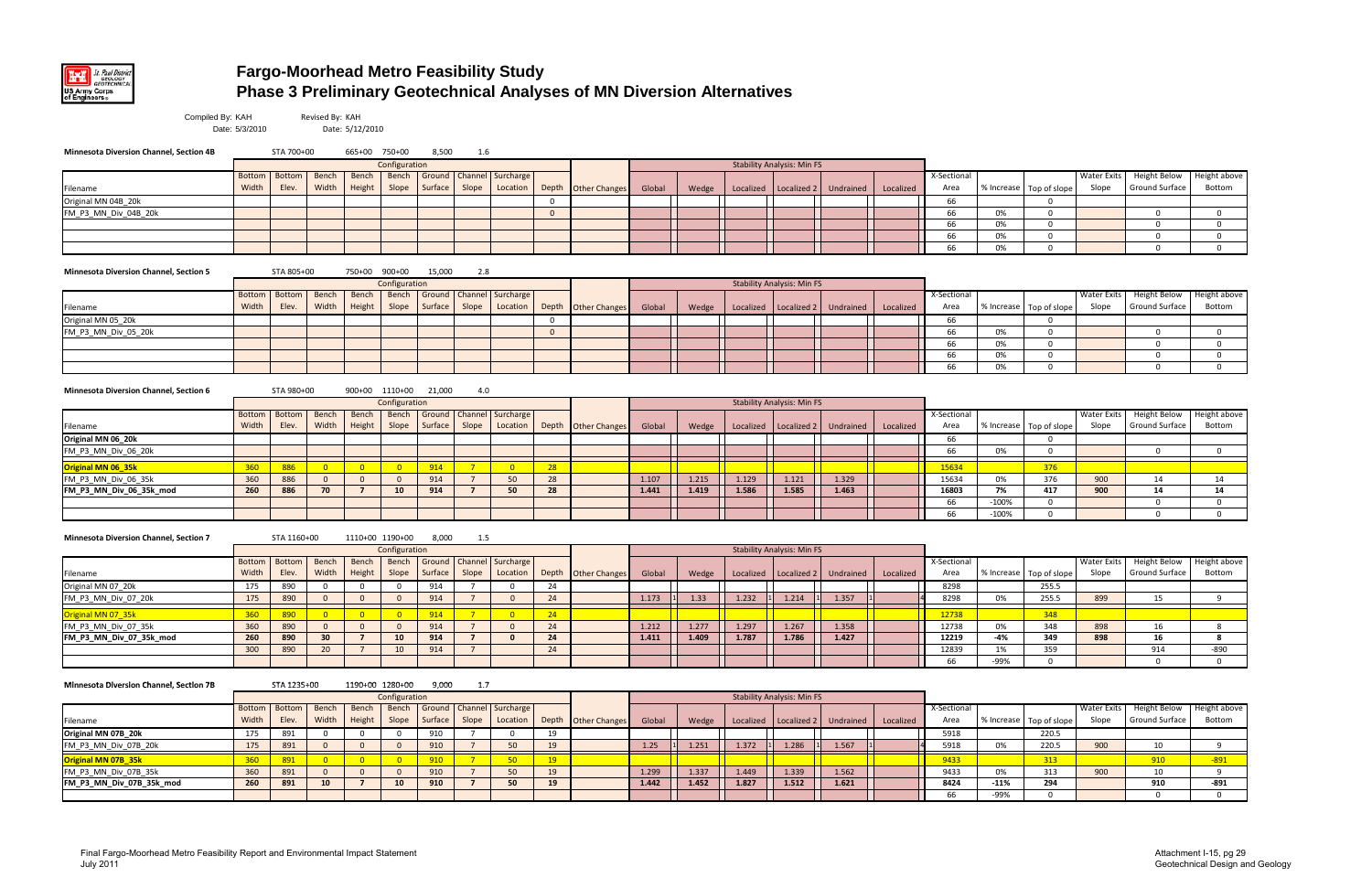

## **Fargo-Moorhead Metro Feasibility Study Phase 3 Preliminary Geotechnical Analyses of MN Diversion Alternatives**

Revised By: KAH Date: 5/12/2010

| Compiled By: KAH |                |
|------------------|----------------|
|                  | Date: 5/3/2010 |

| <b>Minnesota Diversion Channel, Section 8</b> |       | STA 1325+00     |       | 1280+00 1363+00 |               | 8,300   | 1.6   |                                      |    |                     |        |       |           |                                   |                       |           |             |       |                             |                    |                       |              |
|-----------------------------------------------|-------|-----------------|-------|-----------------|---------------|---------|-------|--------------------------------------|----|---------------------|--------|-------|-----------|-----------------------------------|-----------------------|-----------|-------------|-------|-----------------------------|--------------------|-----------------------|--------------|
|                                               |       |                 |       |                 | Configuration |         |       |                                      |    |                     |        |       |           | <b>Stability Analysis: Min FS</b> |                       |           |             |       |                             |                    |                       |              |
|                                               |       | Bottom   Bottom | Bench | Bench           |               |         |       | Bench   Ground   Channel   Surcharge |    |                     |        |       |           |                                   |                       |           | X-Sectional |       |                             | <b>Water Exits</b> | Height Below          | Height above |
| Filename                                      | Width | Elev.           | Width | Height          | Slope         | Surface | Slope | Location                             |    | Depth Other Changes | Global | Wedge | Localized |                                   | Localized 2 Undrained | Localized | Area        |       | I % Increase Top of slope ' | Slope              | <b>Ground Surface</b> | Bottom       |
| Original MN 08_20k                            | 175   | 893             |       |                 |               | 912     |       |                                      |    |                     |        |       |           |                                   |                       |           | 5918        |       | 220.5                       |                    |                       |              |
| FM_P3_MN_Div_08_20k                           | 175   | 893             |       |                 |               | 912     |       | 50                                   |    |                     | 1.057  | 1.058 | 1.091     | 1.069                             | 1.763                 |           | 5918        | 0%    | 220.5                       | 902                | 10                    |              |
| Original MN 08_35k                            |       |                 |       |                 |               |         |       | 50                                   |    |                     |        |       |           |                                   |                       |           | 9433        |       | 313                         |                    |                       |              |
| FM_P3_MN_Div_08_35k                           | 360   | 893             |       |                 |               | 912     |       | 50                                   |    |                     | 1.072  | 1.162 | 1.11      | 1.083                             | 1.763                 |           | 9433        | 0%    | 313                         | 902                | 10                    |              |
| FM_P3_MN_Div_08_35k_mod                       | 260   | 893             | 40    |                 | 10            | 912     |       | 50                                   | 19 |                     | 1.407  | 1.405 | 1.46      | 1.46                              | 1.956                 |           | 9144        | $-3%$ | 324                         | 902                | 10                    |              |
|                                               |       |                 |       |                 |               |         |       |                                      |    |                     |        |       |           |                                   |                       |           | 66          | -99%  |                             |                    |                       |              |
|                                               |       |                 |       |                 |               |         |       |                                      |    |                     |        |       |           |                                   |                       |           | 66          | -99%  |                             |                    |                       |              |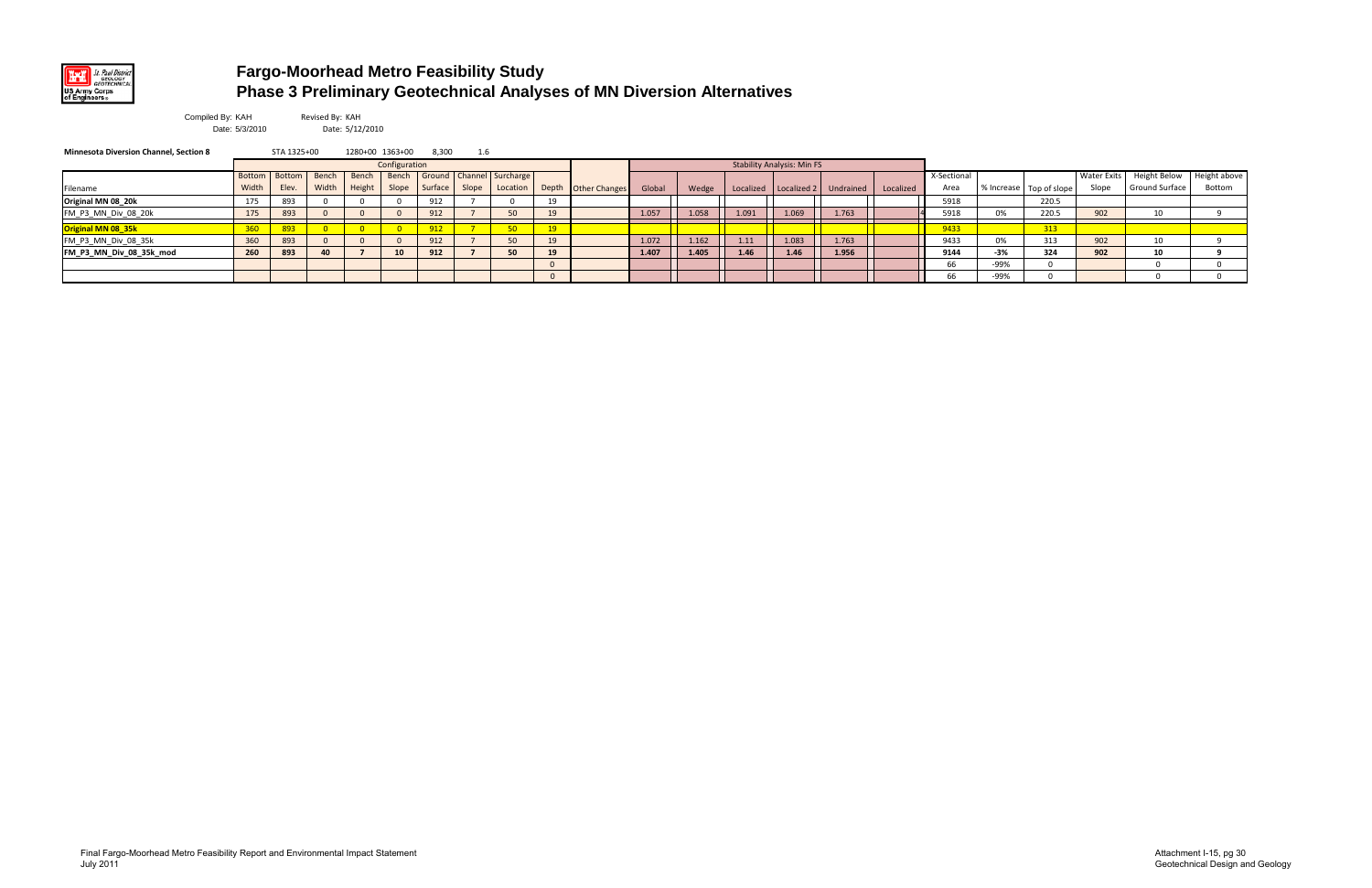## **Comment 2:**

The stability of the channel slopes, foundation deposits, and related spoil piles should be evaluated using ultimate or near ultimate soil strength values for the End of Construction (EOC) condition.

## **Basis for Comment:**

The stability analyses shown in Appendix I (page I-12) indicate that long-term stability will be the controlling load condition in determining the slope configuration of the proposed diversion channel and spoil piles. This is questionable based on the history of many projects in the Red River Valley that have experienced failure or near failure during construction. The failure or near failure during the "End of Construction (EOC) condition" has occurred on many projects within the Red River Valley including the VA Hospital levee failure in Fargo (1948), the Pembina levee project (1978), the Grand Forks levee project (1953), the Fargo Grain Elevator collapse (1955), the Hartsville Pumping Station levee, Grand Forks (2005), and the I-94 Interstate Highway interchange in Fargo (2008). These failures demonstrated that the EOC is a potentially critical failure mode for any excavation or fill slope in the Red River Valley. Furthermore, the use of peak values of Unconsolidated–Undrained (UU) soil strengths to evaluate the EOC conditions appears to be un-conservative.

In Appendix I, the use of peak UU soil strengths in the stability analyses was justified by the following statement (paragraph 46): "During the process of draining, it can be expected that the soils will experience strains less than 5% to 8% which is a strain at which undrained shear strength occurs." Appendix I of the Fargo-Moorhead DFR/EIS does not clarify the basis of this statement and does not contain analysis or justification to identify the level of strains that may occur during the EOC condition.

Experience and laboratory testing indicate that the Brenna formation, which underlies much of the project area and the Red River Valley, is the weakest and most unreliable lacustrine unit. This is composed of highly active clay minerals with high void ratios, water contents, and liquid limits. Laboratory testing of samples obtained throughout the Red River Valley indicates a brittle stress strain curve that achieves high peak strengths at low values of strain and then drops to much lower values of strength at higher strains. The statement described above regarding the 5 to 8% strains at which the peak undrained strength occurs may be untrue in many cases. The tabulation for the Brenna formation (UU) laboratory testing for the recent Hartsville Pumping Station levee failure in Grand Forks indicated that 35 out of 50 shear strength samples failed in the laboratory at peak strengths less than 5%. If the sliding mass reaches strains greater than 5%, it is likely that the mobilized strength will be significantly less than the peak strength values. It should also be noted that the back calculation of strengths for the Hartsville failure indicated values close to the ultimate strengths as determined by UU testing.

## **Significance – High:**

Using un-conservative strength assumptions could affect the channel design, real estate requirements, and estimated project costs.

## **Recommendations for Resolution:**

To resolve these concerns, the report should be expanded to use data from the recent failure of the I-94 Interchange to back calculate the actual UU strengths mobilized at failure. This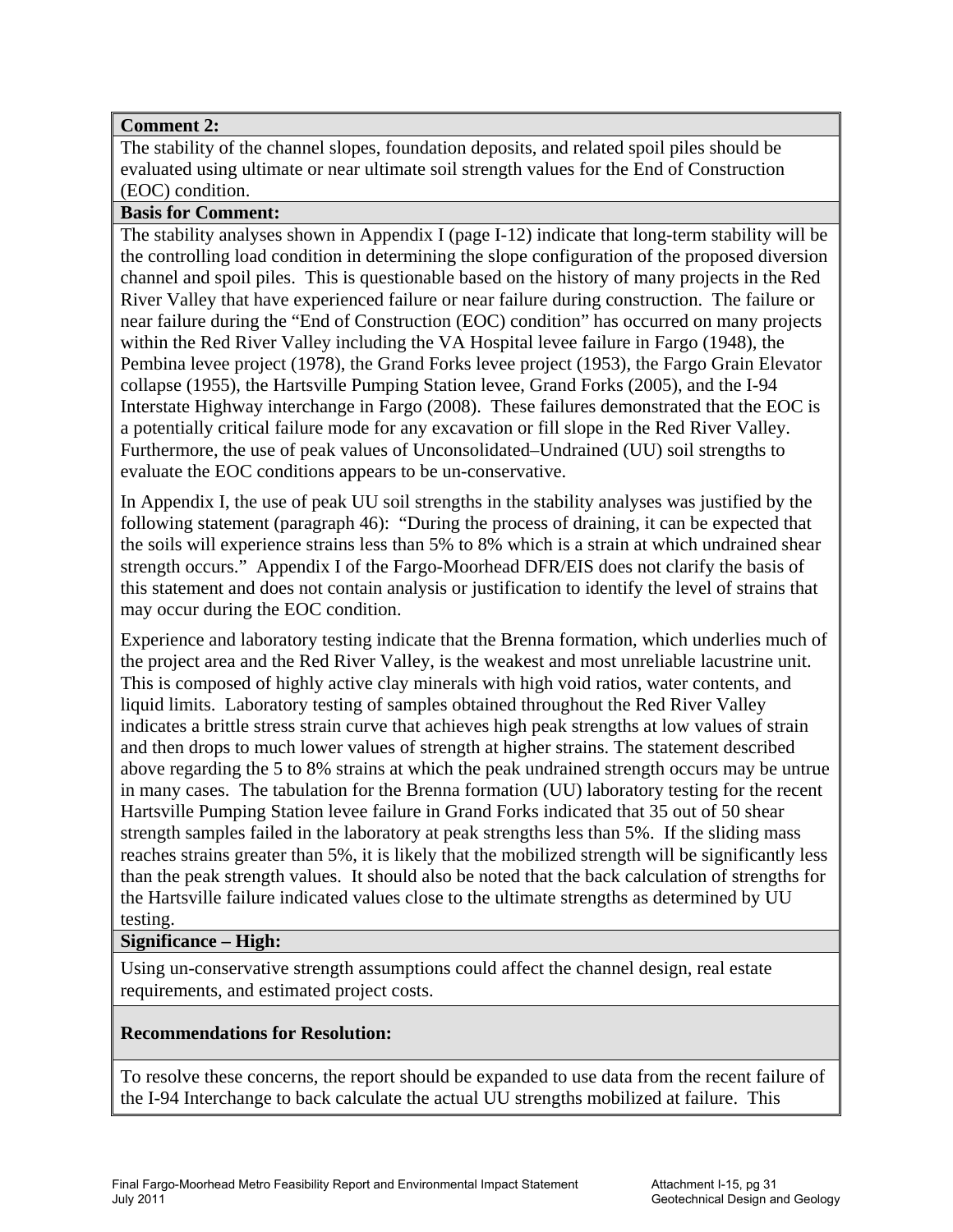information is available from local engineering firms and would provide a realistic basis to assess the methods and test results to evaluate the stability of the proposed channel for the EOC condition.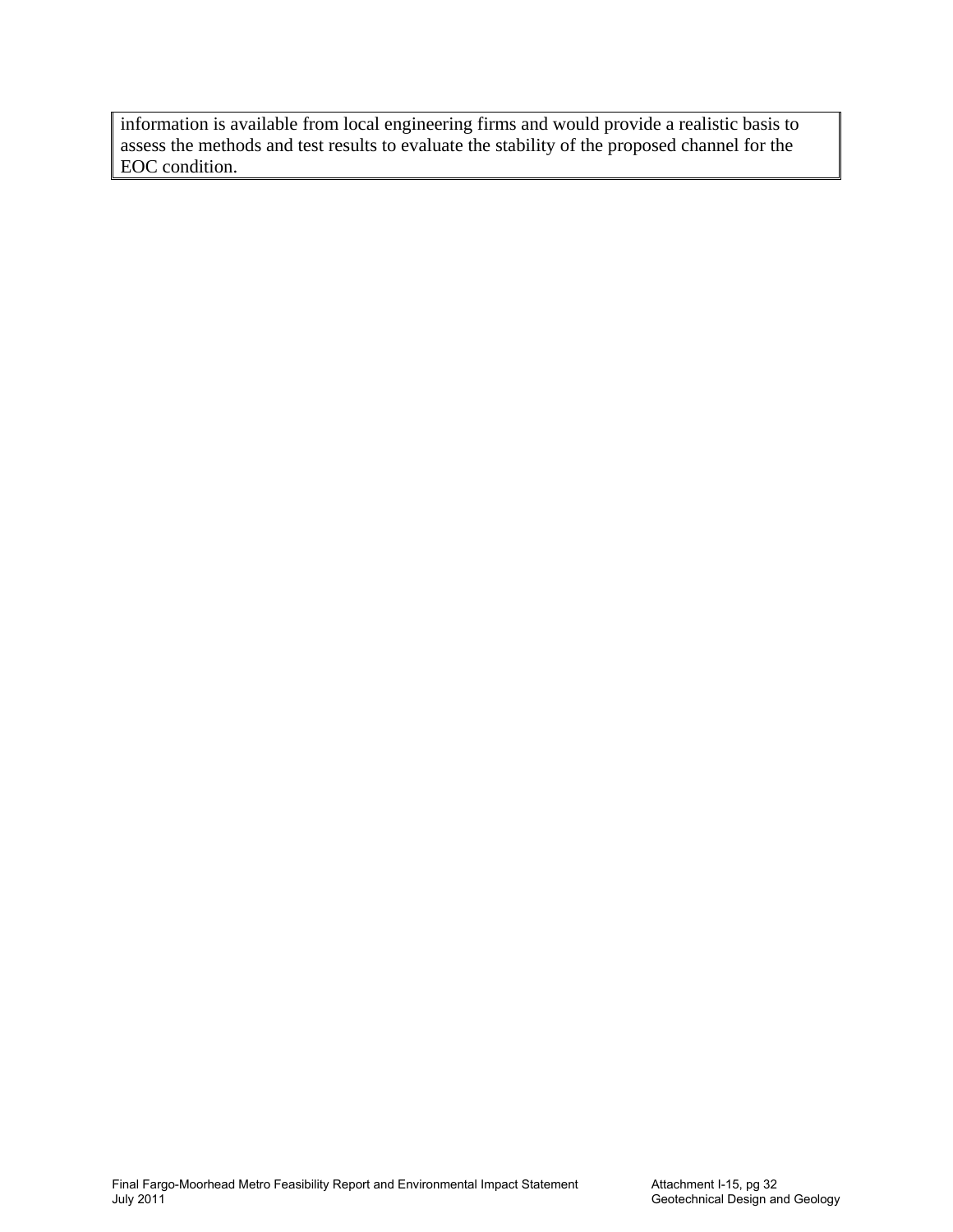## **Concur - Adopting in part**:

The USACE recognizes the differences in soil behavior for different material types/formations. The laboratory test data was reviewed and ultimate undrained shear strength parameters were selected based on shear strengths at 15% strain. It was found that there was approximately a 10%, 19%, and 27% reduction in undrained shear strength for the Oxidized Brenna, Brenna, and Argusville formations, respectively. The end-of-construction stability of the diversion channels was checked using the ultimate undrained shear strength parameters and a spoil pile setback distance of 50 feet. It was found that for most cases the minimum factors of safety were still met using the ultimate undrained shear strength parameters. In a few cases, the factors of safety fell below the minimum required. In these instances, the spoil pile height adjacent to the top of the diversion was reduced in order to meet the minimum required factors of safety. This reduced spoil pile height extended out until it could be increase back to 15 feet while maintaining stability.

**Not Adopting:** The USACE reviewed the I-94 Interchange embankment report completed by Braun Intertec for SRF Consulting Group. The analyses completed for the I-94 Interchange embankment were forensic type analyses completed to evaluate what caused the failure of the embankment during construction. The analyses used lab and field data that was collected during construction and post-failure to calibrate the models to match observed conditions. The reconstruction of the embankment was based on these calibrated models. The I-94 Interchange was a loading only project, whereas the diversion channels will involve loading and unloading along potential slip surfaces due to spoil pile placement as well as channel excavation.

The USACE recreated the undrained model that Braun reported in Figure 1. The USACE results indicated a factor of safety slightly below 1.0 for a wedge type failure search where as Braun reported a factor of safety of 1.168. The USACE also ran the model using the ultimate undrained shear strength parameters selected for the Fargo-Moorhead project along with a 25 foot, water filled crack (the crack depth was selected to eliminate tension in the fill). The results indicated a factor of safety of 1.015. Based on these analyses, the USACE feels that the method being used to model the end-of-construction case for the Fargo-Moorhead diversions is appropriate. The USACE does not feel that including a reference to the I-94 Interchange report would provide any benefit to the review and may even cause confusion.

In addition, the USACE recognizes that a coupled Sigma/W and Slope/W analysis would be another means of evaluating the stability of the excavated channel, like the I-94 failure. The Sigma/W analysis would estimate pore pressures during excavation of the channel and placement of the spoil material and then an effective stress limit equilibrium slope stability analysis could be completed using Slope/W and effective stress parameters. Due to the lack of actual field data the Sigma/W and Slope/W models cannot be calibrated as in the instance of the I-94 Interchange embankment. A number of assumptions would be required for these analyses and could lead to more uncertainty in the results. It is felt that using ultimate undrained shear strength parameters to evaluate the EOC condition is adequate for the feasibility stage of the project. Thought will be given in using a coupled Sigma/W and Slope/W analysis for future refinement of the project. See the embedded PDF attachment below.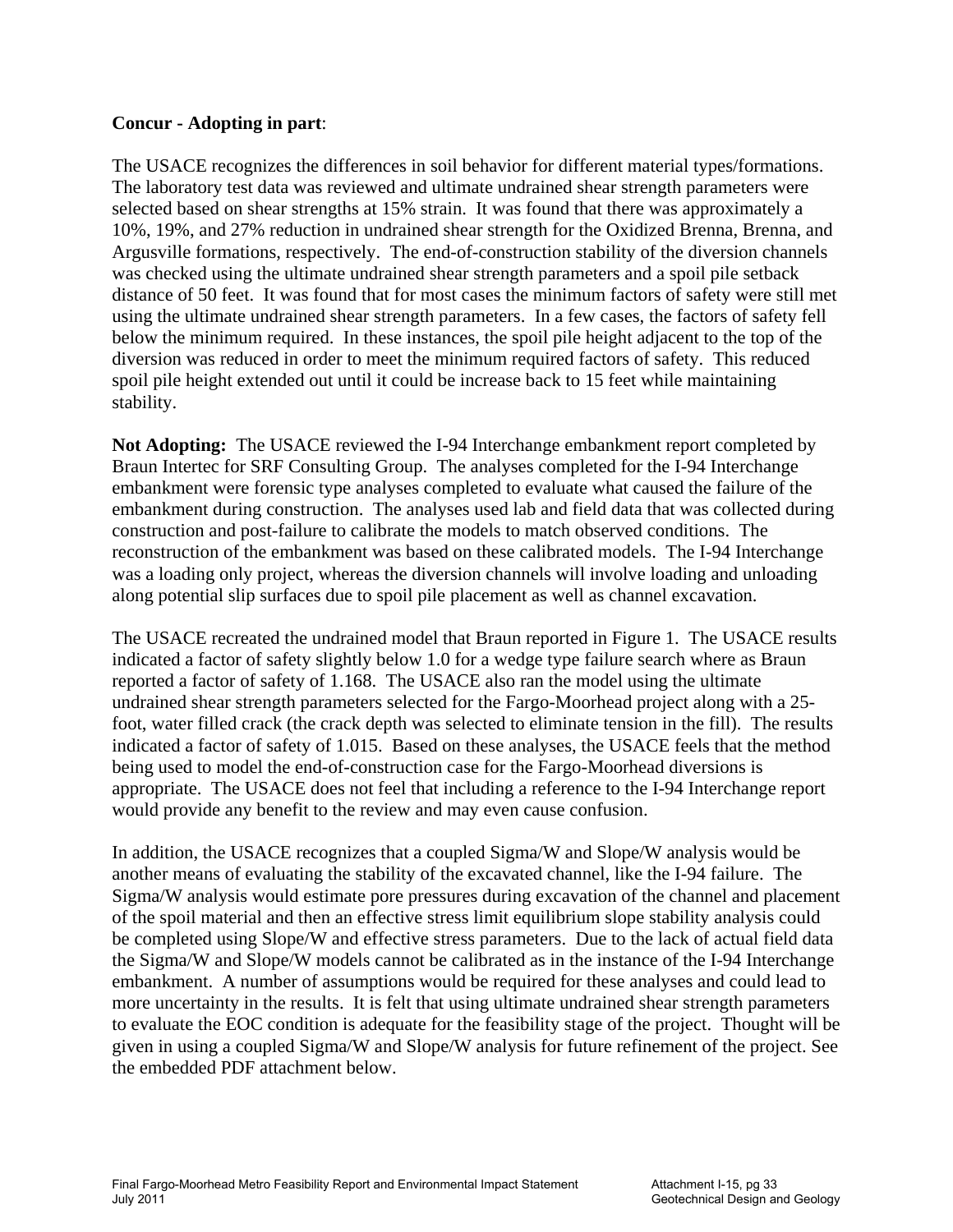Attachment #2.

|                                  | <b>Total Stress Shear Strength Parameters</b> |                       |                            |  |  |  |  |  |  |
|----------------------------------|-----------------------------------------------|-----------------------|----------------------------|--|--|--|--|--|--|
| Formation                        | <b>Peak Values</b><br>$c$ (psf)               | Ultimate<br>$c$ (psf) | Reduction<br>$\frac{9}{6}$ |  |  |  |  |  |  |
| <b>Sherack</b>                   | 1400                                          | 900                   | 36%                        |  |  |  |  |  |  |
| Poplar River - West Fargo        | 1900                                          | 1900                  | $0\%$                      |  |  |  |  |  |  |
| Poplar River - Harwood           | 1450                                          | 1200                  | 17%                        |  |  |  |  |  |  |
| Poplar River, All <sup>(5)</sup> | 1700                                          | 1700                  | 0%                         |  |  |  |  |  |  |
| Oxidized Brenna <sup>(6)</sup>   | 1000                                          | 900                   | 10%                        |  |  |  |  |  |  |
| Brenna <sup>(6)</sup>            | 650                                           | 525                   | 19%                        |  |  |  |  |  |  |
| Argusville <sup>(6)</sup>        | 825                                           | 600                   | 27%                        |  |  |  |  |  |  |
| Till <sup>(7)</sup>              | 1900                                          | 1900                  | 0%                         |  |  |  |  |  |  |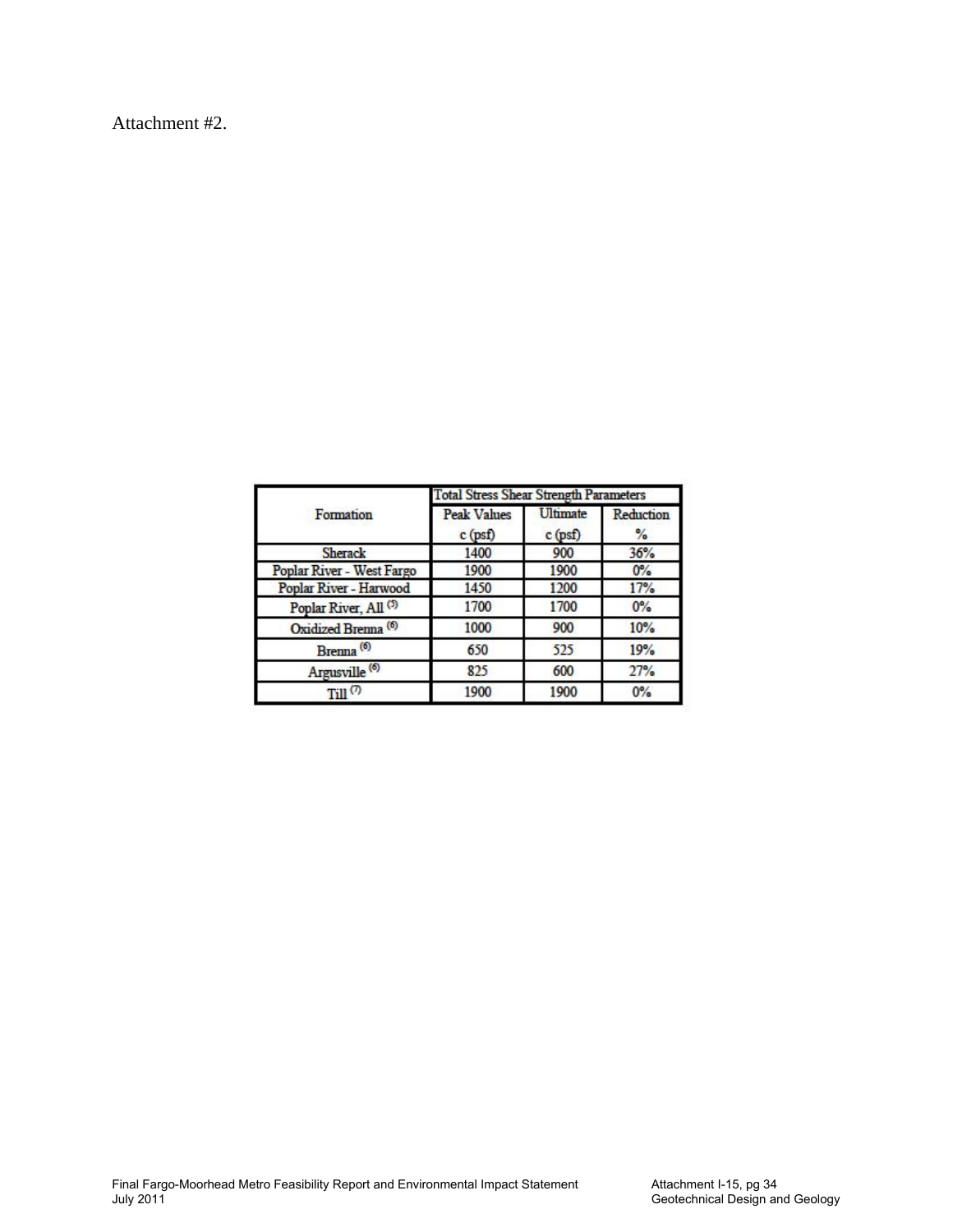# St. Paul District Internal Peer Review

August 2010  $\&$ February 2011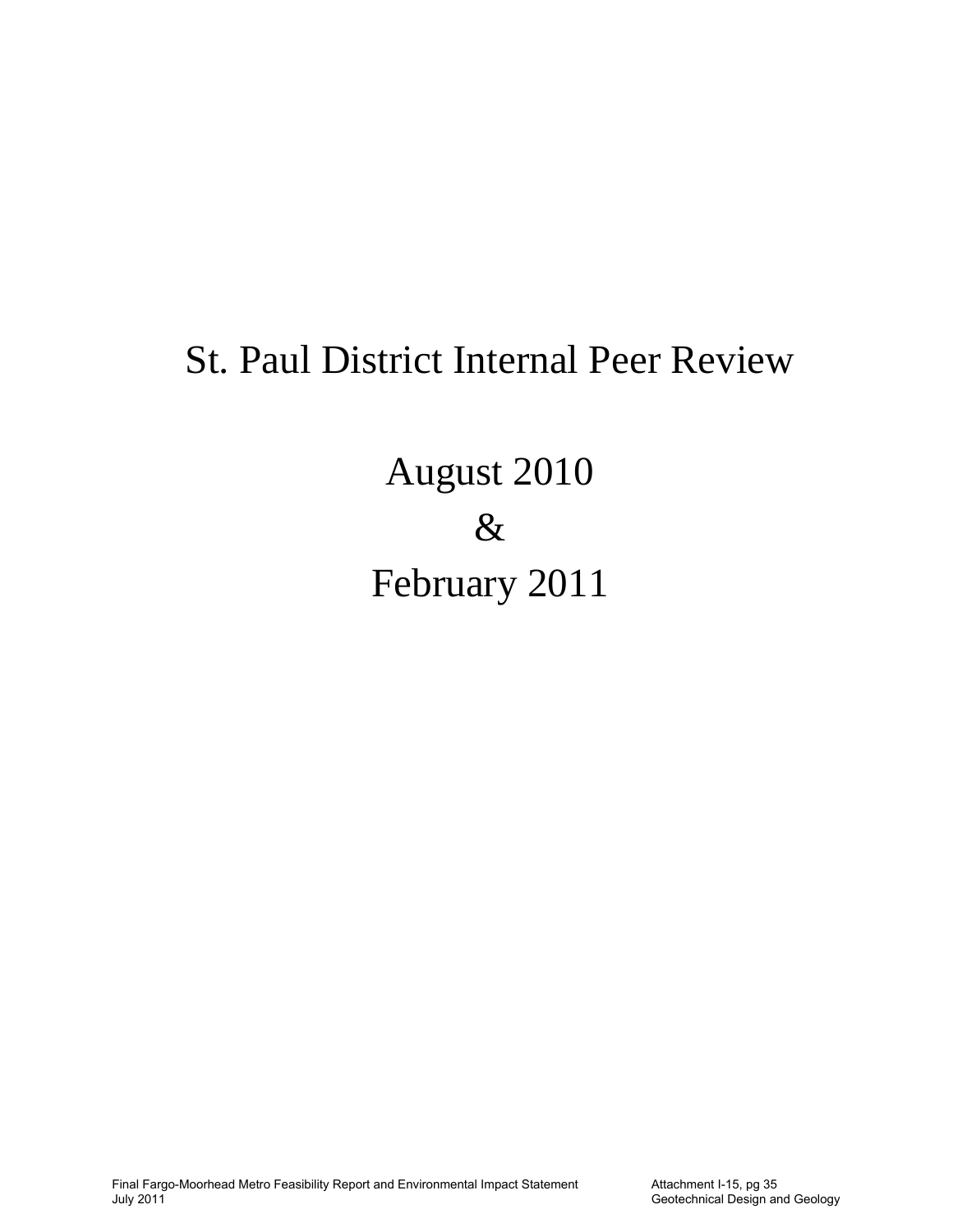### CEMVP‐EC‐D

### MEMORANDUM FOR THE RECORD

SUBJECT: Responses to the Peer Review of the Fargo – Moorhead Metro Feasibility Study, Geotechnical Design and Geology Appendix

A peer review of the Geotechnical Design and Geology Appendix for the Fargo‐Moorhead Metro Feasibility Study was completed by Chris Behling, St. Paul District EC‐D, on August 26, 2010. Mr. Behling provided some minor grammatical edits to the report using the "track changes" feature. In addition to the grammatical edits, Mr. Behling's review prompted 28 comments or questions concerning the report. The undersigned has reviewed and evaluated Mr. Behling's comments/questions and has responded to them. A summary of the evaluation and changes are indicated following the comments.

1. How were the extent of the failed riverbank (areas of residual shear strengths) determined for the slope stability analyses completed for the in‐town levees alternative? Was the line simply drawn at the secondary riverbank? Some description of how this was determined would be helpful.

The extent of the failed riverbank was drawn to coincide with the secondary riverbank as this would provide the most conservative assumption.

2. Were any instrumented cross-sections available to compare to analysis results? Cross-sections where inclinometer data indicated location of the shear zone, perhaps the location of the head or toe of the landslide was known, and water levels from piezometers were available. This would provide some measure of confidence in the limit equilibrium slope stability results for the in-town levees alternative. Since the in-town levee plan is not the design alternative being pursued, this comment is not considered critical.

Two slope inclinometer installed during the soil exploration program in Spring 2009. Only a few readings have been taken since the installation. The indicated slip plane is near the bottom of the Brenna formation, which coincides with other slides in the Red River Valley.

The instrumentation data was not used to complete a back calculation stability analysis. The main reason for not completing the back calculation analysis was the level of detail for this analysis was beyond what was needed in the preliminary stages of defining the needs of the in-town levee alternatives. It was decided that some stability analyses be completed based on conservative assumptions to determine preliminary setback distances. As the project evolved, the assumptions would be reevaluated and more detailed analyses completed. It was found during Phase 2 that the in-town levee alternative could only provide a reasonable flood risk reduction level to around a 100‐year event due to the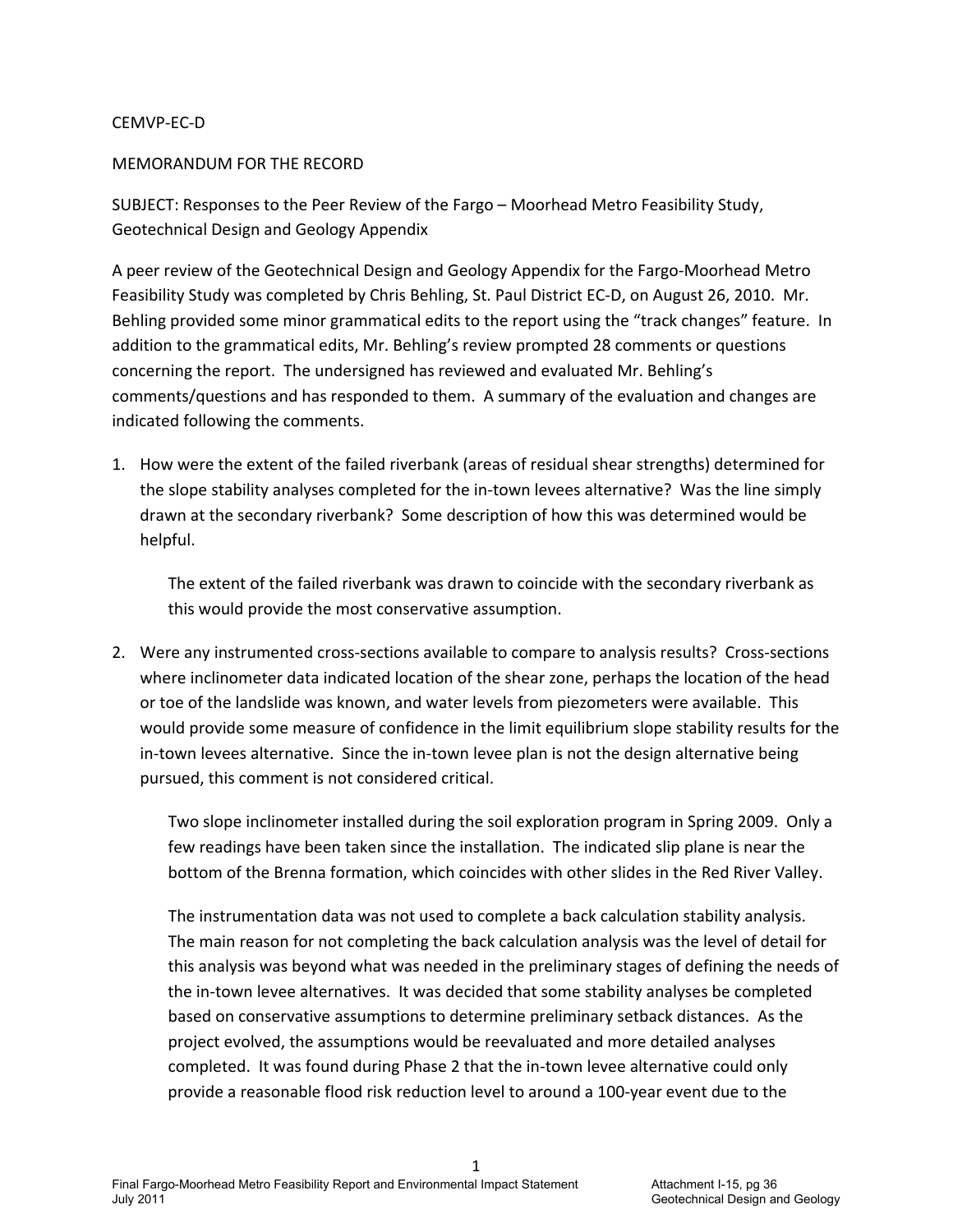required height of the levees and lack of "high ground" in which to tie the levees into. Due to this, there was no need to evaluate the in‐town levee alternative further and complete more detailed analyses.

3. Paragraph I.2.1.3 states, "The slides may extend for several hundred feet along the river bank". The reviewer's experience is that landslides in the F/M area can extend for longer distances along the riverbank, perhaps even a few thousand feet.

Agree that there could possibly be some areas in which a slide could occur over a longer distance.

4. In Paragraph I.2.1.5, the reviewer wasn't sure what "this relatively steady slope to the north falters very little" meant.

There is no abrupt changes in elevation.

5. In Paragraph I.2.2.1, the last sentence indicates the riverbank slope is too steep to obtain a mid‐ slope boring. This seems to contradict para. I.2.1.2 under Topography where the ground slope is described as gentle, flat, or somewhat hummocky.

The paragraph was rewritten and last sentence was removed.

6. In Paragraph I.2.2.2, under the bulleted NDGS references, should Survey Report of Investigation No. 60 have its own bullet?

Yes, the NDGS No. 60 report should have its own bullet. This has been changed.

7. Since paragraph I.2.2.3 is one sentence, should it be shown as the last sentence in the previous paragraph?

To direct the reader to the stratigraphy discussion, this sentence is needed. It does not fit well in the previous paragraph, so it needs to be by itself.

8. Page 11 in Attachment I-1 seems to be repeated and inadvertently included.

Yes, it was inadvertently included. Page 11 has been removed.

9. In Paragraph I.2.5.2, the second to the last sentence in the paragraph, refers to no known reports of disturbances from either of these events. The reviewer was unsure which events were being referred to.

The paragraph has been rearranged to clarify what events the statement is referring to. It now states the following: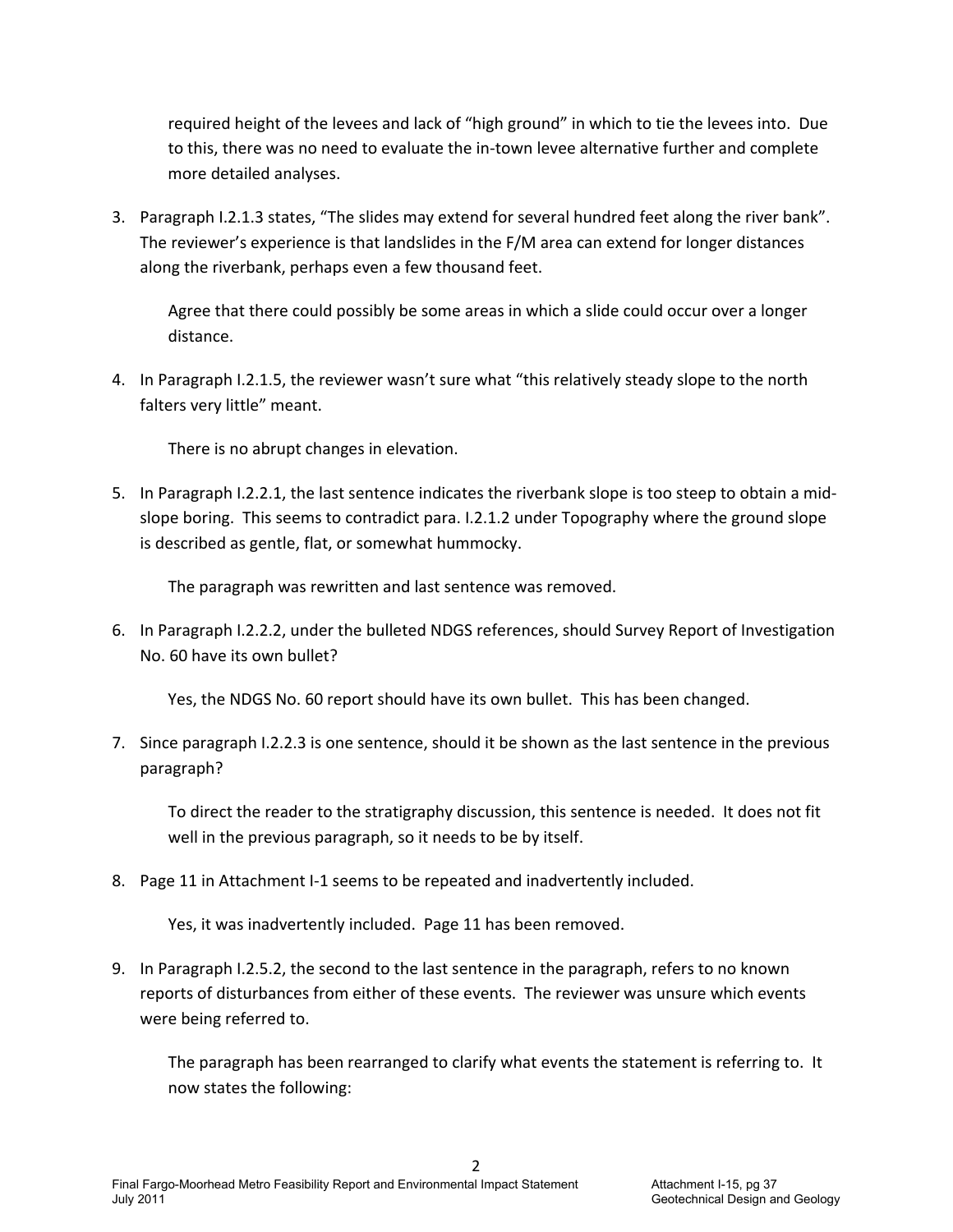The nearest continental basement fault to the west is the Thompson Boundary fault, which extends from the approximate Saskatchewan ‐ Manitoba boundary southward through North Dakota, about 200 miles west of the Red River Valley. The fault separates the stable Wyoming and Superior Cratons of the tectonically-inactive Canadian Shield. An earthquake occurred along this fault near Huff, North Dakota, south of Bismarck, in 1968. It had a magnitude of 4.4 on the Richter Scale (IV‐V Mercalli Intensity). This has been the largest and also the nearest (less than 200 miles west) recorded earthquake in North Dakota (North Dakota Geological Survey, Geologic Investigations No. 94). Northwest of the Fargo‐Moorhead metro area, an earthquake with an epicenter located in southeast Saskatchewan, Canada, had a Mercalli Intensity of VI. No known reports of disturbances near the proposed project area resulted from either of these events. Additional earthquakes have been recorded west and northwest of the Fargo-Moorhead area near Goodrich, Hebron, Williston, and Grenora, North Dakota. These earthquakes have recorded or estimated to be between 1.5 to 3.7 magnitude. Included in Attachment I‐1 is a map indicated the "Earthquakes in North Dakota", and was obtained from the North Dakota Geological Survey, *Geologic Investigation No. 94 (Reference I.12.3).*

10. In Paragraph I.3.0.2, the last two sentences in the paragraph, does this mean 17 CPT total were done next to existing borings? Also, could the CPT determine stratigraphy that correlated with the borings? Some discussion of the success or lack of success of the CPT soundings in determining stratigraphy would be helpful.

The paragraph was reworded to better indicate the number of borings used for correlation. The sentence reads as follows:

To better understand the CPT sounding results, 17 soundings were off‐set from machine borings. In addition, at 11 of these locations, undisturbed samples were obtained.

A paragraph was added to the section I.3.2 Cone Pentration Tests to discuss the correlation between the CPT and machine borings

As mentioned previously, 17 of the CPT soundings were conducted off‐set from machine boring locations. This was completed in order to correlate the CPT sounding and resulting "soil behavior type" (SBT) with the geologic formations indicated in the machine boring. It was found that the results of the SBT could not readily distinguish the contacts between the different upper foundation materials such as the Alluvium, Sherack, and Poplar River formations. It was discovered that there was a distinct change between the upper foundation materials and the Brenna formation and was readily apparent. It was also found that the CPT data and SBT could not be used to distinguish between the Brenna and Argusville materials, nor was there a parameter that could be used to distinguish between the two formations.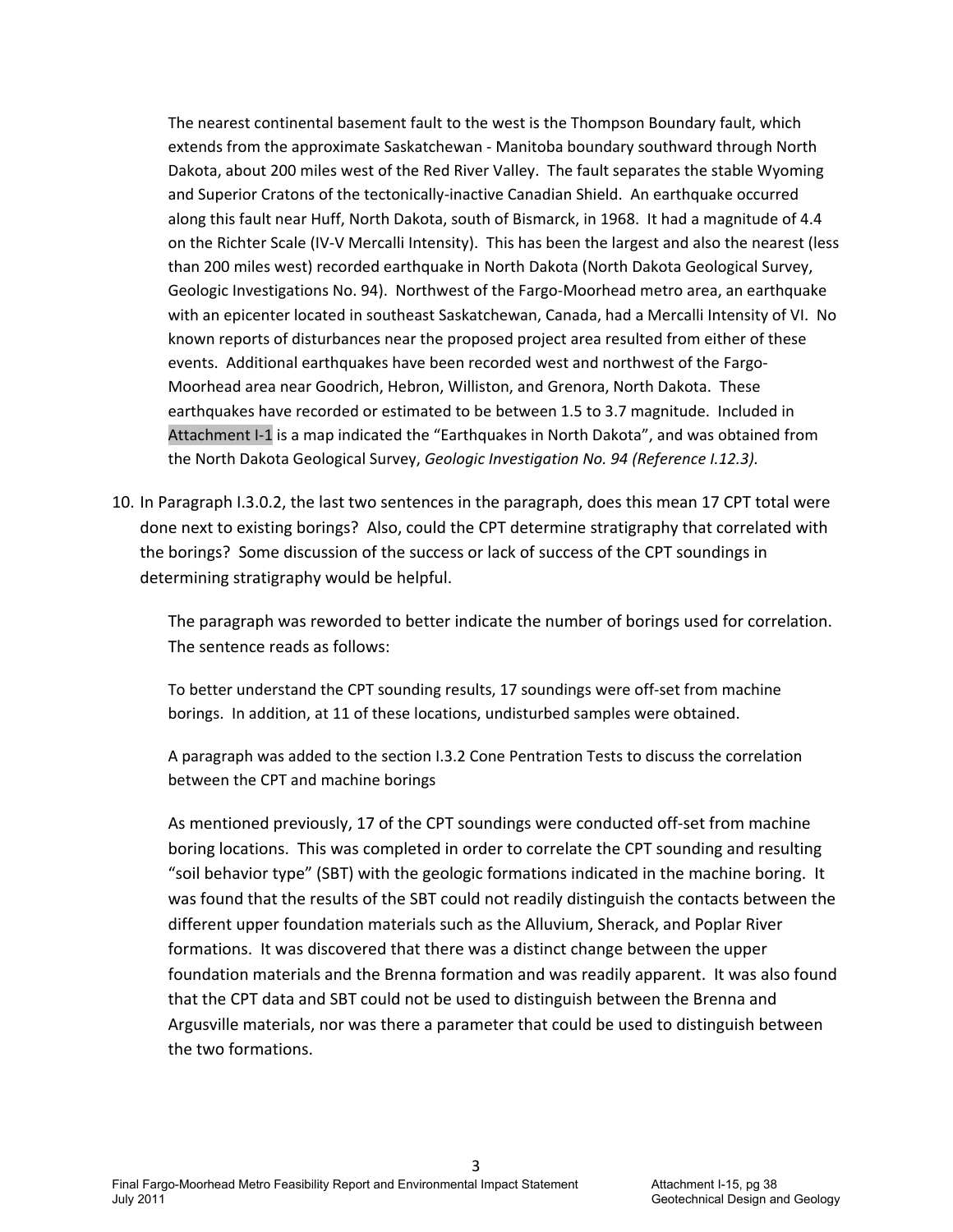11. In Table I-2, it shows zero water content tests were completed. Assuming wc were determined for all the specimens tested, is there any value to listing the test? Also, does Rbar Disturbed refer to an Rbar conducted on a remolded sample? Suggest a different a name for this test.

The water content was determined on the specimen as part of the triaxial and DS testing. Therefore water contents were not specifically obtained on the large, tube samples. The WC was removed from the table.

The "R‐bar Disturbed" Test is referring to a remolded sample. This test was intended to test compacted levee fill, but none were completed. This test was removed from the table.

12. It appeared the residual direct shear tests were direct shear tests conducted on pre‐cut specimens. It appeared the residual shear stress may not have been reached with this type of testing. Were any of the residual shear strengths compared with values selected from correlations to Atterberg limits, effective normal stress, and clay fraction (Stark and Eid)? Also, why did the shear testing show the Oxidized Brenna and P.L. Sherack have lower residual friction angles than the Brenna?

The residual direct shear tests were conducted on pre‐cut samples and sheared until reaching 15% strain. The laboratory reported these results to the Corps. Upon review of the test results, the Corps asked that the laboratory conduct additional direct shear tests on two samples, Brenna (Fargo 09‐26MU Sample #3) and Argusville (Fargo 09‐27MU Sample #4), and complete three cycles of shear. The laboratory was able to do this by re-setting the sample and shear box after reaching 15% strain. The test results on these two samples showed that the shear stress at 15% strain was similar for all three cycles, indicating that for pre‐cut specimens, the residual shear strength is likely attained at 15% strain.

The residual shear strength parameters were not compared to correlations during Phase 2.

The results of the residual shear strength tests for the Oxidized Brenna and PL Sherack were not reviewed in depth to determine why the residual shear strength was lower than the Brenna. This can be investigated if a need arises to reevaluate the In‐Town Levee alternative or residual shear strength parameters.

13. For the case of the Oxidized Brenna, Brenna, and Argusville formations non‐linear effective shear strengths envelopes were selected and used for design. What was the basis for this? Some discussion on why this was done would be quite helpful.

The following discussion concerning the curvilinear envelope has been included in Section I.3.4

The curvilinear shear strength envelope was developed for the Oxidized Brenna, Brenna, and Argusville formations for use in the effective stress analysis of the diversion channel excavated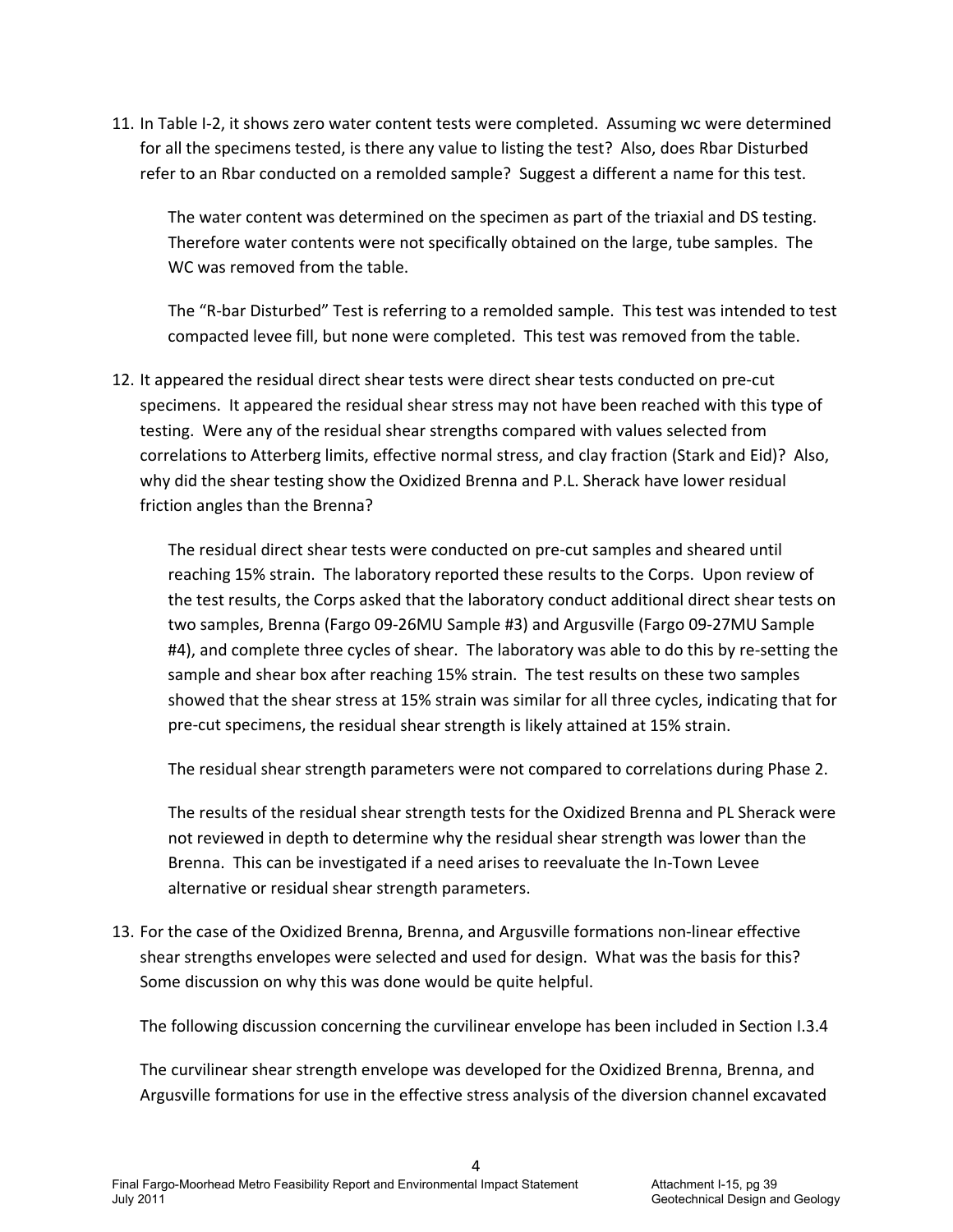slope. The excavation of the diversion channel and the steady state seepage into the channel reduced the effective normal stresses in the Oxidized Brenna, Brenna, and Argusville. For example, the effective normal stresses in the Brenna ranged from 0.5 to 1.5 tons per square foot (tsf). The Mohr‐Coulomb effective stress envelope used for the In‐Town Levee alternative underestimated the available shear strength of the materials in this range of low confining stresses. So to appropriately represent the shear strength of the materials at the lower stresses, curvilinear shear strength envelopes were developed. The fact that the Oxidized Brenna, Brenna, and Argusville can be expected to be slightly overconsolidated, a small cohesion intercept was used.

14. Peak values of Su were used for EOC analysis for the in-town levees, while ultimate values of Su were used for the EOC analyses for the diversion alternatives. I know why this was done; the average reader doesn't. I'm not sure if the reasoning presented supports why one value is used for the levees and a different one for the cut channels. Perhaps a better argument to use ultimate Su values for the cut channels could be a slower loading rate (produced by slower construction) would mobilize a lower value of Su (although I'm not sure about this) or Su Ultimate represents the average Su (based on shear mode) along a shear surface better than Su Peak. I think some additional discussion/reasoning should be included in the write-up.

A discussion on the reasoning for selecting ultimate undrained shear strength parameters was included in the report and is indicated below:

In the case of analyzing the excavated slopes for the diversion channels, ultimate undrained shear strength parameters were used when analyzing the end‐of‐excavation condition of the diversion channel excavated slopes during Phase 3. The preliminary analyses completed during Phase 2 used peak undrained shear strength parameters. There are a few reasons why the use of ultimate, undrained shear strength parameters were used during Phase 3: 1) The excavation of the channel and the placement of the spoil piles, which are substantially higher than the levees (15 feet high) and extend for a considerable distance, influences the pore pressures over a larger area than just the placement of a levee; 2) The clays in the area are fissured and localized softening can occur along the fissures; the sample size does not capture a representative sampling of the fissure, therefore possibly indicating higher strengths then what would occur in the field; the use of the ultimate undrained strength is an reasonable way to address these differences; 3) An independent external peer review (IEPR) suggested that ultimate undrained shear strength parameters be used; review of the undrained shear strengths indicated a 10% to 30% reduction in strength from peak strengths to ultimate; selection of ultimate undrained shear strengths adds conservatism into the stability model and decreases the potential of failure during construction, resulting in a difficult and expensive fix. For either the peak or ultimate criteria, the selection of the undrained shear strength  $(c<sub>u</sub>)$  was based on the results of the Q tests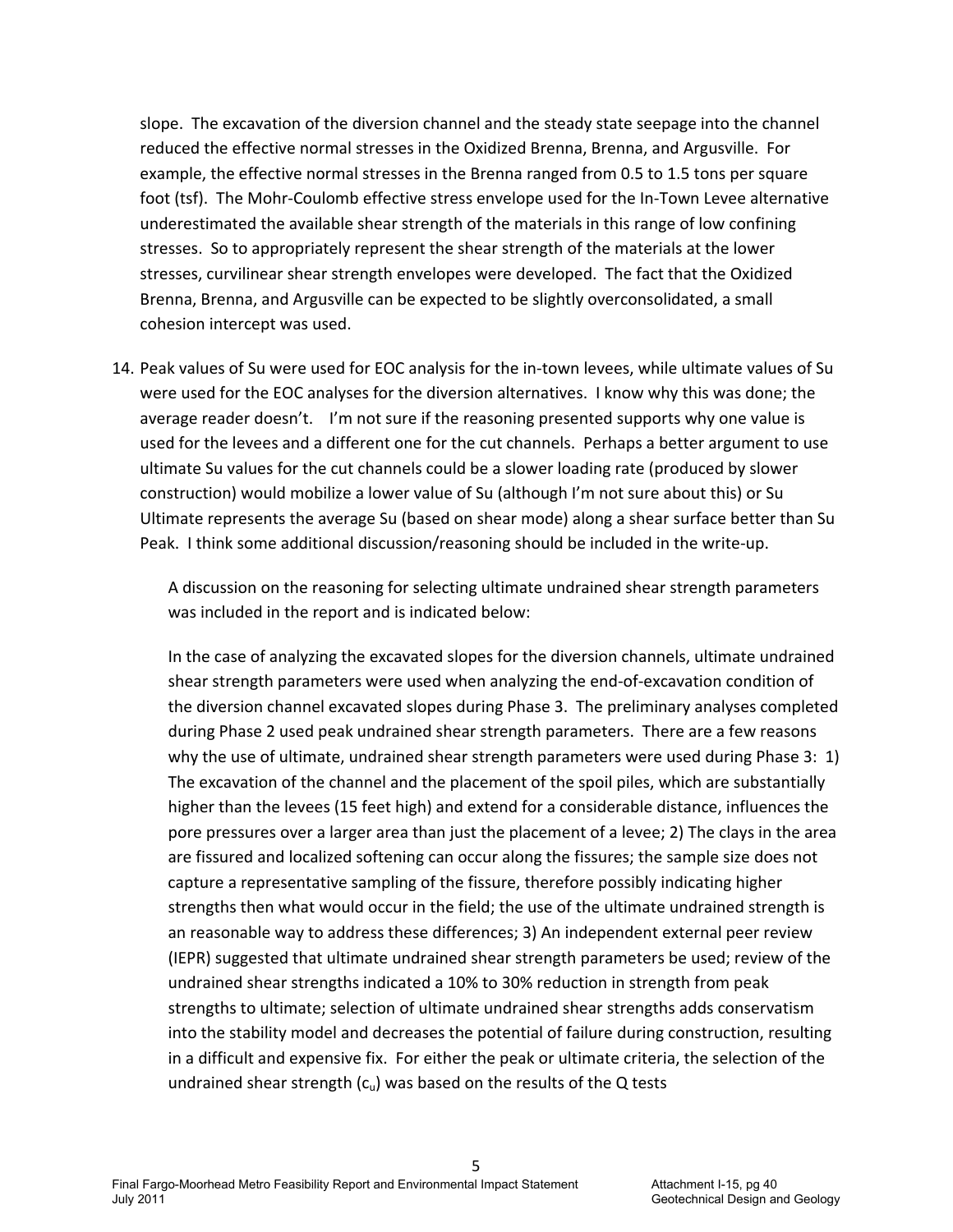15. Under paragraph I.5.1.2.1, it states only levees were assumed for Phase 2 design. If one assumed T‐walls could be built to save expensive real estate could the in‐town levees become a viable alternative?

Assuming that T‐walls could be built and be more cost effectively than levees would not change the fact that the In‐Town Levee Alternative is not the best implementable plan. The reasoning for not considering the In‐Town levee alternative can be found in Section I.5.9.

16. Under paragraph I.5.1.3.1, one reason why the pump stations and drainage structures are deep in the RRV are because the storm sewer outlets at the river end up being very deep because of the flat topography.

The reasoning why the pump stations are deep was included in the paragraph.

17. In Table I-7, why do the setback distances used differ from those determined from the stability analyses?

The speed of the project required that the layout be completed during the same time that the geotechnical analyses were being completed. There was not enough time during Phase 2 to revise the layout for the Phase 2 submittal. This the reason for the discrepancy and would have been resolved during Phase 3 if the In‐Town Levee alternative was revised during this stage. The changes to the paragraph to discuss the differences is below.

The setback distances determined during the preliminary and revised geotechnical analyses are summarized in Table I‐7. The levee setback distances that were used in the layout of the In‐Town Levee alternative are also indicated, which were based primarily on "preliminary analysis" using Houston Engineering's 0.1% annual chance event. The layout of the project proceeded faster than the geotechnical analyses could be revised. Therefore there are some reaches in which the layout setback distances are less than the required setback distances. These discrepancies are not considered to be substantially and would have a small effect on the evaluation of the In-Town Levee as an implementable plan.

18. Under paragraph I.5.8.1, does the generalized riprap cross‐section referred to that was 3 feet wide mean the riprap was placed in a 3 foot thickness or layer?

The riprap cross section was a 3‐foot wide top width and 1V:3H slope. A figure was included in the report to depict this.

19. Under paragraph I.6.4.3.1, consider clarifying that non‐circular failure surfaces generally produce lower computed FS along the riverbanks where the shear surface passes through a relatively thin weak layer (in effect, these failures can have long neutral blocks). Not sure non‐ circular shear surfaces would always be critical for the diversion channel. These were critical at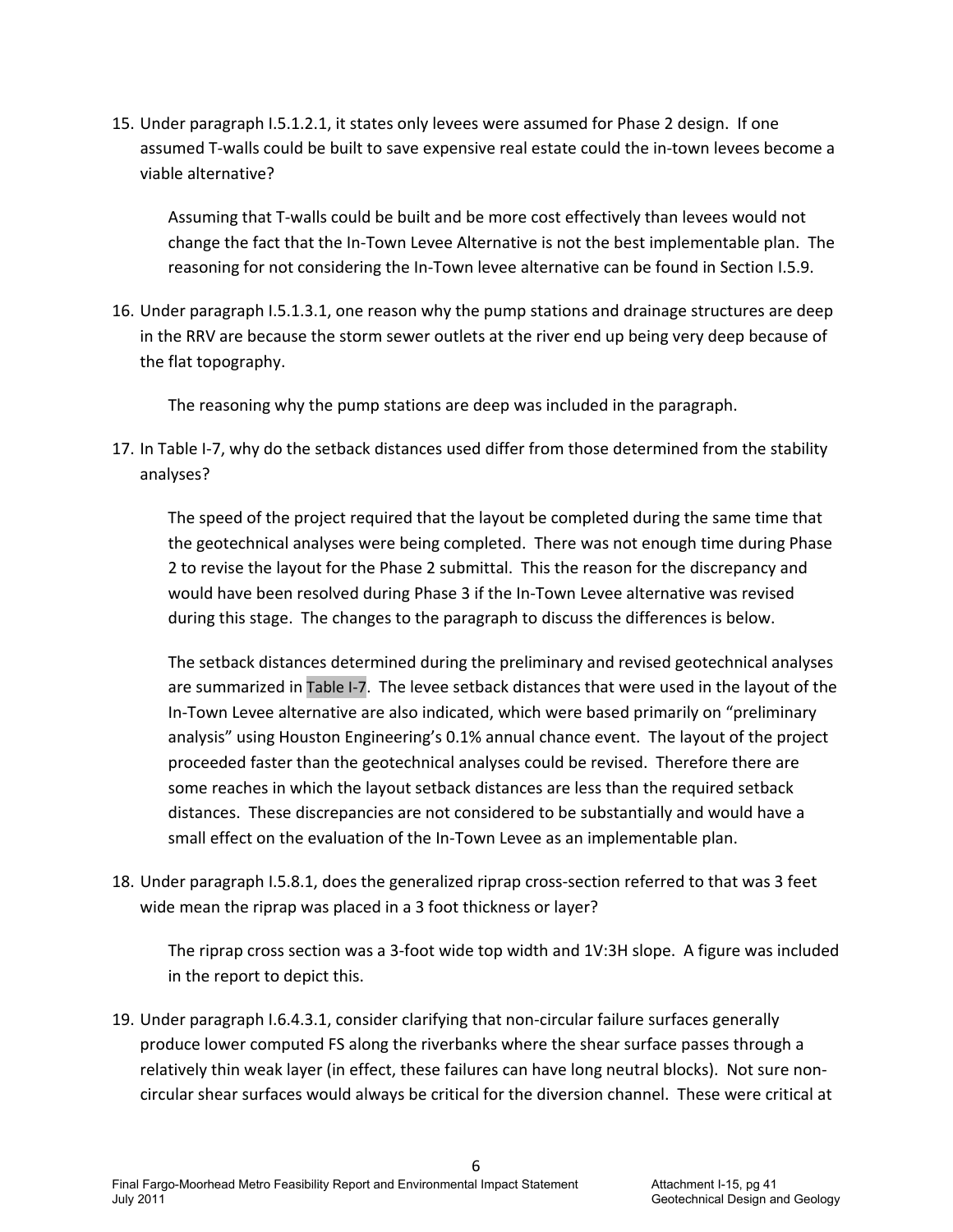GF/EGF because of the long shear surfaces through a relatively thin, weak soil layer. Along the diversion the full thickness of the lake sediments will generally be present and a circular shear surface might fit that geometry fairly well.

The configuration of the diversion channel is approaching the configuration of the riverbanks along the Red River. The analyses show that a circular failure surface does not represent the critical condition. Slope/W allows one to conduct a "wedge" analysis which is a 3‐segment wedge. This 3‐segment wedge better represents the failure mechanism. The "optimization" feature in Slope/W was used to fully capture the non‐circular type failure surfaces.

The paragraph was revised to clarify that lower FSs are computed for non‐circular failures for riverbank stability than circular. The reason being is the long neutral block surface through a weak layer. A similar situation occurs in the diversion channel because the configuration approaches that of the riverbanks.

20. Could a Seep/W model be created to simulate uplift conditions in critical locations, such as the area near Dilworth? This might help refine uplift computations within the various soil layers beneath the diversion channel invert. Also, the heads in the sand were determined from piezometers and available well information. Did any of the CPT soundings penetrate into these sands? This could provide good water level information.

Placing total head boundary conditions on the vertical extent of the seepage models essentially simulates the uplift condition in areas in which there is a clean sand (SP) layer extending across the model. Because the clean sand has such a high permeability when compared to the overlying clay/silt materials, very little head loss occurs through the sand. Placing total head boundary at the interface of the clay and the sand would essentially result in the same results as has been modeled.

The uplift computations takes into consideration the type of soils above the clean sand. If less pervious materials are above the sands and beneath the impervious clay materials of the Brenna and Argusville formations, the thickness of the less pervious materials are transformed into an equivalent thickness of a material with a lower permeability. So in effect, the results from Seep/W will essentially provide similar uplift results as to that which has been presented.

The CPT soundings did penetrate into the sands at a few locations but dissipation tests were not done. So the results from the CPT soundings were not used to get water level information.

7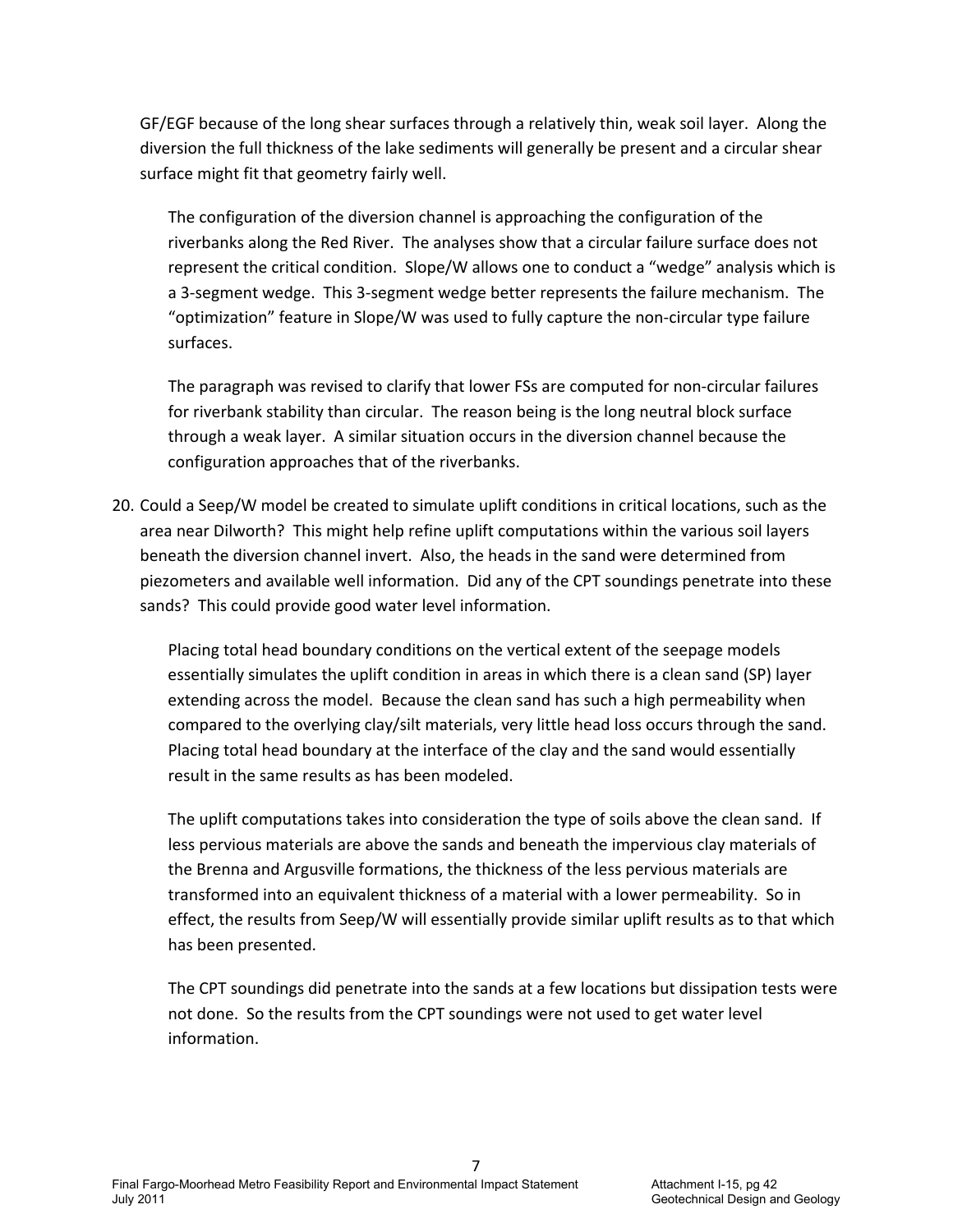21. Sheet 4 of Attachment I‐08 shows backcalculated friction angles in the Brenna for six of the design sections. Were these values used in the stability analyses or was a laboratory residual friction angle used?

The Phase 2 In‐Town Levee alternative stability analysis used laboratory residual friction angles. The residual zone was assumed for design purposes and did not represent known and/or existing failures. The residual zone represents a conservative approach. When the back calculations were completed, it was again without the use of a known and existing failure surface. So the back calculated friction angles do not represent what would be calculated using the St. Paul District's methodology and was used as a comparison it to the laboratory residual friction angle.

22. I think something could be learned from a FLAC analysis conducted in stages of excavation and spoil placement (i.e. simulating diversion construction). Neil could do this modeling most efficiently; I wouldn't mind giving it a shot if time permitted.

I discussed with Neil completing a staged‐construction analysis for the diversion channel excavation. He also agreed that something could be learned and could be used to supplement the traditional analyses completed, but not replace them entirely. The intent is to complete this staged‐construction in the future and will likely be done using GeoStudio. Additional wording was added to the "Diversion Channel Analysis" under Section I.11.0 Additional Work to indicate that a staged‐construction analysis should be completed.

23. In Figure I-6 does the dimension H1 refer to the spoil pile height indicated in Tables I-15 and 16? If so, you might want to add (H1) to the Spoil Pile Height column in the tables.

The spoil pile height in the tables refers to H1. The tables have been fixed to indicate this.

24. In Tables I‐17 and 18 it's not clear which FS values listed are effective stress and which are total stress. It appears they're all effective stress FS except for the last column, undrained global.

The results of the effective stress analyses are indicated in the first 4 columns and the undrained global is indicated in the last column. The tables have been fixed to indicate the effective stress vs total stress analyses.

25. Were any of the diversion sections checked with another stability program (UT4, Slide, or FLAC/Slope)? If not, consider checking one or two.

MN Diversion Section 6 and ND Diversion Section 2 were checked using Slide. The drained global stability results indicated similar factors of safety and failure surfaces. These results are included at the end of the respective diversion analysis result attachments.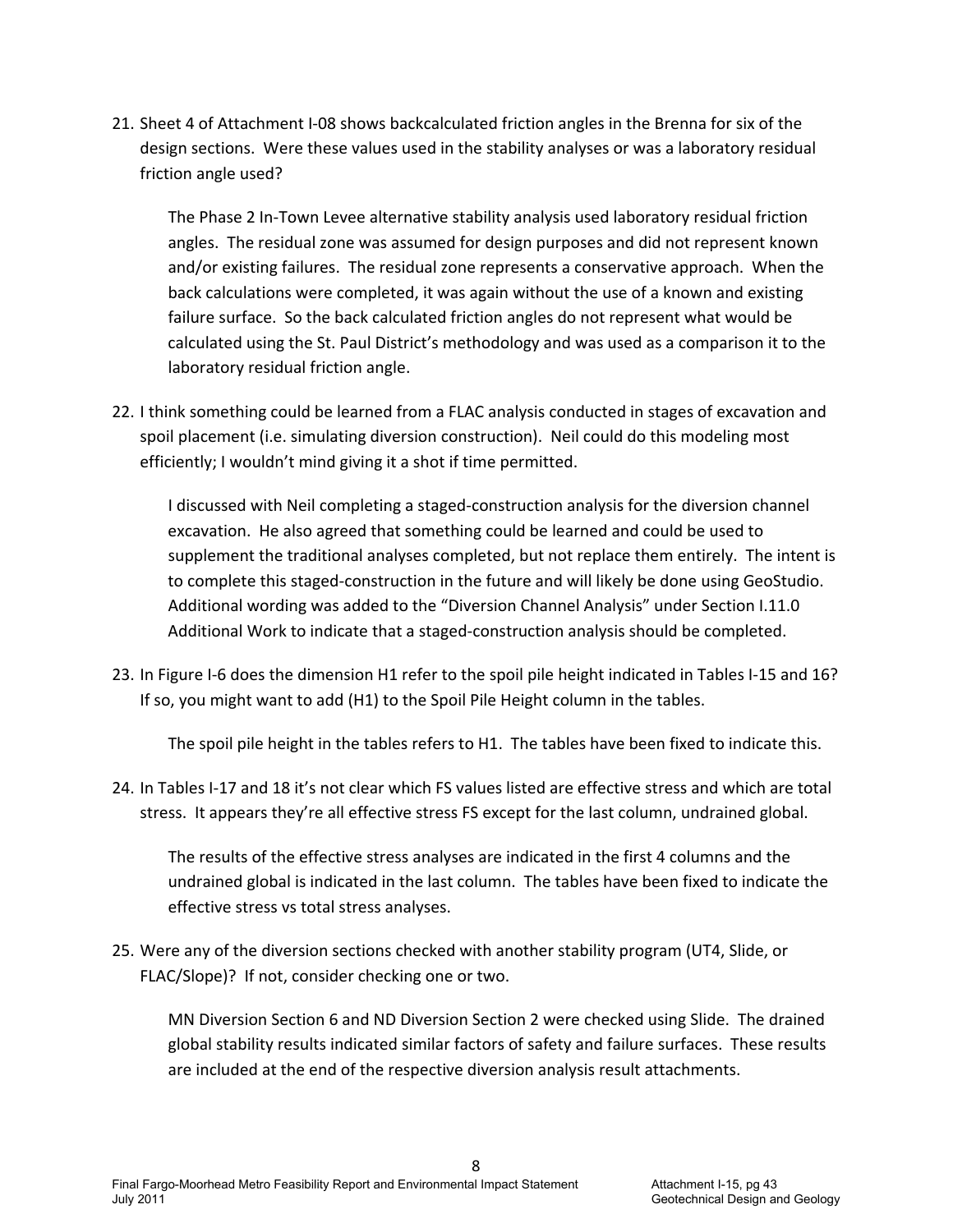26. In the future, consider installing a series of VWP near 12<sup>th</sup> Ave. S. where computed uplift FS values were low.

It is recognized that additional exploration is needed around the Dilworth area to finalize the design for plans and specifications along with instrumentation. Agree that installing a VWP near 12<sup>th</sup> Ave S would provide beneficial information. It was not installed in July 2010 due lack of access.

27. Were the artesian conditions assumed for the uplift calculations used in the corresponding seepage and stability calculations? In other words, were head conditions set at the nodes representing the top of the sand in the Seep/W models?

The artesian conditions assumed for the uplift calculations do not correspond to the seepage and stability calculations. The artesian conditions / piezometric head in the sand was assumed to be 7.5 feet below ground surface and selected base on review of the water levels in the surrounding MN DNR observation wells along with the Corps' instrumentation.

As previously indicated in the response to Comment 20, the total boundary conditions on the vertical extent(s) of the Seep/W model provided essentially the same results as if the total head boundary conditions were placed on the top of the sand.

28. Some additional discussion of the instrumentation could be helpful, specifically what the piezometers are showing and if anything was or can be learned from them. Some piezometers indicate upward gradient, some a downward gradient or a perched condition, other sets seem to show more or less hydrostatic conditions.

Some additional discussion on the instrumentation has been included in the report which is indicated below.

Piezometers P1 through P6 were installed in August 2009 while the reminder of the piezometers, P7 through P23, have recently been installed. P7 though P15 were installed in June 2010 while P16 through P23 were installed in July 2010.

Piezometers P1, P2, and P3 are located at Gooseberry Park in Moorhead, MN, adjacent to the Red River. During the fall of 2009, the piezometric level of P3 (deepest) was the highest, just slightly above P1 (shallowest), while P2 (middle) was approximately 10 feet lower. During the spring flood in 2010, all instruments indicated an increase in piezometric levels, with P1 (shallowest) piezometric levels essentially following the river stage. P2 (middle) and P3 (deepest) piezometric levels returned to fall 2009 levels. P1 (shallowest) levels have continued to fall and are currently approximately 4 feet above P2 (middle) levels. These trends would indicate that there is a higher pressure at depth.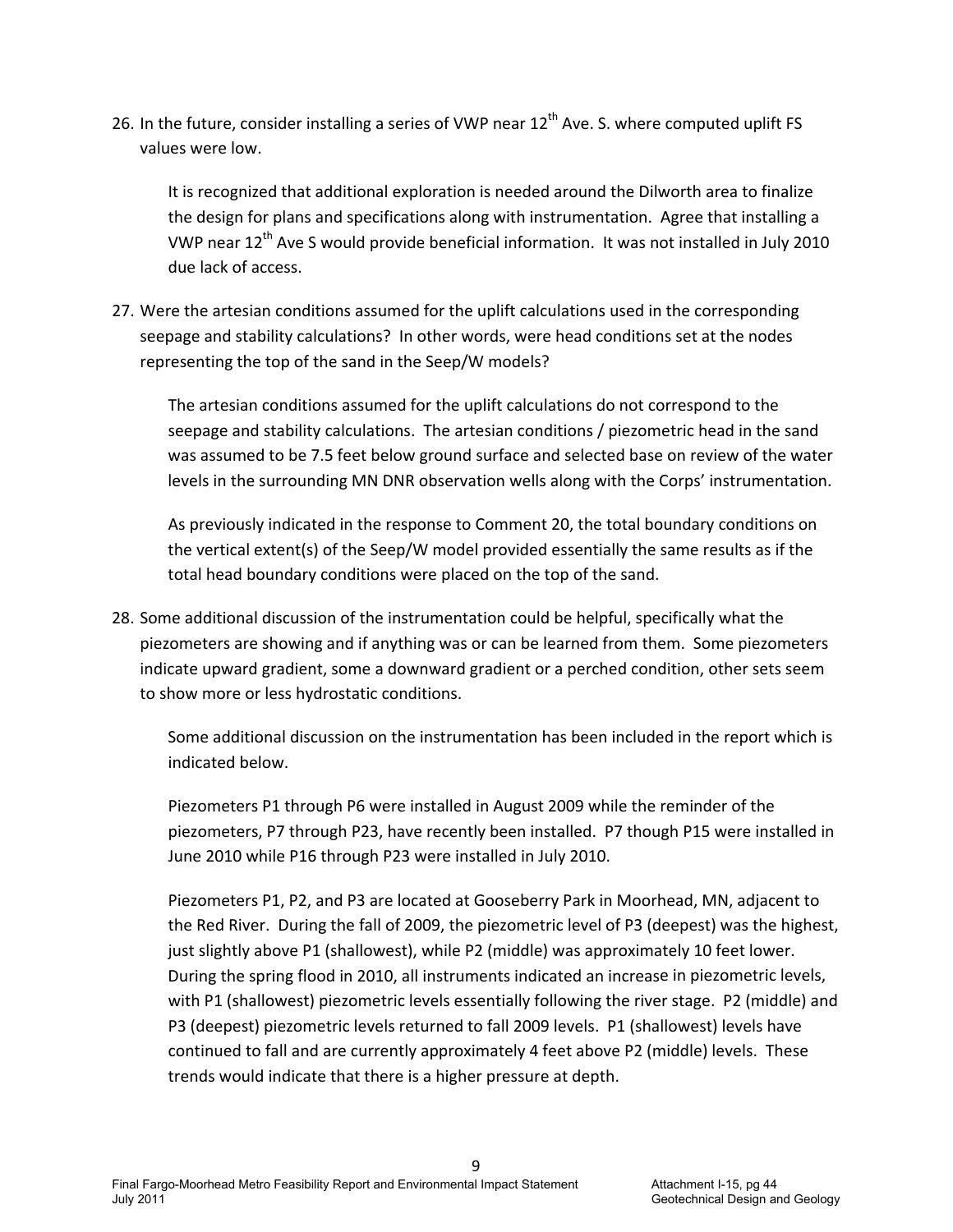Piezometers P4, P5, and P6 are located east of the MN Diversion channel alternative at the corner of 28<sup>th</sup> Ave N and  $60<sup>th</sup>$  St N. These piezometers were installed in August 2009. The trend is showing that the piezometric level of P4 (shallowest) is the highest and has been fairly constant, varying at the most, 3 feet. The piezometric levels in P5 (middle) have risen slightly (approximate 2.5 feet) since installation, but began to level off in July 2010. P6 (deepest) is located in a sand formation and is reading the lowest piezometric levels, approximately 10 to 12 feet below ground surface. Again, P6 (deepest) has risen almost 3 feet since the installation, but began to level off in July 2010. The piezometric levels for P4, P5, and P6 can be interpreted either two ways: 1) there is a downward gradient through the clay formations into the sand formation because water is being pumped from the sand formation; 2) there are perched water tables within the different clay formations.

Piezometers P7, P8, and P9 were installed at the proposed location of the Red River Control Structure for the MN Diversion channel alternative. P7 (shallowest) and P9 (deepest) are indicating piezometric levels approximately 10 feet below ground surface, with P9 (deepest) piezometric levels being approximate 0.5 feet lower. The piezometric level for P8 (middle) is the lowest, being approximate 12.5 feet BGS. These trends could indicate that there is perched water table near the ground surface but more readings are needed to verify this.

Piezometers P10, P11, and P12 are located east of the MN Diversion channel alternative and 1 mile north of P4, P5, and P6, at the corner of 936rd Ave N and  $60^{th}$  St N. P10 (shallowest) is indicating piezometric levels approximately 10 feet below ground surface. P11 (middle) and P12 (deepest and installed in a sand formation) are indicating piezometric levels approximately 3 feet and 5 feet, lower than P10, respectively. This trend of the shallowest piezometer having the highest piezometric level while the deepest piezometer has the lowest level is similar to that of the instrument cluster of P4, P5, and P6.

Piezometers P13, P14, and P15 were installed at the proposed location of the Wild Rice River hydraulic structure on the ND Diversion channel. The piezometric levels for these piezometers are very different from all other instruments. P13 (shallowest) is indicating a piezometric level 28 feet BGS while P14 (middle) is approximately 34 feet BGS. This is very different from the other instruments, which typically have piezometric levels 10 feet to 15 feet BGS. The piezometric level for P15 (deepest) is approximately 80 feet BGS. Additional readings are needed before a definitive conclusion can be made as to what this trend is indicating as readings have only been collected since the end of June 2010.

Piezometers P17, P18, and P19 were installed at the proposed location of the Red River Control Structure for the ND Diversion channel alternative. P17 (shallowest) is indicating piezometric levels approximately 12 feet below ground surface. P18 (middle) and P19 (deepest) are indicating piezometric levels approximately 1 feet and 2 feet, lower than P17, respectively. This trend of the shallowest piezometer having the highest piezometric level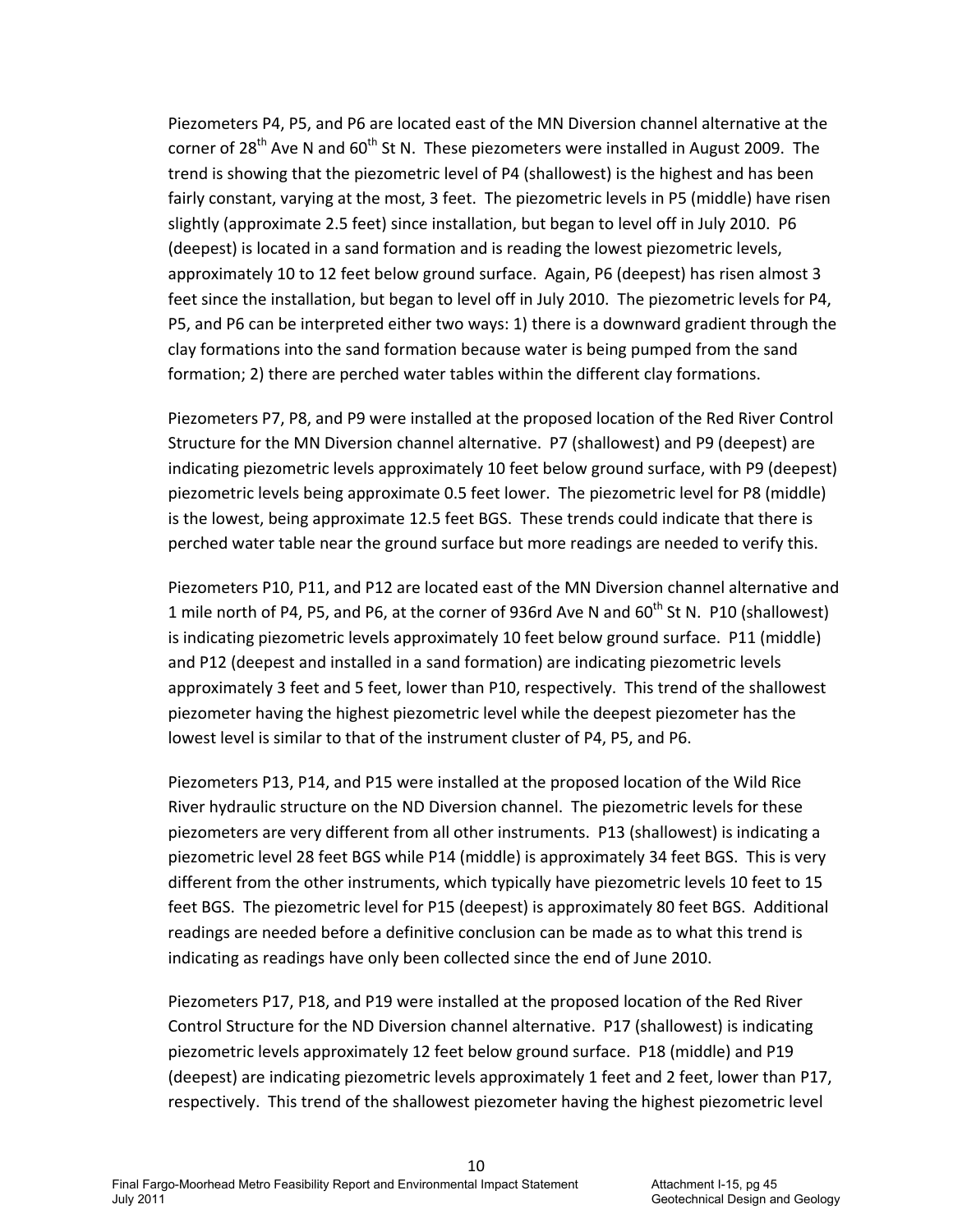while the deepest piezometer has the lowest level is similar to that of the instrument cluster of P4 – P6 and P10 – P12.

Piezometers P19 through P22 were installed east of the MN Diversion channel along HWY 10, at Dilworth. This instrumentation cluster was installed in July 2010. The data collector that was connected to these instruments was inundated with water so readings are not available for this cluster.

Piezometer P23 was installed at a depth of 43 feet BGS, in a sand formation east of the MN Diversion channel alignment. This piezometer was installed to observe the piezometric levels in the Buffalo aquifer and compare it to other readings in sand formations which are at greater depth. For P23, the piezometric level is approximately 14 feet BGS, which is similar to the readings of the other piezometers in the sand formations.

If any of the responses do not resolve Mr. Behling's questions or comments, please let me know and I'll attempt to clarify them.

Kurt Heckendorf, P.E. Civil Engineer Geotechnical and Geology Section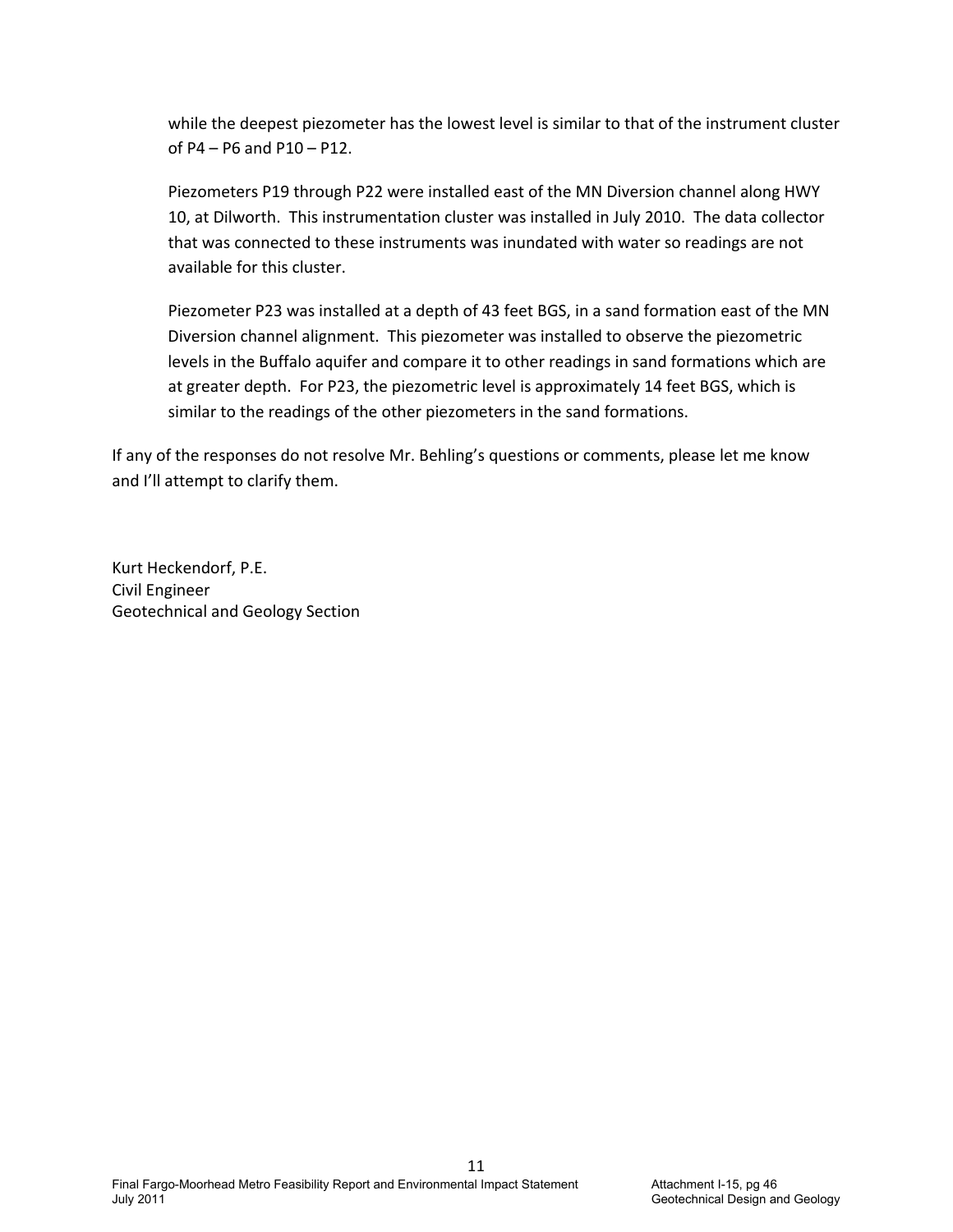### **Heckendorf, Kurt A MVP**

**From:** Wachman, Gregory S MVP **Sent:** Friday, February 18, 2011 1:23 PM **To: Heckendorf, Kurt A MVP Subject:** RE: FMMFS: Peer Review of Phase 4 (UNCLASSIFIED)

Classification: UNCLASSIFIED Caveats: NONE

Kurt,

I saved a version of the writeup with my initials at the end and made some suggested changes and comments. The comments and changes were mostly editorial in nature. The seepage and stability work was good as far as I could tell, but I had some comments on the presentation that you can consider. There is a lot of stability work, so I didn't look at it too closely ‐ if you want me to take a closer look at anything in particular just let me know.

Greg

Comments not made in the writeup:

1) Many of the Phase 2 stability plates are cut off, but not magnified enough to show details well. Also, things like model points are shown unnecessarily.

2) Additional shear surfaces are shown on the Phase 2 models without explanation ‐ is there a reason for them to be shown on the plates? In many cases they cover up the final critical surface.

3) Presentation of the Phase 3 and 4 seepage/stability: There seem to be problems with the axes in relation to the area of interest on a number of sections ‐ the vertical axis could be moved further to the right.

4) The seepage plates might benefit from head contour labels and total head boundary condition descriptions. The flow vectors aren't particularly useful.

5) The grids in the wedge analysis of MN div. sec #9a and 9b are too close to each other doing this can produce unreliable results. Also, they obscure the critical shear surface.

‐‐‐‐‐Original Message‐‐‐‐‐ From: Heckendorf, Kurt A MVP Sent: Wednesday, February 16, 2011 11:13 AM To: Wachman, Gregory S MVP Subject: FMMFS: Peer Review of Phase 4 (UNCLASSIFIED)

Classification: UNCLASSIFIED Caveats: NONE

Greg,

Would you have time in the next week or so to complete a peer review of the Phase 4 Fargo-Moorhead geotechnical documents? This would include review of the write‐up and the stability models.

1

Labor Code: 138D83